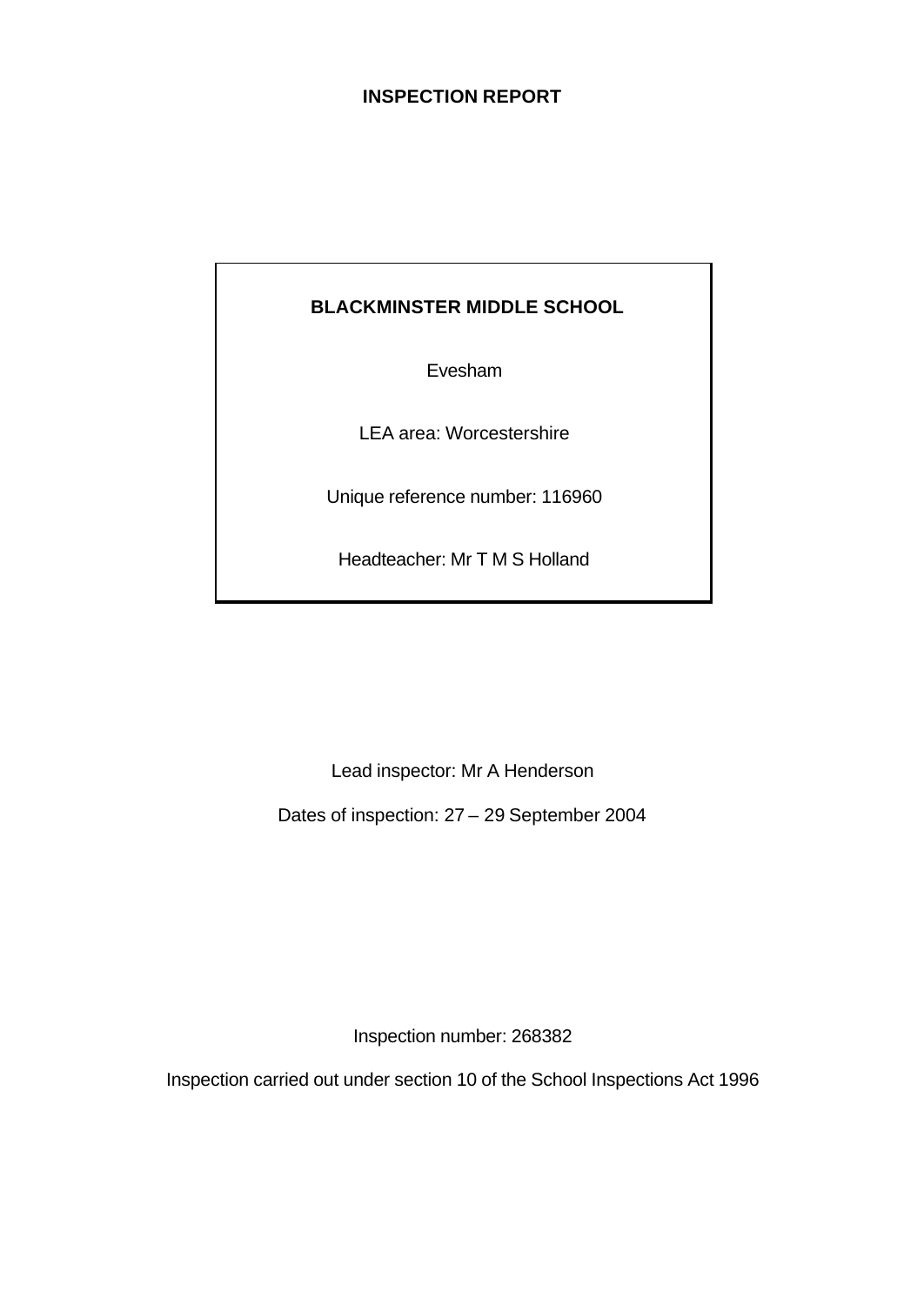## © Crown copyright 2004

This report may be reproduced in whole or in part for non-commercial educational purposes, provided that all extracts quoted are reproduced verbatim without adaptation and on condition that the source and date thereof are stated.

Further copies of this report are obtainable from the school. Under the School Inspections Act 1996, the school must provide a copy of this report and/or its summary free of charge to certain categories of people. A charge not exceeding the full cost of reproduction may be made for any other copies supplied.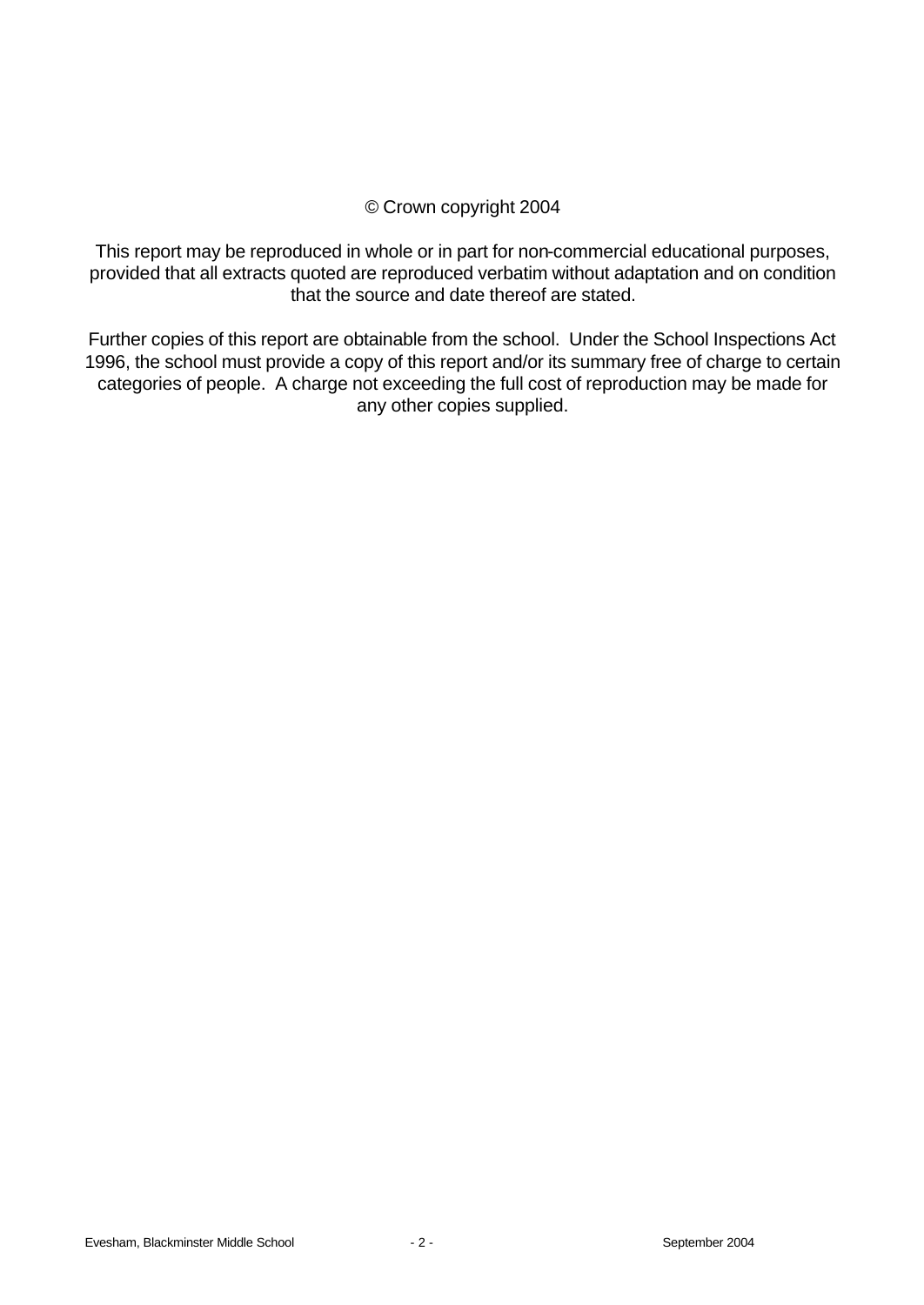## **INFORMATION ABOUT THE SCHOOL**

| Type of school:             | Middle deemed secondary                                             |  |  |  |  |
|-----------------------------|---------------------------------------------------------------------|--|--|--|--|
| School category:            | Community                                                           |  |  |  |  |
| Age range of pupils:        | $10 - 13$                                                           |  |  |  |  |
| Gender of pupils:           | Mixed                                                               |  |  |  |  |
| Number on roll:             | 378                                                                 |  |  |  |  |
| School address:             | <b>Station Road</b><br>South Littleton<br>Evesham<br>Worcestershire |  |  |  |  |
| Postcode:                   | <b>WR11 8TG</b>                                                     |  |  |  |  |
| Telephone number:           | 01386 830311                                                        |  |  |  |  |
| Fax number:                 | 01386832024                                                         |  |  |  |  |
| Appropriate authority:      | <b>Local Education Authority</b>                                    |  |  |  |  |
| Name of chair of governors: | Mrs J Orme                                                          |  |  |  |  |
| οf<br>Date<br>inspection:   | previous 18 May 1999                                                |  |  |  |  |

## **CHARACTERISTICS OF THE SCHOOL**

Situated in a rural environment to the east of Evesham in Worcestershire, Blackminster is a slightly smaller than average size middle school for pupils aged 10 to13 years. At present, there are 378 pupils on roll with broadly similar numbers of boys and girls. Pupils are mainly drawn from rural villages in the surrounding area, and few are from the school's immediate locality. The school serves a diverse area, which includes both social advantage and rural deprivation. Attainment on entry is broadly average. The proportion of pupils with special educational needs is average, but includes 11 pupils with statements of need; at three per cent of the roll this is above average Virtually all pupils are indigenous white, and there are none at an early stage of learning English. The proportion of pupils entitled to free school meals is below average, despite indications of some rural deprivation. Since the previous inspection, the school has achieved Investors in People status, and has also gained Sportsmark, Artsmark and an Eco award.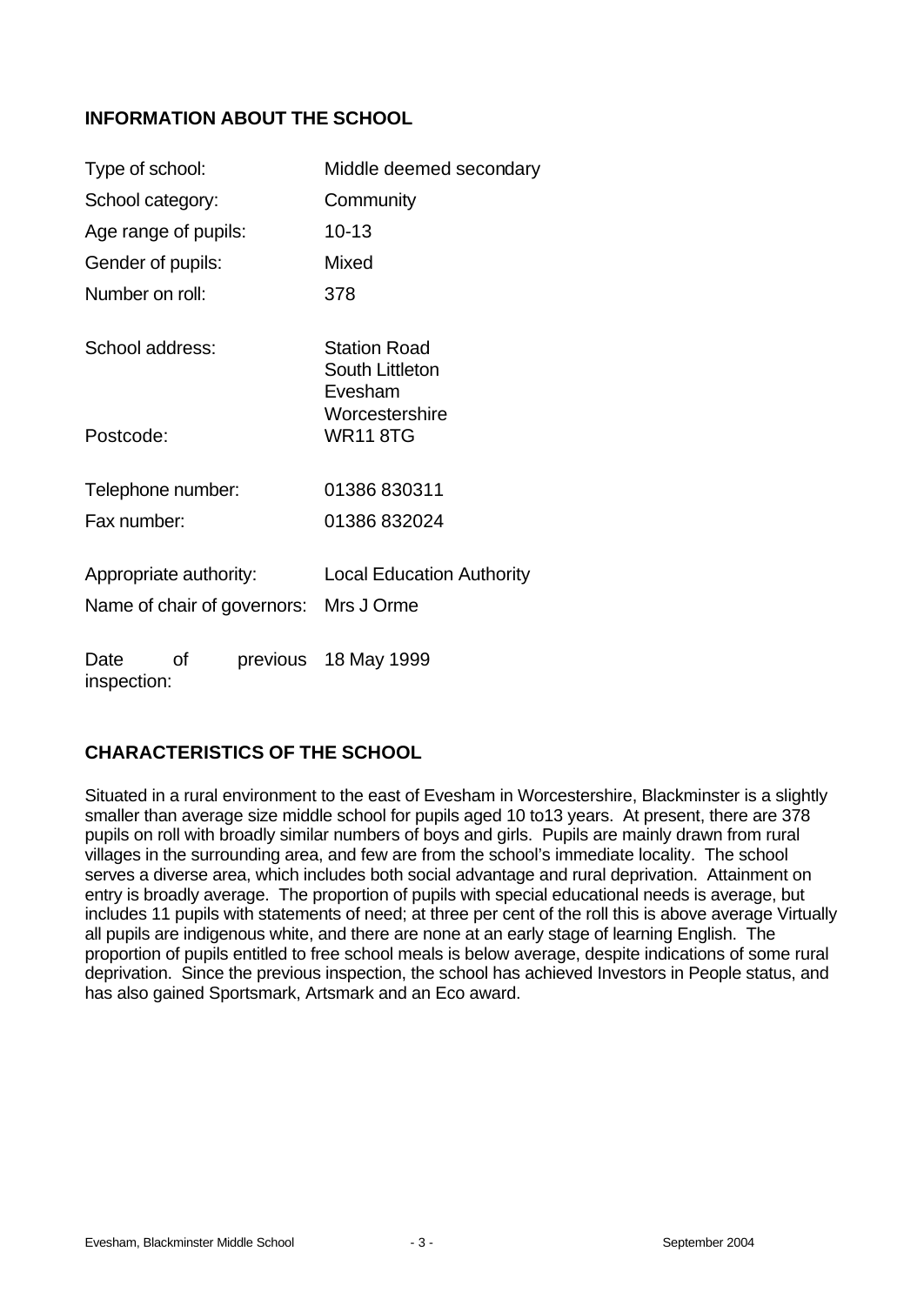## **INFORMATION ABOUT THE INSPECTION TEAM**

| <b>Members of the inspection team</b> |                         | <b>Subject responsibilities</b> |                                               |
|---------------------------------------|-------------------------|---------------------------------|-----------------------------------------------|
| 2941                                  | A Henderson             | Lead inspector                  | Physical education                            |
| 11077                                 | J Harrison              | Lay inspector                   |                                               |
| 32113                                 | J Byrom                 | Team inspector                  | <b>Mathematics</b>                            |
|                                       |                         |                                 | Special educational needs                     |
| 30941                                 | <b>K</b> Brammer        | Team inspector                  | English                                       |
|                                       |                         |                                 | Modern foreign languages                      |
|                                       |                         |                                 | English<br>additional<br>as<br>an<br>language |
| 2485                                  | J McKenna               | Team inspector                  | Science                                       |
|                                       |                         |                                 | Design and technology                         |
| 14841                                 | M Duffey                | Team inspector                  | Information technology                        |
|                                       |                         |                                 | <b>History</b>                                |
| 23480                                 | M Harding               | Team inspector                  | Citizenship                                   |
|                                       |                         |                                 | Religious education                           |
| 11975                                 | <b>T</b> McIntosh-Clark | Team inspector                  | Art                                           |
|                                       |                         |                                 | Music                                         |
| 23926                                 | D Howorth               | Team inspector                  | Geography                                     |

The inspection contractor was:

Nord Anglia School Inspection Services Anglia House Carrs Road **Cheadle Stockport** SK8 2LA

Any concerns or complaints about the inspection or the report should be made initially to the inspection contractor. The procedures are set out in the leaflet *'Complaining about Ofsted Inspections'*, which is available from Ofsted Publications Centre (telephone 07002 637833) or Ofsted's website (www.ofsted.gov.uk).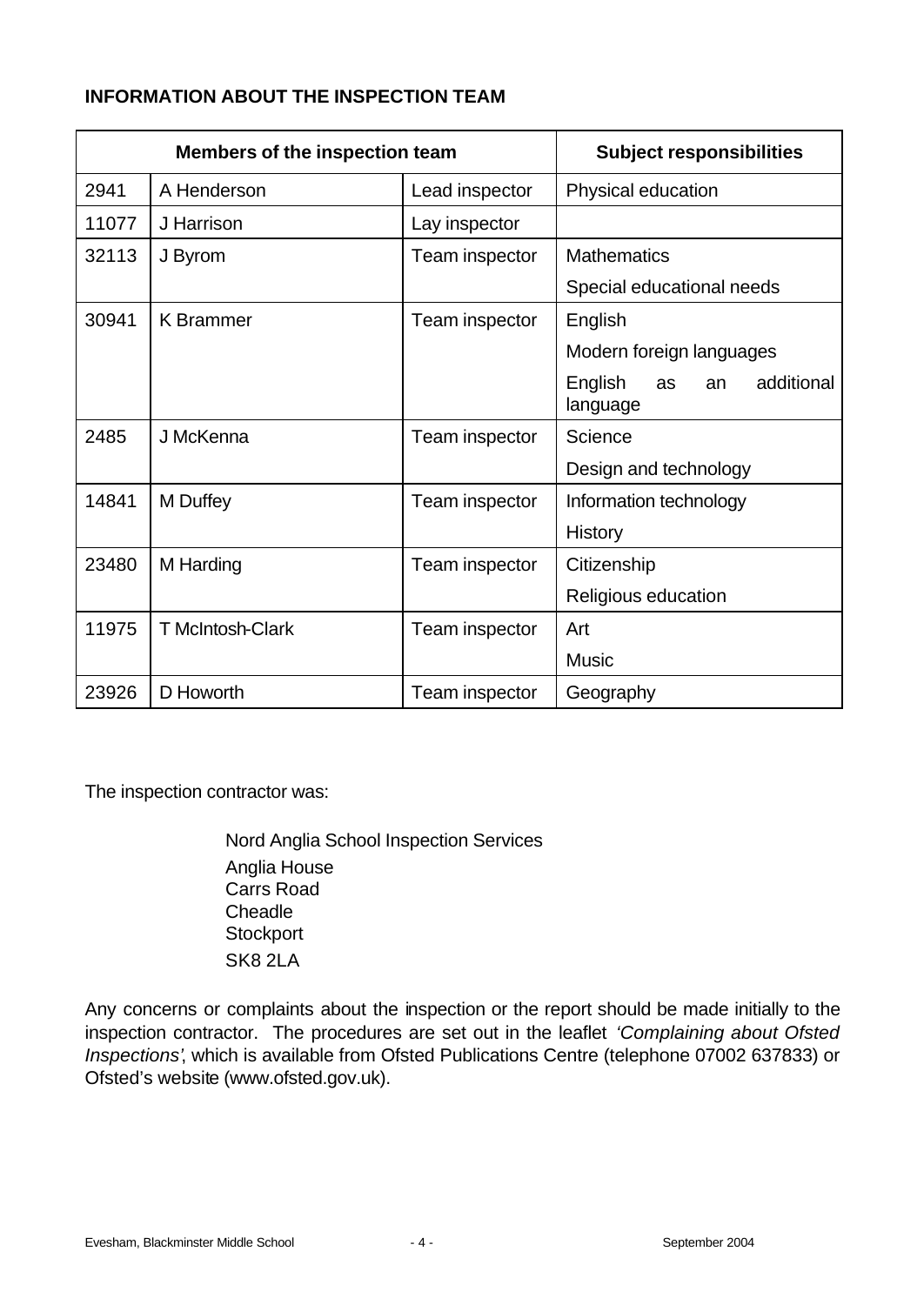## **REPORT CONTENTS**

|                                                                                              | Page |
|----------------------------------------------------------------------------------------------|------|
| <b>PART A: SUMMARY OF THE REPORT</b>                                                         | 6    |
| <b>PART B: COMMENTARY ON THE MAIN INSPECTION FINDINGS</b>                                    |      |
| <b>STANDARDS ACHIEVED BY PUPILS</b>                                                          | 8    |
| Standards achieved in areas of learning, subjects and courses                                |      |
| Pupils' attitudes, values and other personal qualities                                       |      |
| <b>QUALITY OF EDUCATION PROVIDED BY THE SCHOOL</b>                                           | 12   |
| Teaching and learning                                                                        |      |
| The curriculum                                                                               |      |
| Care, guidance and support                                                                   |      |
| Partnership with parents, other schools and the community                                    |      |
| <b>LEADERSHIP AND MANAGEMENT</b>                                                             | 18   |
| <b>PART C: THE QUALITY OF EDUCATION IN AREAS OF LEARNING,</b><br><b>SUBJECTS AND COURSES</b> | 21   |
| <b>PART D: SUMMARY OF THE MAIN INSPECTION JUDGEMENTS</b>                                     | 35   |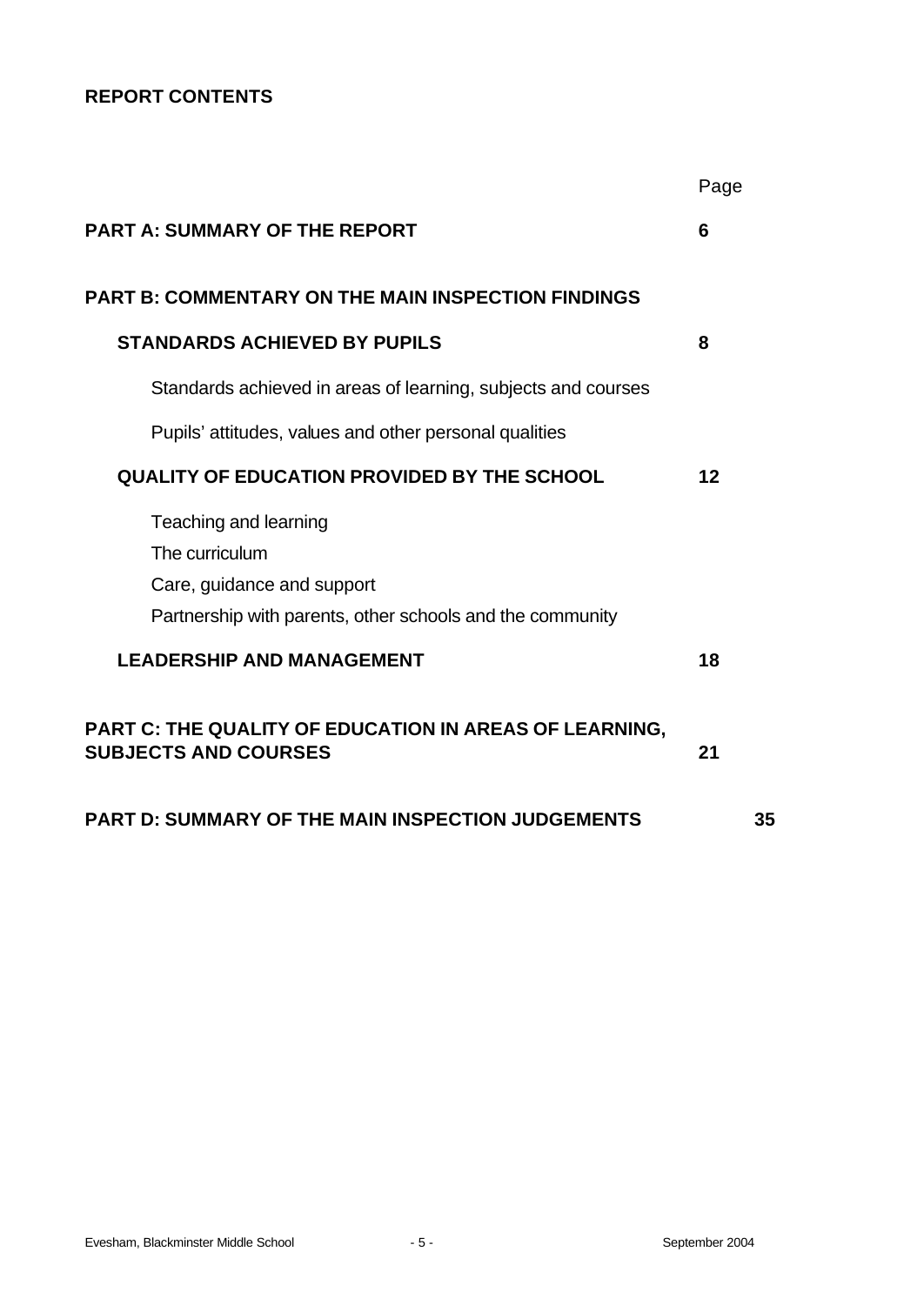# **PART A: SUMMARY OF THE REPORT**

## **OVERALL EVALUATION**

**This is a successful and increasingly effective school that is providing a good quality of education for all its pupils.** It has many more strengths than weaknesses. Standards are rising and, throughout the school, pupils are achieving well because teaching is good. **The school is well led and managed, and provides good value for money.**

The school's main strengths and weaknesses are:

- The good leadership and management of the headteacher and senior team ensure improving standards and achievement.
- Relationships in the school are very good; the attitudes, behaviour and personal maturity of pupils make a strong contribution to their learning.
- Very good extra-curricular opportunities enhance pupils' learning, especially in sport and the arts.
- A very strong partnership with other schools benefits the learning of pupils throughout the school.
- Higher attaining pupils are not doing well enough in mathematics.
- Basic literacy and mathematical skills receive too little attention across the curriculum.
- The quality of subject management is inconsistent, particularly in relation to the effective evaluation of teaching and its impact on learning, and in the use of assessment information to properly match work to pupils' needs and to help raise standards.

The school has made good improvement since the last inspection in 1999. Standards are rising, teaching is stronger, and Year 6 test results show marked recent improvement, most notably in English. The school has responded well in tackling the key issues from the previous report.

| <b>Results in National</b><br>Curriculum tests at the end |      | similar schools |      |      |
|-----------------------------------------------------------|------|-----------------|------|------|
| of Year 6, compared with:                                 | 2002 | 2003            | 2004 | 2004 |
| English                                                   |      |                 |      |      |
| mathematics                                               |      |                 |      |      |
| science                                                   |      |                 |      |      |

## **STANDARDS ACHIEVED**

*Key: A - well above average; B – above average; C – average; D – below average; E – well below average Similar schools are those whose pupils have attained similarly at the end of Year 6.*

In National Curriculum tests taken in Year 6 in 2004, results were average in English and science, compared with both all schools and similar schools. Those for mathematics were below average for all schools, although average compared with similar schools.

**Currently, pupils' achievement is good throughout Years 6, 7 and 8.** Standards of work seen are average overall in Year 6, and improve to above average in Years 7 and 8. By Year 6, standards are above average in English, and average in both mathematics and science; they are average in all other subjects apart from art, ICT, history and music where standards are above average, and French where they are well above average. At this stage, pupils are achieving well. By Year 8, standards are sustained well, and are also now above average in science, geography and physical education. There are average standards in mathematics, design and technology, citizenship and religious education. Overall, boys and girls of all abilities, including those with special educational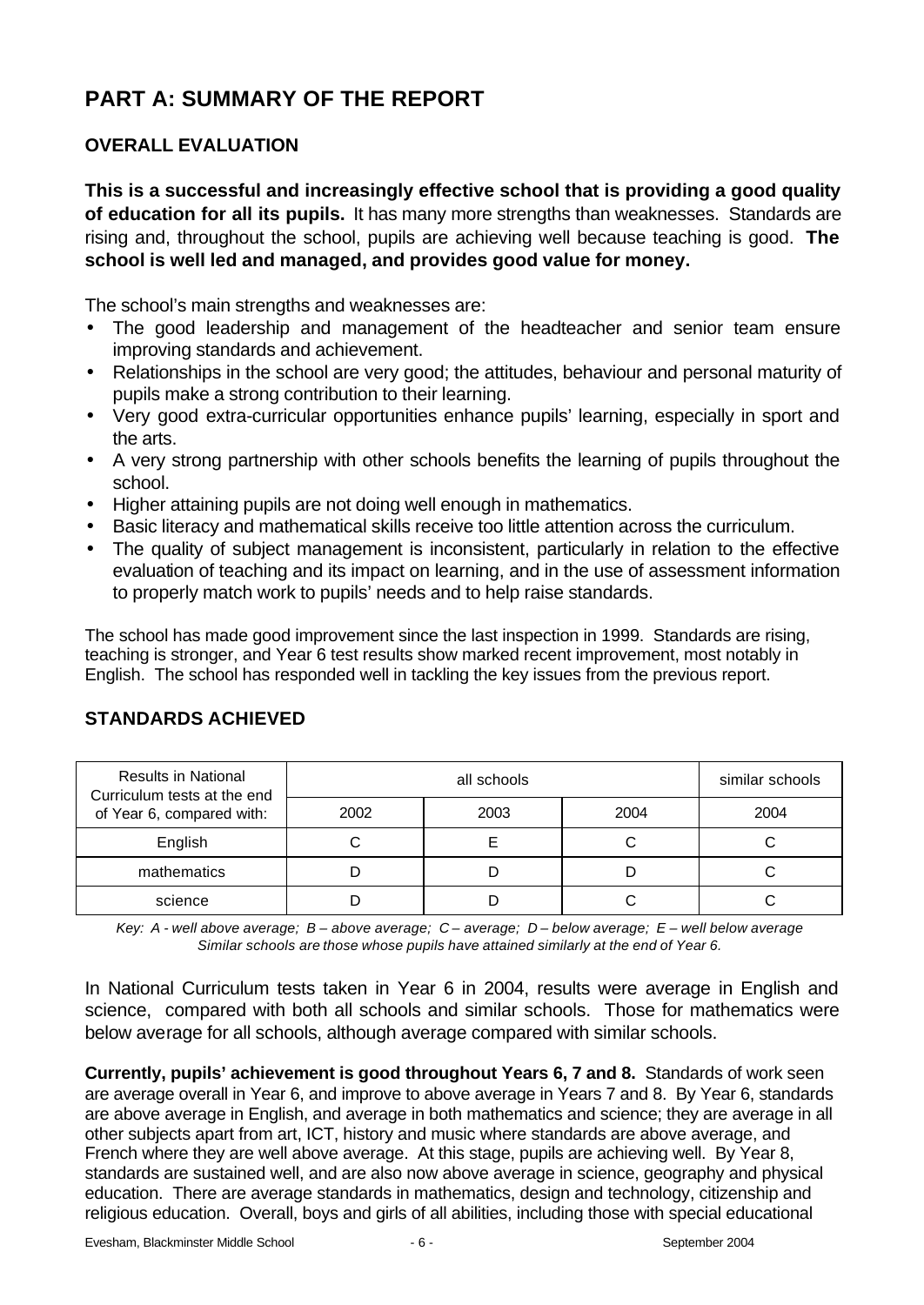needs, are achieving well in Years 7 and 8 and their progress quickens as they move through the school.

**Pupils' personal qualities are good overall,** fostered by good pastoral support and wellplanned programmes for personal, social and health education. **Their spiritual, moral, social and cultural development is good also.** Pupils' attitudes to school are very positive and are reflected in their above average attendance. Behaviour is good, and relationships within the school are very harmonious.

## **QUALITY OF EDUCATION**

**The overall quality of education provided by the school is good. Teaching and learning are good throughout the school,** and are responsible for the good achievement and rising standards. Teaching and learning are at least satisfactory in all subjects and good in the majority. Teaching is very good in music and French. The teaching and arrangements for supporting pupils with special educational needs are good and enables them to make the same good progress as other pupils. Assessment procedures are improving and, despite some uneven practice between subjects, are making a positive contribution to the improving standards.

The curriculum is good; the provision of French in Year 6 is a good feature. The very good range of extra-curricular opportunities support learning well, notably in sport and the arts, and are very popular with boys and girls. The school takes good care of its pupils; they are equally valued and respected, and their progress is well monitored. The school values its partnership with parents, and both pupils and parents appreciate the very successful arrangements for helping pupils settle into the school. The very strong links with first and high schools positively enhance pupils' learning across the school.

## **LEADERSHIP AND MANAGEMENT**

**Leadership and management are good overall.** The headteacher provides good leadership together with a clear vision and high expectations of rising standards and ensuring pupils achieve their potential. With good support from the senior management team and staff, there is shared determination to improve further the quality of education throughout the school. Management is good - the school is well ordered, calm and purposeful; subject management is not always consistent - systems for checking teaching, and for using data to set targets and track pupils' progress, have been introduced but are not universally well-embedded in practice. Governors fulfil their responsibilities well; they have good knowledge of the school, provide strong and visible support, and monitor its work well, although not all statutory requirements are in place.

## **PARENTS' AND PUPILS' VIEWS OF THE SCHOOL**

Both pupils and parents are very supportive of the school, and have confidence in it. Their views are justifiable, particularly with regard to the good quality of teaching and the progress children make. Parents are pleased with leadership and management, and the arrangements for helping their children to settle in; they feel strongly that pupils are expected to work hard, and that they would be comfortable approaching the school about any issue. These views are strongly endorsed by the pupils, who also appreciate the positive atmosphere and very good relationships across the school.

## **IMPROVEMENTS NEEDED**

The most important things the school should do to improve are: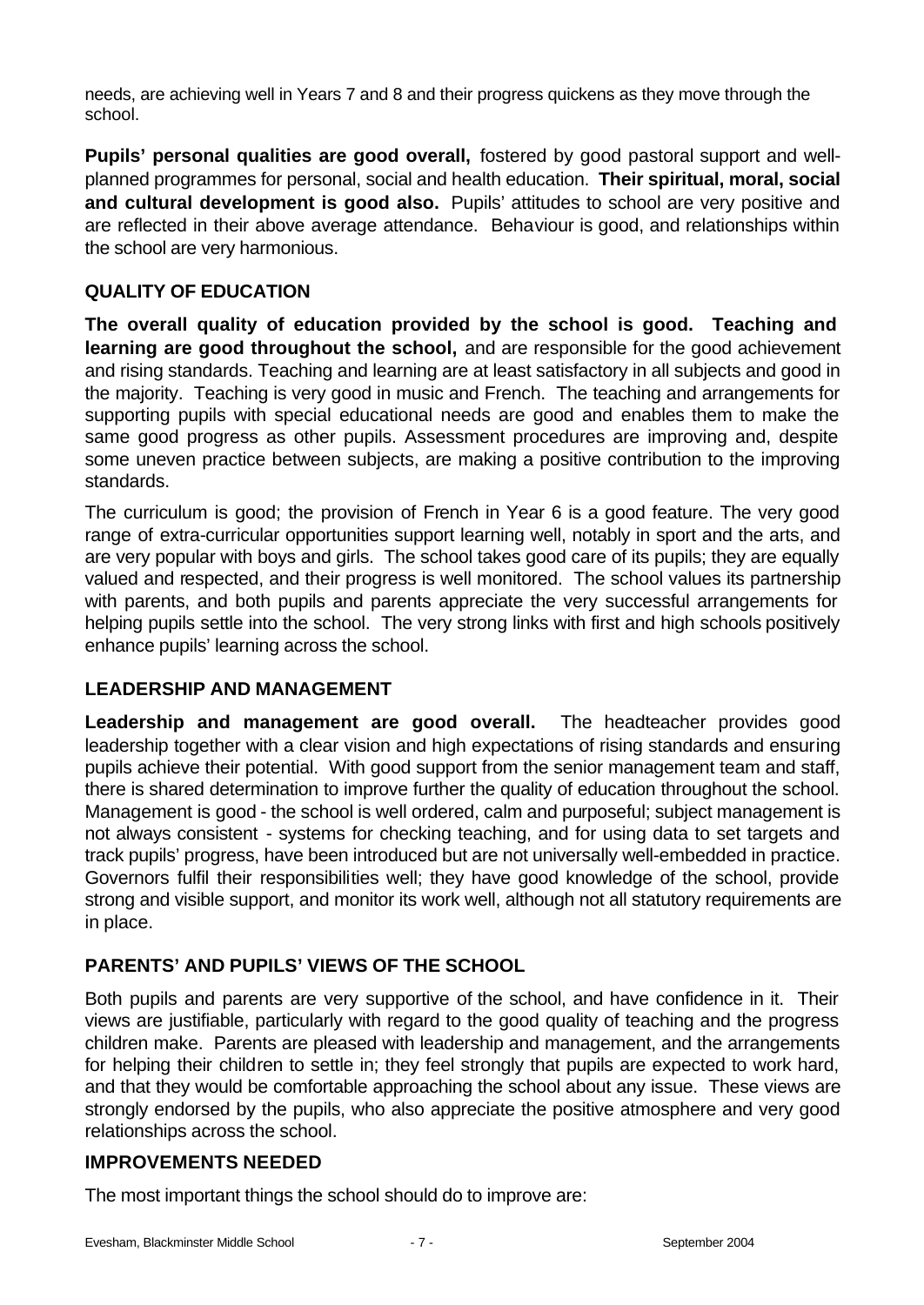- Raise standards in mathematics, in particular for higher attaining pupils.
- Ensure that basic literacy and mathematical skills are promoted effectively in all subjects.
- Ensure that the work of teachers, and the impact of their teaching on pupils' learning, is monitored and evaluated regularly by all subject leaders, and identified best practice is shared widely.
- Ensure a better analysis and use of assessment information by teachers in all subjects to inform their planning, match work closely to pupils' needs and to help to improve standards/achievement.

and, to meet statutory requirements:

• Fully comply with requirements for collective worship, and information provided in the prospectus and the governors' annual report to parents.

## **PART B: COMMENTARY ON THE INSPECTION FINDINGS**

## **STANDARDS ACHIEVED BY PUPILS**

## **Standards achieved in areas of learning, subjects and courses**

Pupils' achievements are good in Years 6 to 8. Standards are broadly average on entry to the school and are above average by the end of Year 8. Boys and girls of all abilities make good progress and their achievements are similar. Standards by year 8 in the core subjects are above average for English and science, and average for mathematics.

## **Main strengths and weaknesses**

- Year 6 results are improving, particularly in English and science.
- Pupils, including those with special educational needs, achieve well in Years 6-8 because they are taught well and are very keen to learn.
- Good progress has been made in improving standards and achievement in ICT.
- Standards in mathematics are not as high as those in the other core subjects.
- Weaknesses in leadership and management are affecting progress in religious education.
- Pupils are not given enough opportunity to use and improve their skills in literacy and mathematics in other subjects across the curriculum.

- 1. Pupils join the school in Year 6, in contrast to most middle schools which start at Year 5. Their results in National Curriculum tests taken in Year 2 in their first schools are approaching average. The school supplements the data supplied by first schools with further standardised tests on entry to Year 6; these confirm the school receives pupils from the full range and standards are broadly average overall, but that quantitative ability is the weakest of the components of the tests.
- 2. From this starting point, pupils work for only two terms before taking the end of Key Stage tests in Year 6. Results in these National Curriculum tests dipped in 2003 from those since the previous inspection which had matched the national rate of improvement. Both mathematics and science were below average, whilst results in English were much lower than predicted and were below average. Taken together the overall results in 2003 were below average compared with all schools, and were well below average for similar schools (i.e. those with pupils who achieved similar results in their Year 2 tests). The school fell well short of its challenging targets in English and mathematics, although exceeding that for science.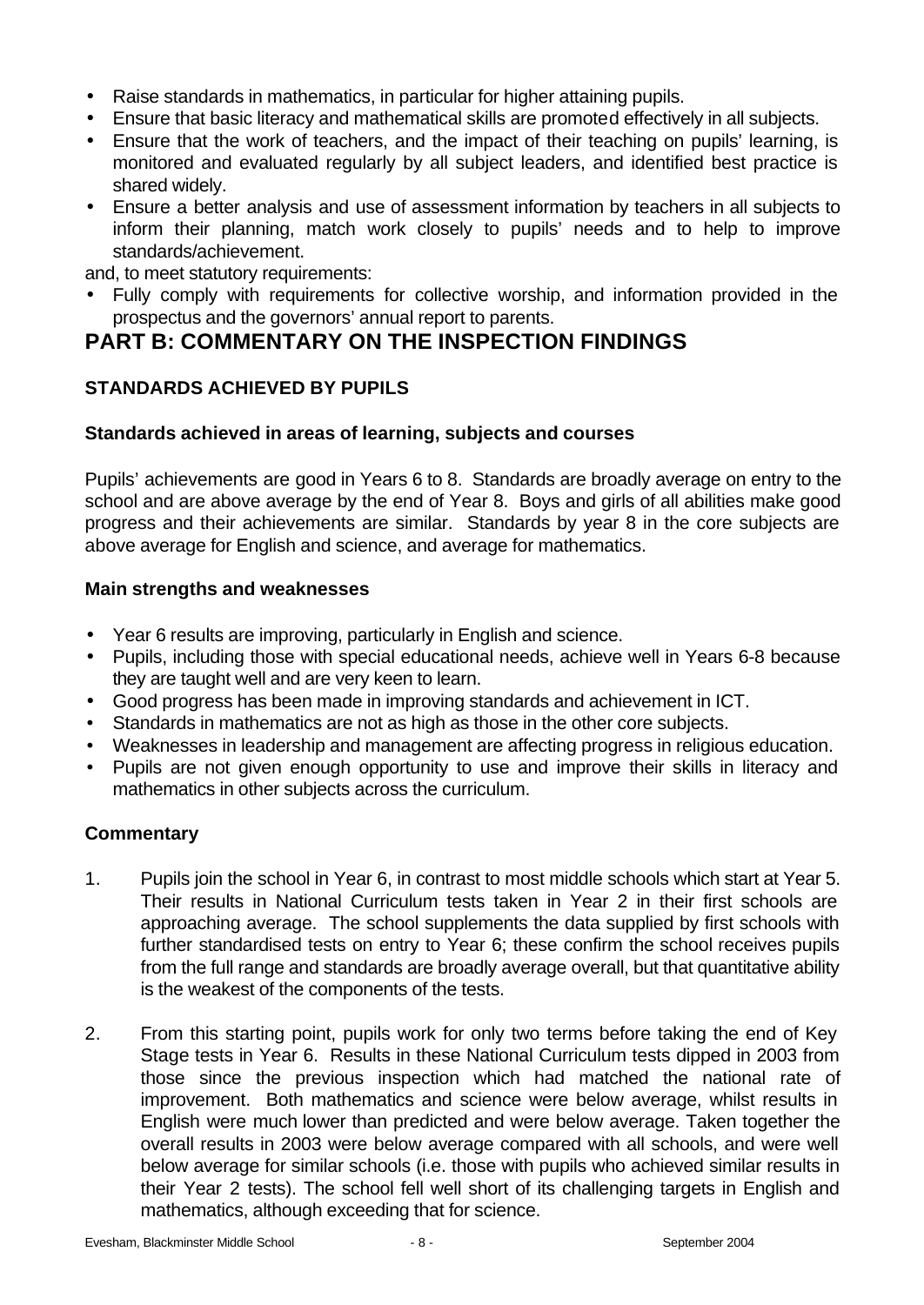3. Most recent results in 2004 show improvement. Pupils' performance improved in each of the core subjects with a particularly sharp rise in English. Results in English and science were average compared with both all schools and similar schools. In mathematics results were below average for all schools, although average for similar schools. Despite this general improvement, results fell short of the targets set, and there was a dip in performance amongst higher attainers in mathematics.

| Standards in: | School results | National results |
|---------------|----------------|------------------|
| English       | 27.2 (25.5)    | 27.0 (26.8)      |
| Mathematics   | 26.4 (25.9)    | 27.2 (26.8)      |
| Science       | 28.7 (28.3)    | 28.9 (28.6)      |

*Standards in national tests at the end of Year 6 – average point scores in 2004*

*There were 122 pupils in the year group. Figures in brackets are for the previous year*

- 4. Standards in lessons seen in Year 6 are average; pupils are achieving well and their progress is good in response to good teaching overall. Standards in English are above average and pupils are achieving well. In French, standards are well above average and pupils are achieving very well as a result of very good and sometimes inspirational teaching. Standards are also above average in information and communication technology (ICT), art, history and music; they are average in all other subjects seen. Given their starting points, pupils are achieving well in music; their achievement is also good in science, ICT, art, history, geography and physical education. In other subjects, achievement is satisfactory.
- 5. Standards in Years 7 and 8 are higher and are above average. The pace of progress gathers momentum as pupils move through the school. Well above standards in French continue; those in English, ICT, art, music and history are sustained at above average, and are joined by science, geography and physical education at this stage. In mathematics, design technology, religious education and citizenship standards continue to be average and pupils' achievement in these subjects is satisfactory. In religious education, a lack of specialist leadership and management are affecting progress because work is not always sufficiently challenging. Achievement is good in all other subjects, and is very good in the work sampled in French. At this stage the impact of good teaching combines with very positive pupil attitudes to ensure they learn well and make good progress. This progress is clearly reflected in the above average results of Year 9 National Curriculum tests which pupils take in the High schools to which they transfer.
- 6. There is no significant variation between the achievement and progress of boys and girls. In recent years boys at the school have similar results to their peers nationally, whilst girls have done less well than girls nationally. Girls' performance in English is ahead of boys, reflecting the national picture. The reverse is true in mathematics, where the gap is wider than usual; analysis of other test data indicates that there are far fewer girls with higher attaining potential, and such variation is not therefore unexpected.
- 7. Pupils with special educational needs achieve well, in line with the achievement of other pupils. In mathematics, the achievement of these pupils in Year 6 is better than that of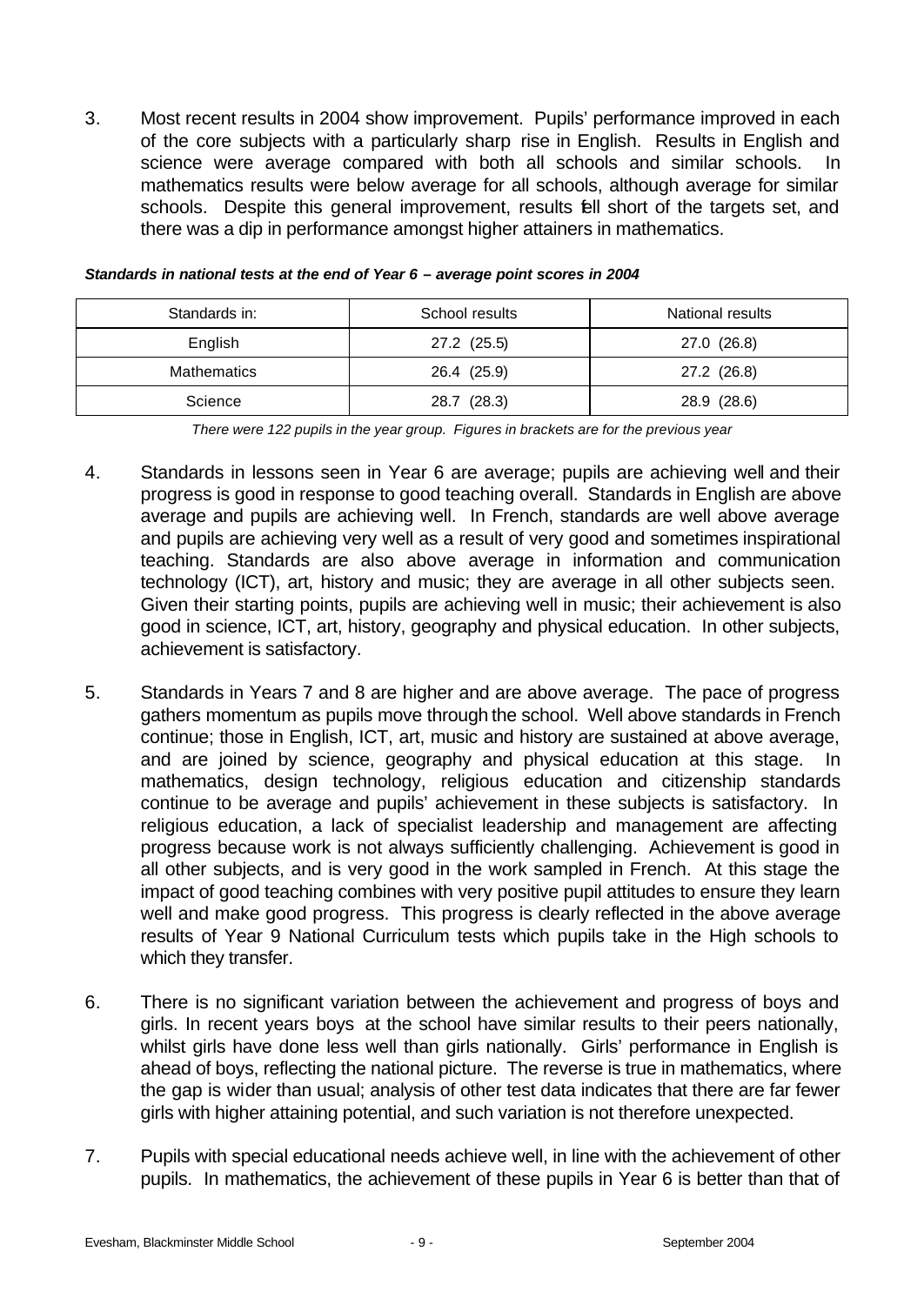other pupils. The school identifies pupils who are gifted academically or have a particular talent, for example in music or sport; these pupils also achieve well.

- 8. The majority of pupils identified as having special educational needs have moderate or specific learning difficulties and low levels of literacy and numeracy. These pupils inevitably perform below the level of others in their year, but they make good progress. In 2004, at the end of Year 6 over half of these pupils reached level 4 in English, reflecting very good progress from their starting points. This was the result of very good teaching together with very effective in-class support.
- 9. Standards in both literacy and numeracy are average. Good progress is being made in using the national framework for literacy development and subjects are beginning to plan systematically to support this. However, literacy skills, and particularly writing, are not regularly reinforced in all subjects. As yet, too little attention has been given to the use of mathematics to support learning in other subjects, and opportunities for pupils to apply their knowledge and understanding across the curriculum are insufficient. Pupils' ICT capability is good, and most subjects are providing good opportunities for pupils to apply their ICT skills in their work, building effectively on the much improved computer provision in the school.

## **Pupils' attitudes, values and other personal qualities**

Pupils' attitudes are very good and their attendance and behaviour are good. Pupils make good gains in personal maturity at the school. Provision for their spiritual, moral, social and cultural development is good.

## **Main strengths and weaknesses**

- Pupils of all backgrounds and abilities are very well motivated in their studies and behave well both in lessons and around the school.
- Attendance is good and pupils are very punctual.
- The school provides good opportunities for pupils to become responsible and mature, and their social development is very good.

- 10. Pupils like their school and are proud of it. This is evident from talking to the pupils and their parents and from the survey of pupils' views that the school conducted. Pupils are very well motivated, keen to work hard and attentive because of the strong learning atmosphere that teachers work hard to ensure. Pupils show respect for their teachers, they behave well and often very well in nearly all lessons. In only a few lessons do these good standards slip slightly. This can be if the teaching is not up to the school's usual good standard or a few pupils distract others.
- 11. Pupils are helpful and considerate because the school fosters the good levels of maturity that pupils bring with them. Pupils of differing abilities and backgrounds get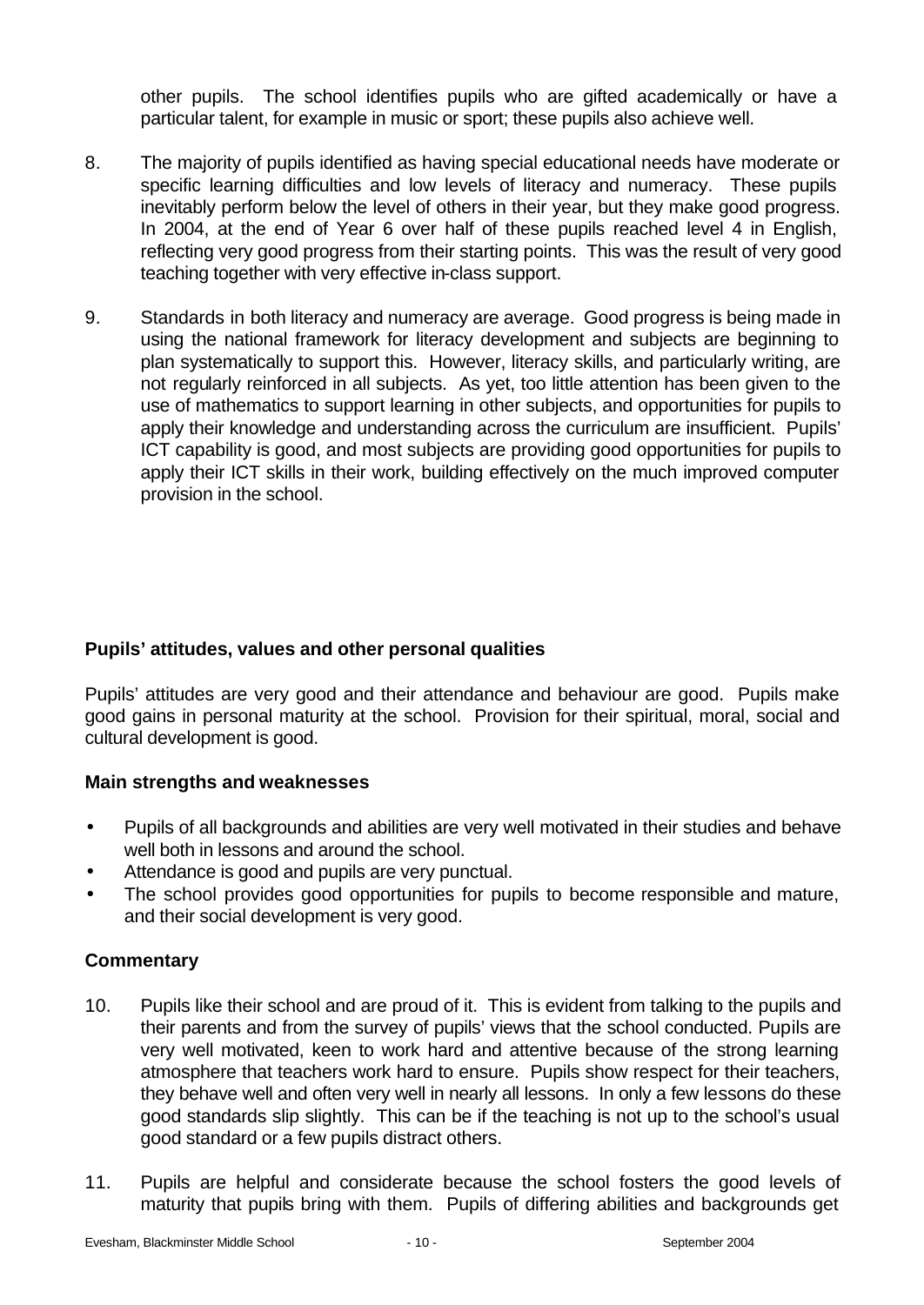along together well at the school. The school effectively promotes confident relationships and self esteem through the tutorial programmes and assemblies. Incidences of bullying are rare and pupils say that they are quickly and effectively resolved. Any such incidents are recorded by the teachers, but the school does not keep a central log of any such occurrences. Such a log would facilitate monitoring and checking upon the effectiveness of the school's behaviour and relationship strategies. The new system of assertive discipline is working effectively; pupils know what is expected of them and helped to draw up their code of conduct. The merit and house system encourage pupils to succeed as they know their efforts are valued and recognised.

12. Pupils are very willing to take responsibility. Year 8 prefects help in the running of the school. Pupil representatives from each year group organise environmental projects on energy through an eco council. Break times and lunch times are pleasant and relaxed because of good behaviour and very good relationships. Pupils are enthusiastic to join the wide range of lunchtime clubs run by the school and these foster constructive activities. The number of fixed period exclusions is very much lower than is typical of a school this size and it is significant that no pupils have had to be permanently excluded.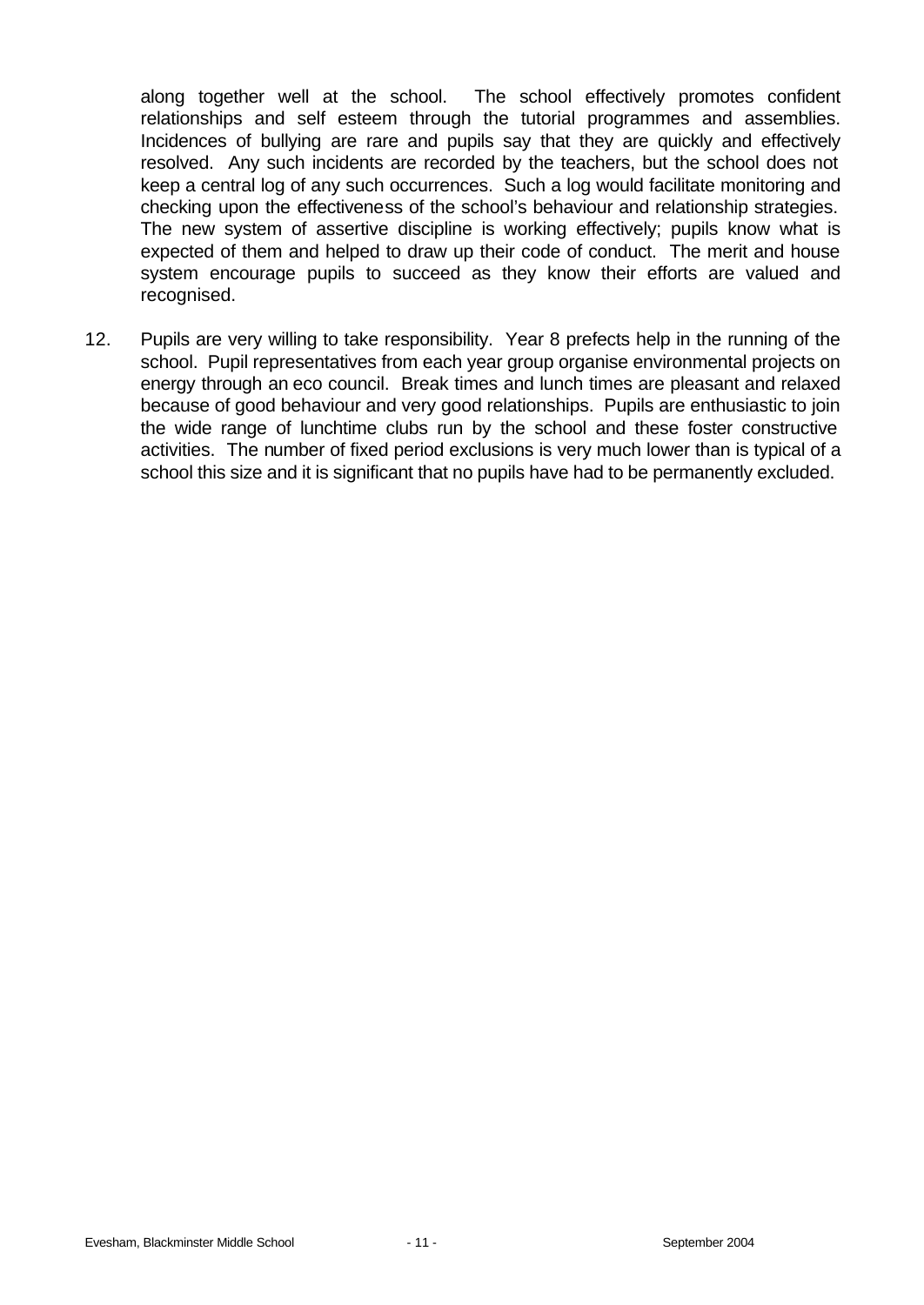*Ethnic background of pupils Exclusions in the last school year*

| Categories used in the Annual School Census | No of pupils<br>on roll | Number of<br>fixed period<br>exclusions | Number of<br>permanent<br>exclusions |
|---------------------------------------------|-------------------------|-----------------------------------------|--------------------------------------|
| White - British                             | 372                     |                                         |                                      |
| White - Irish                               |                         |                                         |                                      |
| White – any other White background          |                         |                                         |                                      |
| Mixed - White and Black Caribbean           |                         |                                         |                                      |
| Any other ethnic group                      |                         |                                         |                                      |
| No ethnic group recorded                    |                         |                                         |                                      |

*The table gives the number of exclusions, which may be different from the number of pupils excluded.*

13. Pupils are keen to come to school because they think it is a good school. As a result, attendance rates are above average. Individual attendance is monitored well, although there are missed opportunities to analyse attendance statistics to help identify any trend in attendance patterns on a whole school or group basis.

#### *Attendance in the latest complete reporting year (%)*

| Authorised absence |     | Unauthorised absence |     |
|--------------------|-----|----------------------|-----|
| School data        | 5.4 | School data          | U.O |
| National data      | 6.0 | National data        |     |

*The table gives the percentage of half days (sessions) missed through absence for the latest complete reporting year.*

- 14. Pupils with special educational needs behave well and are very keen to succeed. This is most evident when they are taught in small ability groups with additional in-class support or when subject teachers plan specifically for their needs within mixed ability groups. The school's inclusive approach to children with special needs is very evident and pupils feel valued and respected. They have good relationships with other pupils and very good relationships with their teachers and teaching assistants.
- 15. The provision for personal development is good overall. The school has worked hard at planning more explicitly for personal development across the curriculum. In particular, there has been work on improving spiritual development by developing pupils' thinking skills and giving them more chances to be reflective.
- 16. Spiritual provision is now good. The school's ethos and environment is inspiring, and pupils enjoy many chances for creative and aesthetic work in and out of lessons. The spiritual aspect of religious education in exploring beliefs and values has improved. The provision for a daily act of collective worship is still not fully in place, but some high quality moments for spiritual development were seen in assemblies for the whole school, enhanced well by music and singing.
- 17. Moral development continues to be good, and again the school has worked to improve provision by making the common-sense principles that underpin school rules more explicit. As a result, pupils perceive the school to be fair, and the principles are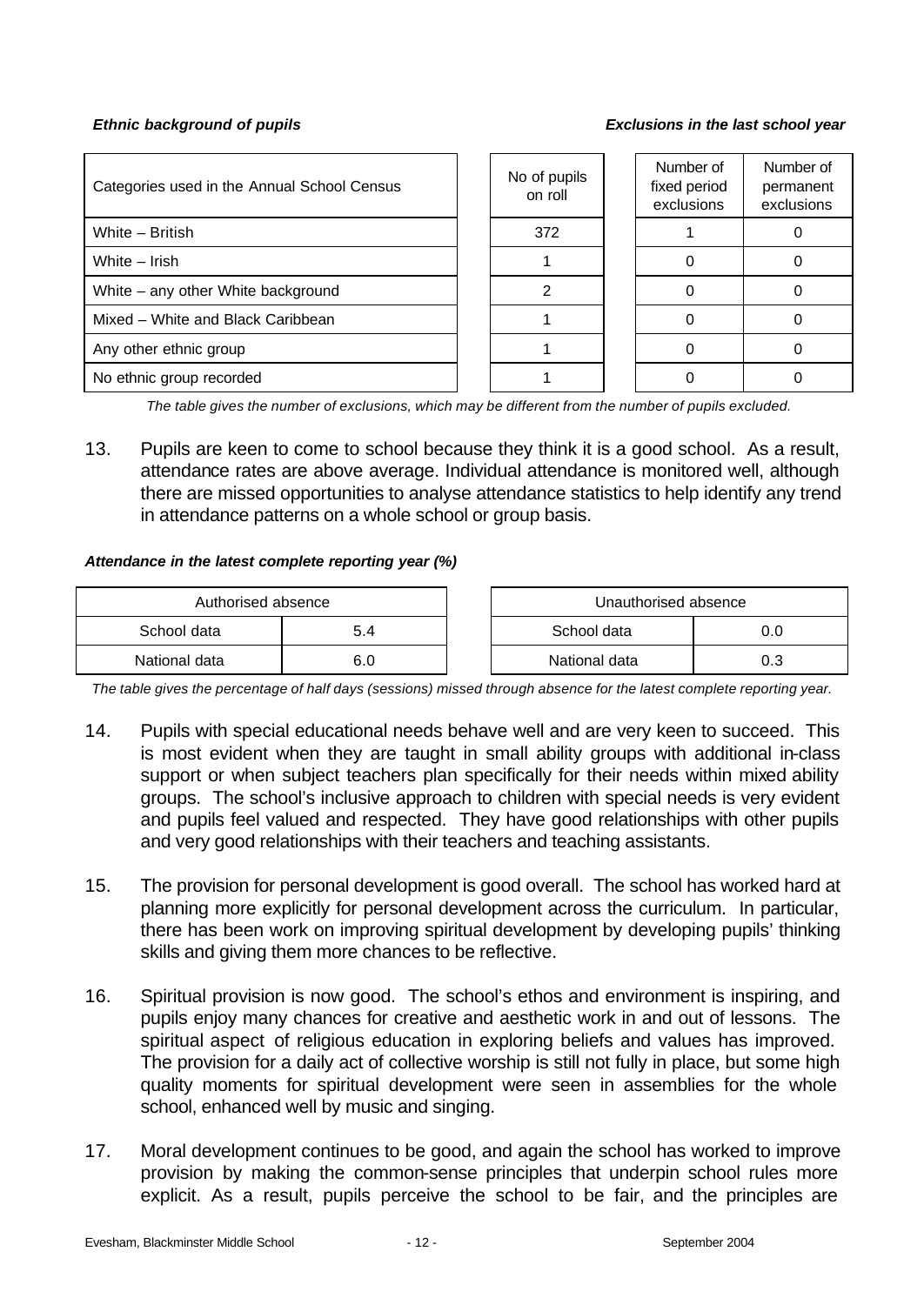demonstrated well in the mutual respect and good relationships between teachers and pupils. Moral aspects arise in some lessons where issues are explored well. This was seen in English and science. Pupils are also encouraged to be generous towards a range of charities.

- 18. The provision for social development continues to be very good in the range of roles in which pupils can take responsibility and contribute to the school community both formally and informally. Prefects on duty during the inspection were very mature and diligent. There is both a school council and an eco council with a specific environmental role, and elections for both of these. Citizenship, physical education and music give very good opportunities for social development. In all other subjects, the opportunities are good through collaborative work and consistent class routines to listen and be courteous.
- 19. The provision for cultural development has improved. The school has been successful in widening the range of opportunities for pupils to learn about cultural diversity; this was particularly evident in music and religious education, through global citizenship, and in the displays resulting from the recent day celebrating many cultures. The provision for European heritage is strong in many lessons and extra activities.

## **QUALITY OF EDUCATION PROVIDED BY THE SCHOOL**

Overall, the school provides a good quality of education for its pupils. Teaching and learning are good across the school. The curriculum is good with very good enrichment opportunities for all pupils. Pupils receive good care, support and guidance, and the school has an effective partnership with parents and the local community. The very good links with both first and high schools strongly support pupils' learning and progress.

#### **Teaching and learning**

Both teaching and learning are good throughout the school, and are supported well by thorough assessment procedures that help pupils improve.

#### **Main strengths and weaknesses**

- The quality of teaching and learning are very good in music and French.
- Very good relationships, strong management and positive support for pupils underpin the positive atmosphere for learning across the school.
- The school gives high priority to improving teaching and learning; the national Key Stage 3 strategy is having positive impact, but is not yet consistently applied in all subjects.
- Pupils respond very well to teachers' high expectations and encouragement by working hard and trying their best.
- Pupils with special educational needs are taught well, and good use is made of teaching assistants to support their learning.
- Insufficient attention is given to the development of pupils' literacy and numeracy skills.
- In some lessons the pace is too slow, and work is not well-matched to the range of pupils' needs and capabilities.
- Not all subjects are using assessment information effectively enough to plan work which meets the full range of pupils' needs.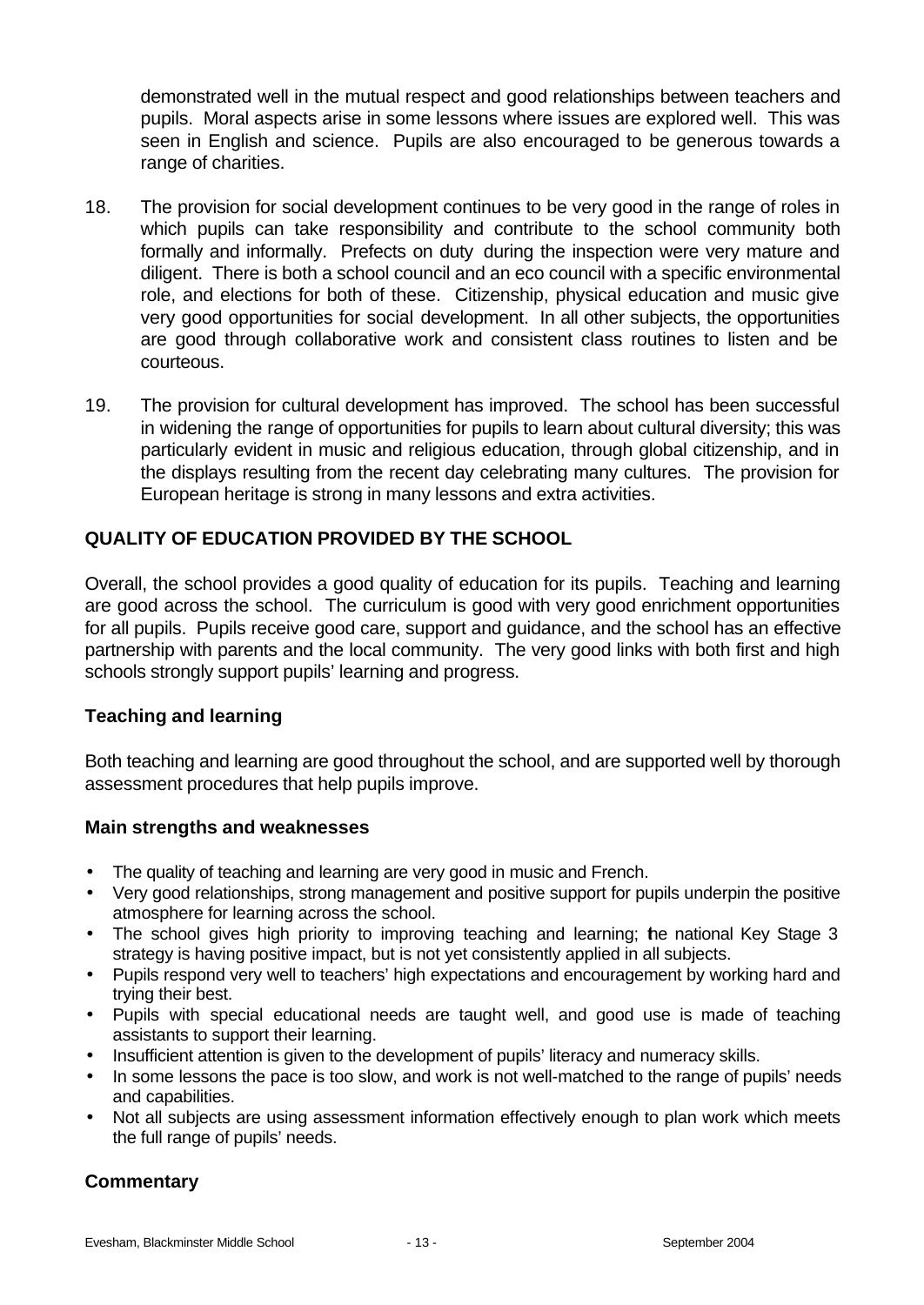| Excellent | Verv good | Good        | Satisfactory | Unsatisfactory | Poor | Verv Poor |
|-----------|-----------|-------------|--------------|----------------|------|-----------|
| (3%)      | 20 (28%)  | (41%)<br>29 | 19 (27%)     | $(1\%)$        |      |           |

*The table gives the number of lessons observed in each of the seven categories used to make judgements about lessons; figures in brackets show percentages where 30 or more lessons are seen.*

- 20. Teaching and learning are good throughout the school. In Year 6 teaching was at least good in approaching four-fifths of lessons seen, whilst in Years 7 and 8 more than two-thirds of lessons were good or better. Both parents and pupils acknowledge the quality of teaching throughout the school. Teaching in the majority of subjects is good. It is very good in music and French. Teaching and learning are satisfactory across the school in design technology, religious education and citizenship; they are also satisfactory in mathematics in Year 6, although good in Years 7 and 8.
- 21. The quality of teaching and learning has improved significantly since the last inspection; the proportion of good or better teaching has improved, particularly in Year 6, and the proportion of lessons judged to be at least very good has more than doubled. Good work has been done to generate this improvement; improving teaching and learning is a cornerstone of the school's improvement planning. Emphasis has been on improving teaching and learning styles by using strategies encouraged by the national Key Stage 3 initiative, together with developing the observation of work in the classroom to identify and share good practice in both teaching and how pupils learn best. The impact of this work together with improvements in assessment procedures are helping to raise standards but require more consistent application across and within subjects.
- 22. Across the school, examples of very good teaching feature in the majority of subjects inspected. It is the high expectations of what pupils can achieve that characterise this most effective teaching. A high level of challenge, matched well to pupils' needs, ensures their progress and generates enthusiastic responses. This is particularly true of teaching in French and music, and results in positive achievement from totally engaged pupils. Teachers' careful planning, very positive presentation of their subjects, and expectation that pupils are engaged in enjoyable yet critical analysis and review were clearly illustrated here, and notably in other lessons in art and English.
- 23. Key features of the good teaching in all subjects are the thorough planning and preparation of lessons and the variety of activities pupils experience in most subjects. Teachers ensure that pupils are clear about what they are expected to learn and why - this positive feature of the Key Stage 3 initiative is clearly impacting in most subjects. As a result, pupils make generally good gains in their learning, particularly when work is well matched to their ranging needs. A Year 6 science lesson in which pupils successfully made branching keys to classify organisms illustrated these features well.
- 24. The management of pupils is a considerable strength of the teaching. Relationships are very good. Teachers are good role models and relate well to pupils, providing very good individual support and encouragement. Pupils in turn respond very well and there is very little disruption in lessons. They are keen to learn, and are very positive in their attitudes and commitment to their work. As a result, pupils make good gains in their learning. Many teachers are good listeners and treat all pupils with equal respect. Consequently, there is a strong atmosphere of trust and consideration that enables boys and girls of all abilities to make good progress.
- 25. Not all lessons are as effective. Pupils' progress is occasionally slower than it should be in some lessons in design technology, mathematics, science and religious education where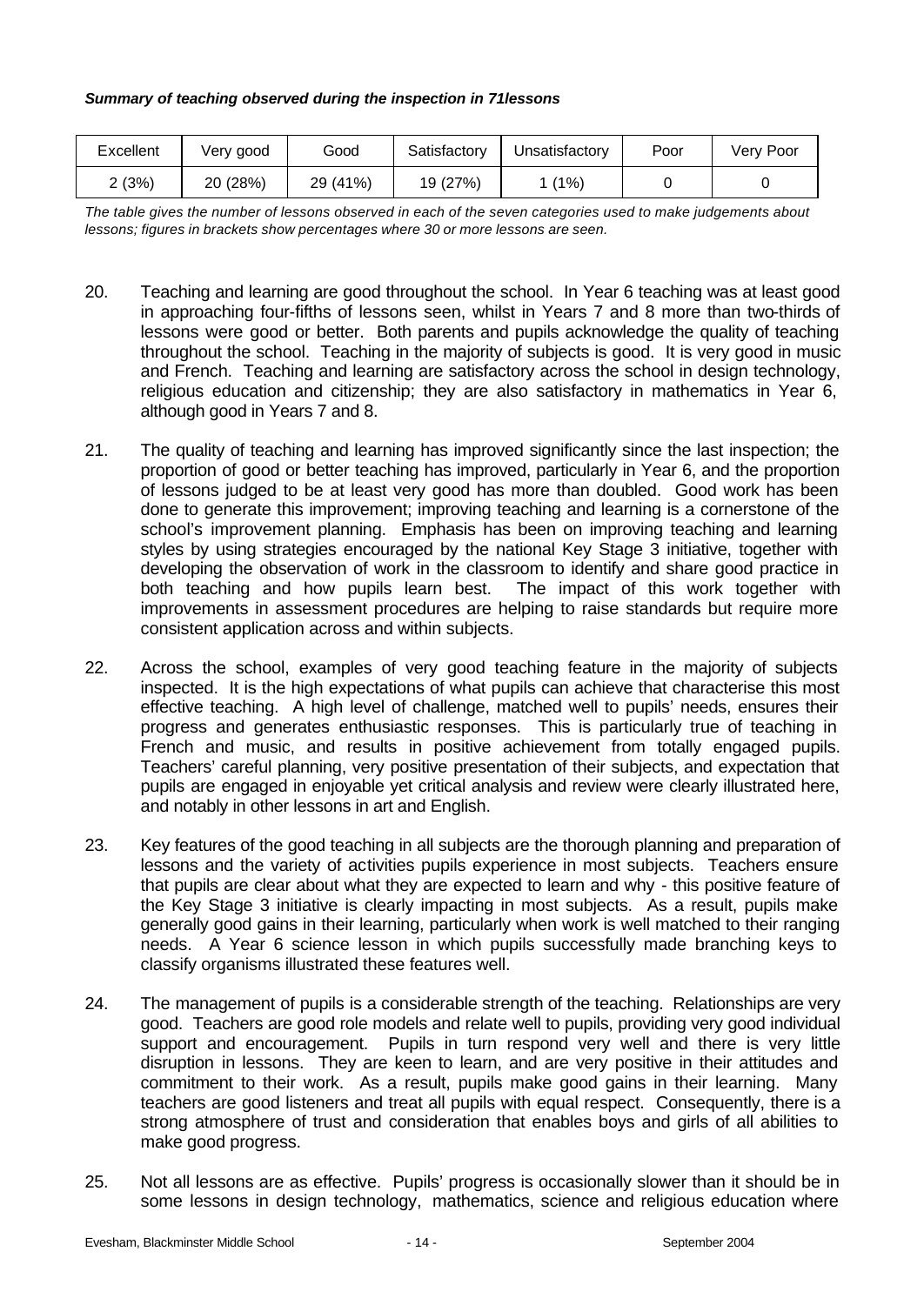weaknesses relate to work not sufficiently matched to differing pupil needs, somewhat pedestrian pace, and on occasion shortcomings in specialist knowledge and understanding. However, a positive feature in all subjects is the effective use made of homework to develop work in lessons and extend pupils' knowledge and understanding.

- 26. All teachers are aware of the need to promote the basic literacy skills in their subjects, and are reasonably successful in this, although more consistency is needed. A particularly strong contribution was seen, for example, in a very good Year 8 geography lesson where pupils illustrated their understanding of the effects of earthquakes through their own poetry. Numeracy features less strongly and has not yet been the focus of similarly rigorous attention given to literacy throughout the school. The use and application of ICT in subjects is much more widespread with the good improvements in computer facilities and staff expertise, and is a major strength in art.
- 27. The teaching of pupils with special educational needs is good across all subjects. It is very good in English where these pupils are taught in small groups by a very skilful and enthusiastic team of one teacher and two teaching assistants. The pupils are subdivided into three smaller groups where they receive excellent support on basic literacy skills to help them develop strategies for reading, spelling and punctuation in a very happy, caring environment. In mathematics, teaching and learning are also very good when there is in-class support, but this is not always available. All subject teachers have copies of the individual education plans for pupils on the special educational needs register and these mostly are clear and helpful. These are mostly used well to target support which is delivered effectively by the teaching assistants. However, in some mixed-ability groups, for example, in history the work is insufficiently varied to meet individual needs, and in lessons where there is no additional in-class support these pupils make less progress.
- 28. Assessment is good overall. The school is developing and promoting assessment procedures well and they are beginning to make an effective contribution to improving standards. Teachers now have comprehensive data about pupils and each subject has a detailed profile of their performance in a range of national and optional tests and their predicted attainment levels. The use of this data for monitoring and tracking pupils' progress is good in the core subjects and in the special educational needs department but, in some subjects, teachers need training in how to get the best use from it.
- 29. Most marking and assessment of work results in pupils knowing their National Curriculum levels and being aware of what they need to do to improve: however, there is still some scope for subjects to relate their assessments more closely to National Curriculum levels. This will involve pupils even more in the assessment process and help them to evaluate their own work and progress. Although there is very good practice in some subjects, in French, for example, assessment data is not regularly used for planning lessons which meet the needs of specific groups of pupils, such as the most able, though it is well used to identify underachieving pupils. A weakness is in the inconsistency of assessment use across the school which arises from the lack of rigorous and systematic monitoring.

## **The curriculum**

The curriculum has improved and is now good. It meets all statutory requirements. A very good programme of enrichment enhances the taught curriculum. This provision makes a significant contribution to pupils' good personal development and enables the talents of all pupils to be identified, thereby turning potential into success. Accommodation is very good and learning resources are good; they have a positive impact on the quality of pupils' learning. Staffing is satisfactory.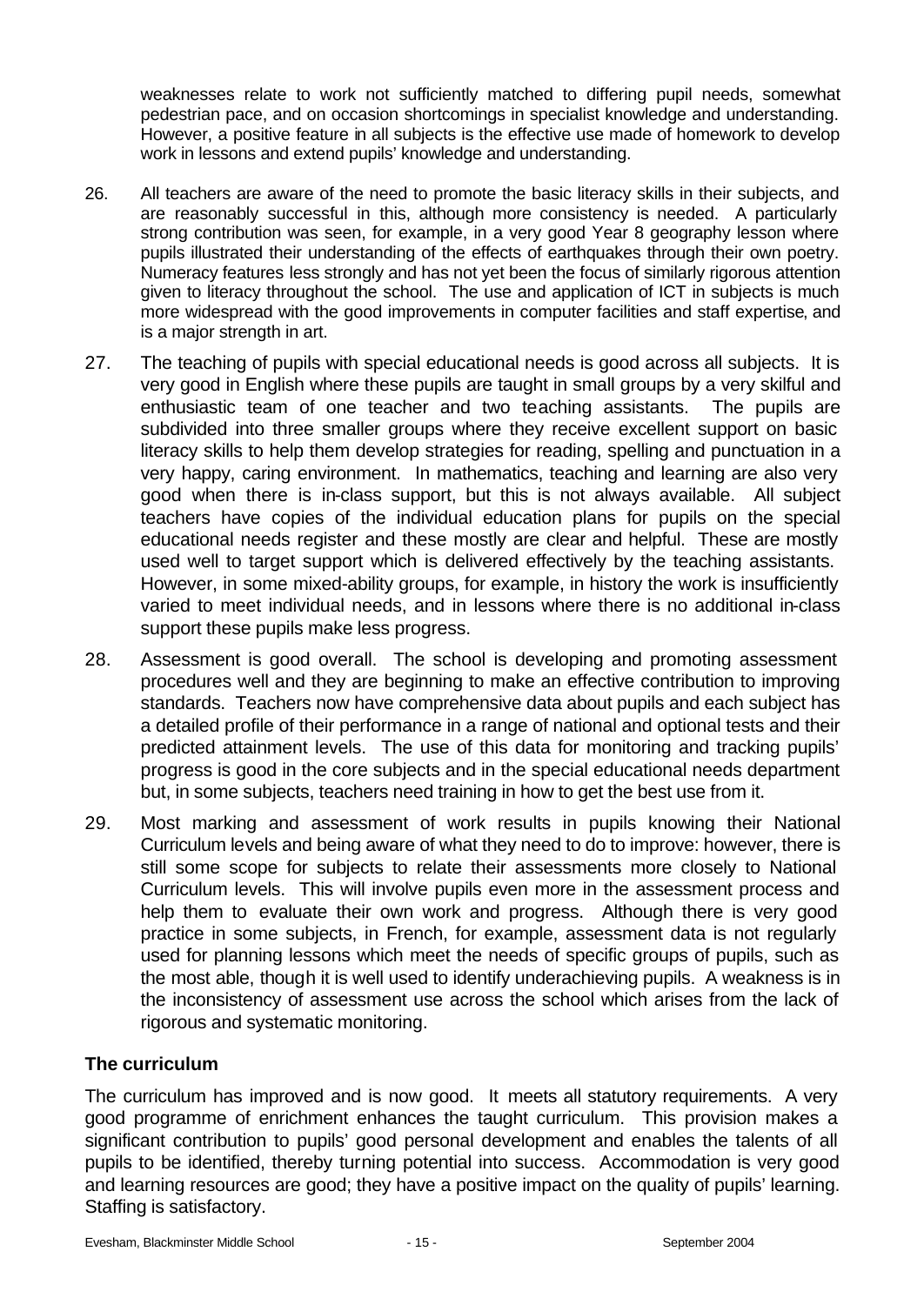## **Main strengths and weaknesses**

- The distinctive secondary specialist provision in Year 6 includes French and citizenship.
- All pupils take part in an extensive range of enrichment activities including cross-curricular theme days and an annual 'Activities Week'.
- The provision for pupils with special educational needs is good.
- Personal, social and health education are good.
- The requirement to provide a daily act of worship for all pupils is not fully met.
- Accommodation is very good. Specialist accommodation for science, design technology and physical education is very good and the school occupies a large, pleasant site.
- There are enough teachers to teach the curriculum but the small complement of staff results in timetabling constraints and increases the amount of non-specialist teaching.
- Resources for learning are good in most subjects but are unsatisfactory in music and religious education, and the library is just satisfactory.

- 30. The curriculum provides good learning opportunities for boys and girls of all abilities and backgrounds. It enables them to make good progress as they move up through the school. The curricular provision is very good in art and design and good in other subjects. Planning is strong and ensures that pupils achieve well by providing progression in their learning.
- 31. Overall, the curriculum is broad and balanced and the teaching time considerably exceeds the minimum recommendation. In Year 6, the typical secondary school curriculum is much broader than that usually found in a primary school because it includes French and citizenship, both of which contribute strongly to pupils' achievement and personal development at this stage. In addition, there are good specialist facilities in subjects like science, design and technology, art, music, ICT and physical education. Dance is taught within physical education to both boys and girls throughout the school. As well as the National Curriculum subjects, religious education and personal, social and health education (PSHE) are taught in every year. The provision of PSHE is good and includes citizenship, sex and drugs education. It is well planned and taught; statutory requirements are fully met including those for careers education in Years 7 and 8, and overall the course contributes well to pupils' social development.
- 32. An imaginative and exciting development is the recent introduction of an integrated 'arts' period in Year 8. This provides additional experiences combining drama, music, dance and art working on themes such as the 'Victorians'. During the year the normal timetable is suspended to accommodate special theme days as, for example, the multi-cultural day when pupils sample South American carnivals, Asian dance, African storytelling and prepare and taste a variety of international cuisine. During each summer term an 'Activities Week' includes circus skills, orienteering and a residential camp for virtually all Year 8 pupils, again providing a major opportunity for developing their social and academic skills.
- 33. The provision for pupils with special educational needs is good. The school believes whole-heartedly in a policy of inclusion and pupils with special educational needs have access to the whole curriculum. In addition, homework clubs are provided for them by the teaching assistants. Small ability groups in English and mathematics together with in-class support enable teachers to provide for pupils' individual needs very effectively. In mixed ability classes there is usually additional in-class support and this is most effective when the work is matched to need. However, in some subjects, for example, science, design and technology, and citizenship, all pupils are expected to do the same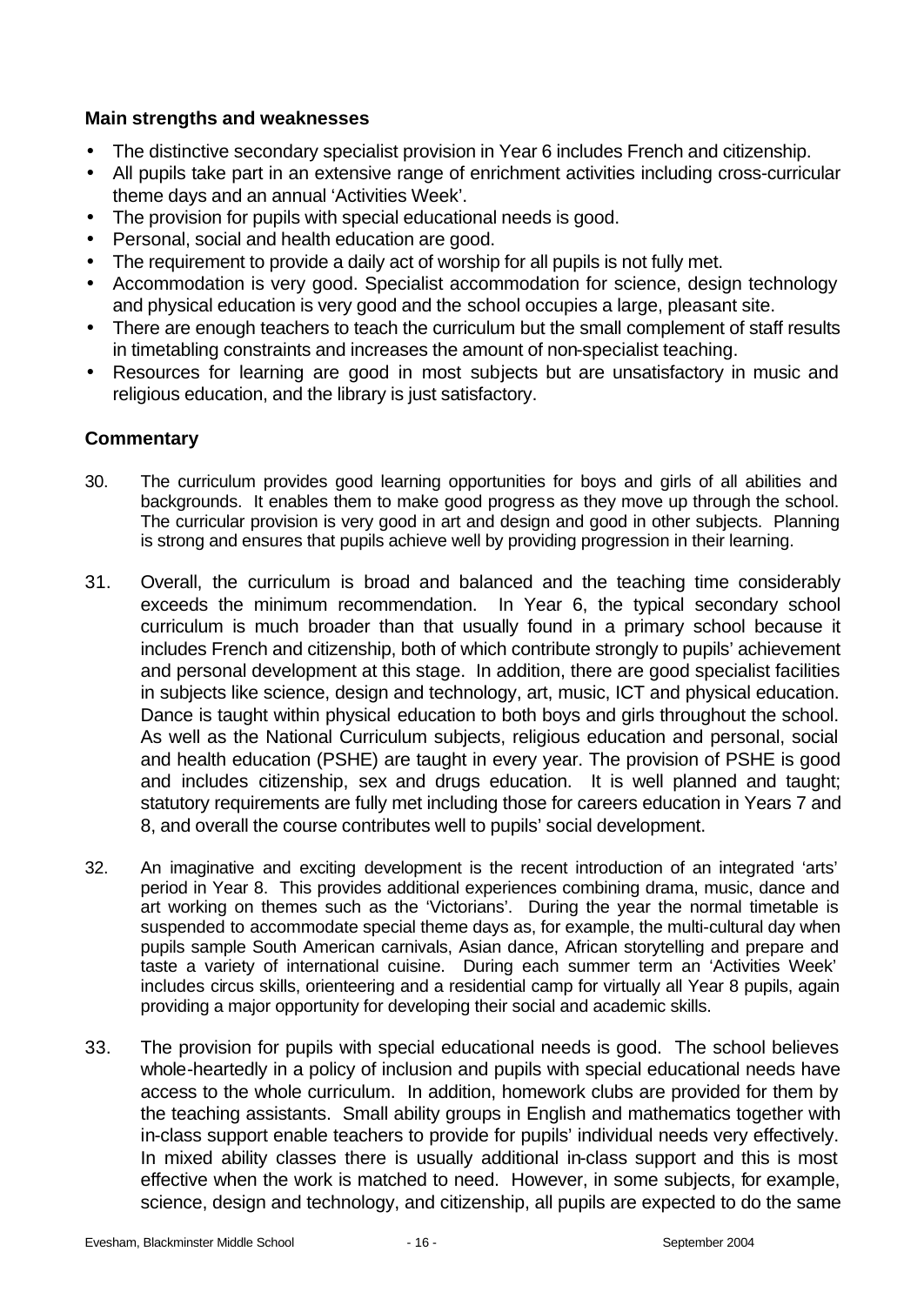work, which, although pupils with special educational needs are usually well supported in this by the teaching assistants, does not match their needs precisely.

- 34. Provision for gifted and talented pupils is good overall, though at present this is mainly through the normal curriculum with more challenging work for higher attaining pupils but little specifically for those identified as gifted or talented. Provision for those with a talent in the arts or sport is enhanced by good extra-curricular opportunities. In mathematics, pupils are encouraged to enter a weekly challenge. Additional provision is planned through the pyramid initiative with other local schools; pupils will be encouraged to join the SWIPE (students working in pursuit of excellence) club and a number of exciting activities are already planned.
- 35. The school organises a very good range of learning outside school hours. Despite issues relating to transport, the activities are popular and well-supported by boys and girls. Aspects of particular strength are sport, music and arts activities generally, but all subjects are actively engaged in providing additional experiences which are making positive impact both on standards and pupils' personal development.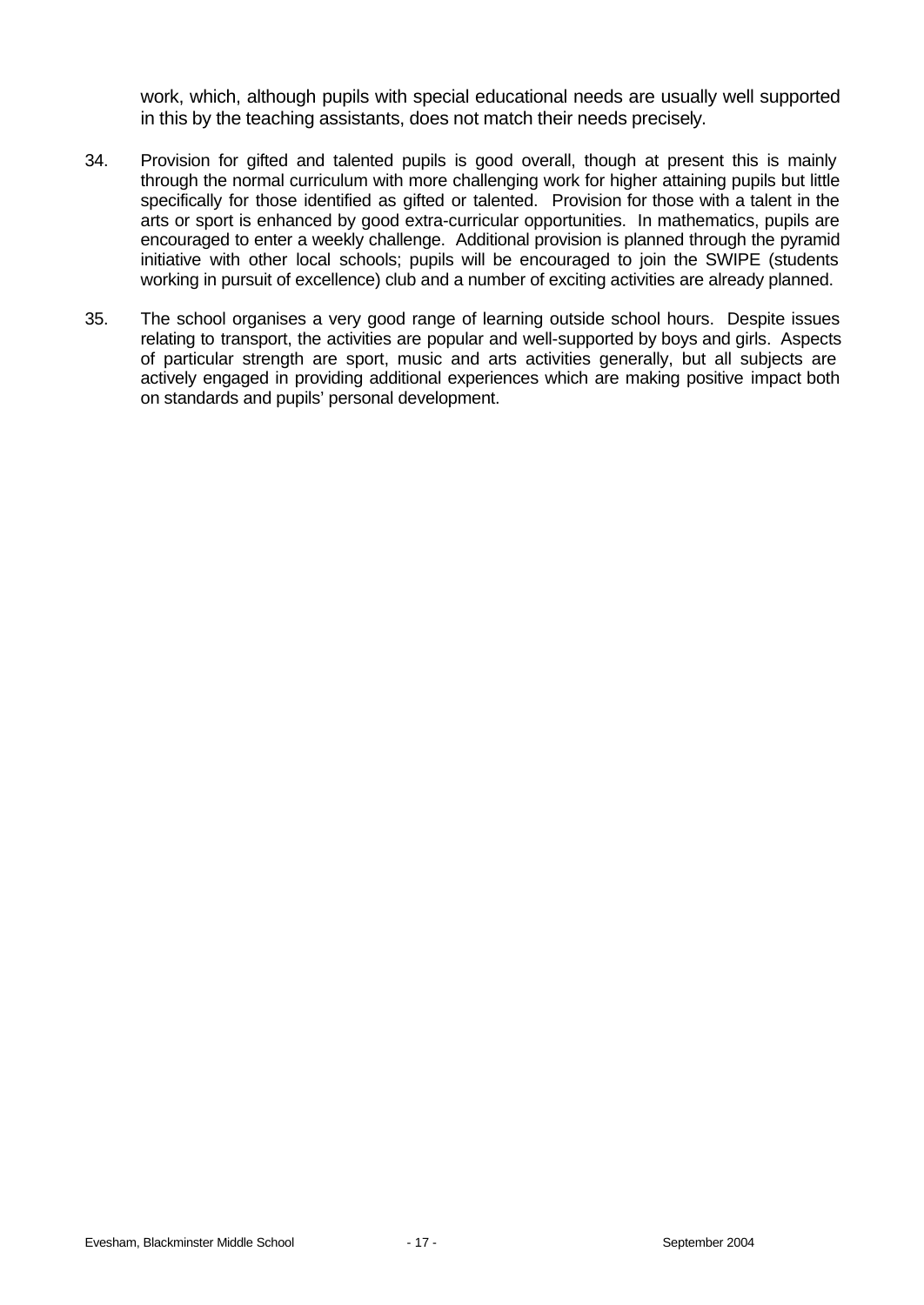- 36. Staffing is satisfactory with enough teachers to enable to curriculum to be taught. Some subjects, such as art, music and physical education, are taught exclusively by teachers with appropriate specialist qualifications and knowledge, but there is a considerable amount of non-specialist teaching in some other subjects. Teachers work hard to overcome the limitations posed by their lack of specialist knowledge; some of the non-specialist teaching is of good quality but, in general, while being satisfactory overall it is less effective than specialist teaching. The fact that the complement of staff is small and some are part-time poses constraints on timetabling and increases the amount of non-specialist teaching. There is an adequate number of teaching assistants. The school is providing some technical support in science, although it too is non-specialist, but in general the amount of support provided for practical subjects is low.
- 37. Accommodation is very good. The school occupies a large, pleasant site and the extensive grounds are attractive and used well for teaching and learning. Specialist accommodation for subjects such as science, design technology and physical education is very good, and for most other subjects is good, although in a few cases, classrooms are on the small side and rather cramped.
- 38. Resources for learning are good in the large majority of subjects, with a suitable range of textbooks and other equipment. The exceptions are in music and religious education where they are insufficient, and in citizenship where resources are just adequate. The library is satisfactory. It is provides a pleasant environment and quality of fiction has been improved recently, but it is not centrally located and there are not yet enough nonfiction texts in it. Since the previous inspection there has been a considerable expansion of the use of computers to support teaching and learning.

#### **Care, guidance and support**

The school provides good care, welfare and health and safety. Pupils are given good support and guidance and are involved effectively in the work and development of the school.

#### **Main strengths and weaknesses**

- The school is friendly, well ordered and pastoral care is good. This enables pupils to learn with confidence.
- Induction procedures are very good, so new pupils are enthusiastic about coming to Blackminster School.
- Child protection procedures are satisfactory, but training for all staff and more comprehensive written guidelines would strengthen provision.
- Pupils know their views matter and this makes them feel valued.
- Arrangements to support pupils with special educational needs are very good.

#### **Commentary**

39. This is a caring school where pupils are known well by tutors and Heads of Year, and their needs recognised. The pattern for this successful care is established early on in school life with a very good induction programme. Parents complimented the induction information and meetings which helped them and their children know what to expect and the work to be taught. There is some exchange teaching with the First Schools; this is good practice which helps pupils to get to know their prospective teachers and ensures a smooth transition.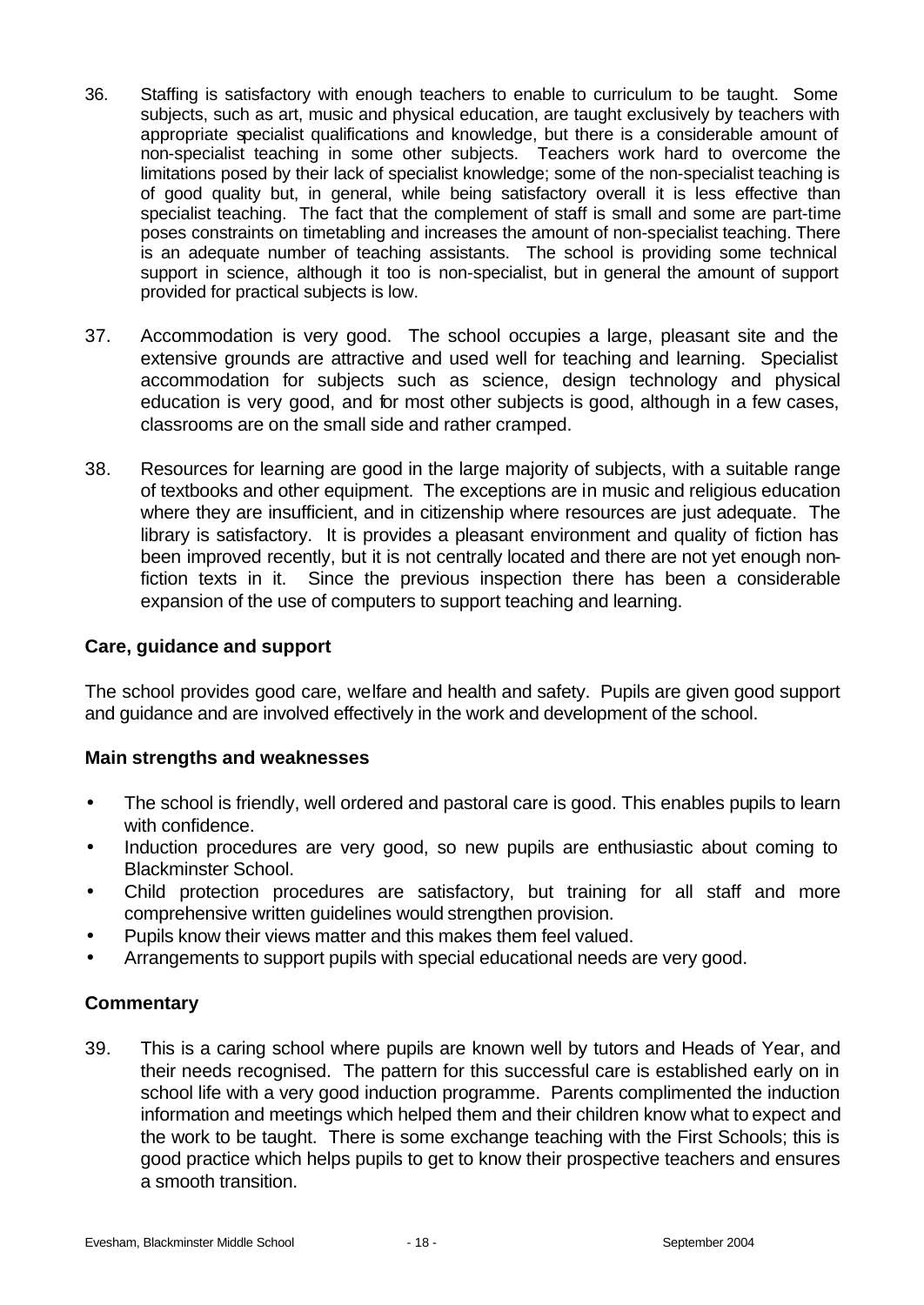- 40. Health and safety procedures and practice are good. Appropriate risk assessments are in place. The school is well maintained and cared for. Pupils are well supervised at lunch times by teachers and teaching assistants. Teachers also supervise pupils catching buses at the end of the day; this demonstrates the school's careful concern for pupils' welfare.
- 41. The headteacher is the designated person responsible for child protection matters and appropriate procedures are followed. All staff know to refer any concerns appropriately. However, the school does not routinely provide training for all teaching, non-teaching and supply staff on child protection matters. Such training is overdue and advisable. Written guidelines on child protection need to include advice on how best to handle situations if a child should choose to disclose a confidential matter to them.
- 42. Pupils are very positive about the school because they feel well supported and confident that the school helps to develop their potential. The tutor group programme of personal, social and health education promotes good values. Pupils enjoy year group outings and activity weeks and these foster strong relationships. Bullying is not an issue because incidents are usually minor and dealt with very effectively. The Heads of Year work closely with tutors and the special needs co-ordinator, and with parents, to ensure that all pupils who are having difficulties with work or behaviour are supported and cared for. Teaching assistants provide good support in the classrooms for children with identified behavioural, physical or learning needs. Pupils are given good guidance in their academic work and know what National Curriculum levels they are working at. They are given effective guidance through marking and their annual reports about how to improve.
- 43. The school regularly canvasses pupils' views. These surveys show that pupils have very positive views of their school. Pupils contribute their ideas about school matters through an elected school council, which is an effective body. Pupils also play a very active part helping as prefects and monitors and thus have a strong sense of commitment to their school.
- 44. Arrangements for assessing the progress of pupils with special educational needs are very good and all statutory requirements are met. All pupils on the special educational needs register have detailed and helpful individual education plans and these are reviewed termly by the special educational needs co-ordinator and teaching assistants; subject teachers contribute usefully to these reviews. Pupils with statements also have a formal annual review, which is attended by parents and the appropriate outside agencies as well as school's special educational needs co-ordinator. In addition the special educational needs co-ordinator holds termly support meetings with outside agencies who give expert advice on a range of special needs including speech and language, autism and attention deficit disorder as well as learning difficulties; these are also attended by the headteacher or deputy head and the educational psychologist. There are good transition arrangements with the special educational needs coordinator attending Year 5 reviews prior to pupils transferring to Blackminster.

## **Partnership with parents, other schools and the community**

The school has good, constructive relationships with parents. Links with the community are satisfactory and those with other schools are very good.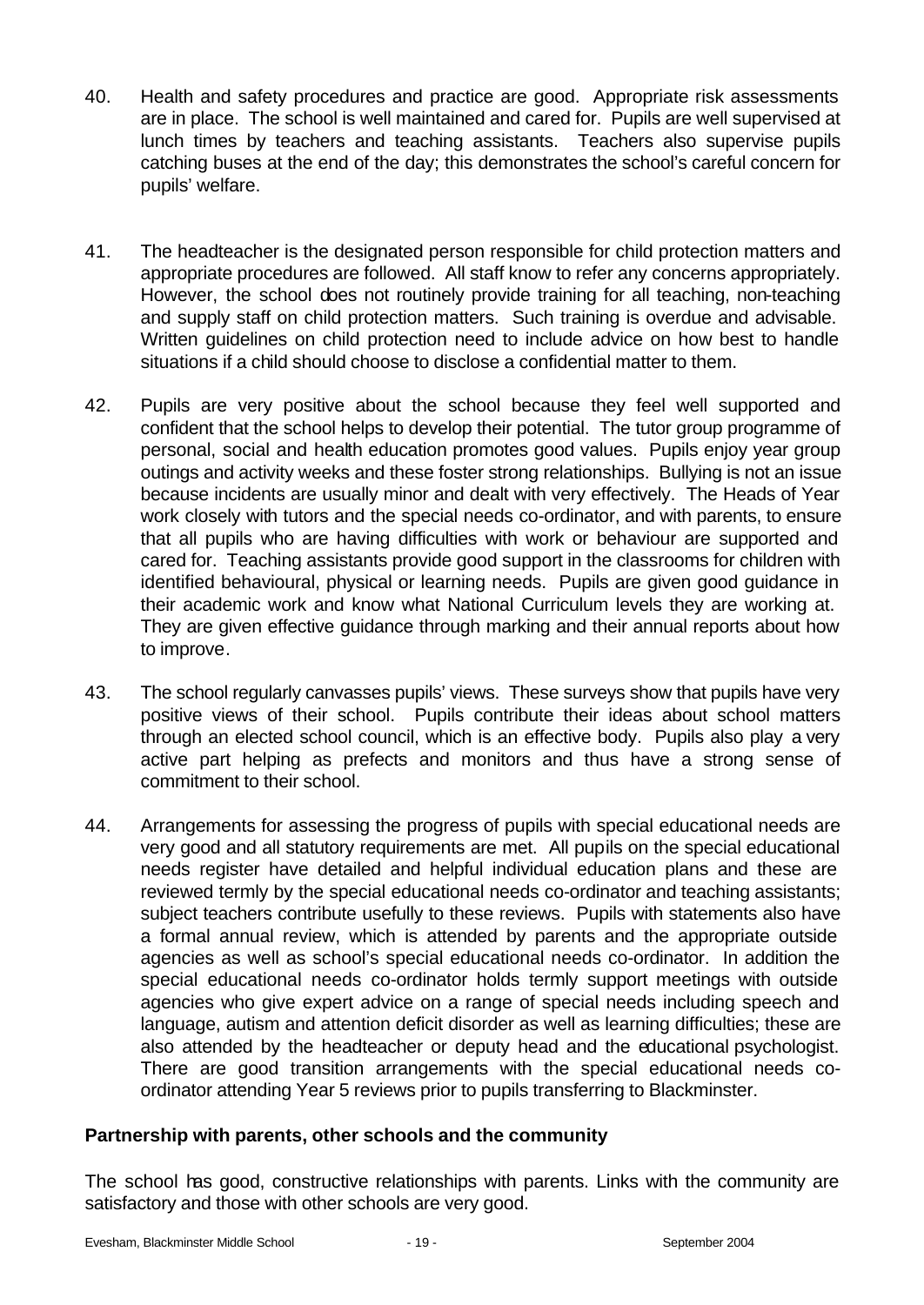#### **Main strengths and weaknesses**

- Parents are very pleased with the school, receive good information about their children's progress, and in return give good support to the school and their children's education.
- The governors' report to parents and the prospectus do not contain all the required statutory information.
- There are very effective links with the seven feeder First Schools and the two main High Schools which benefit pupils' transition and progress.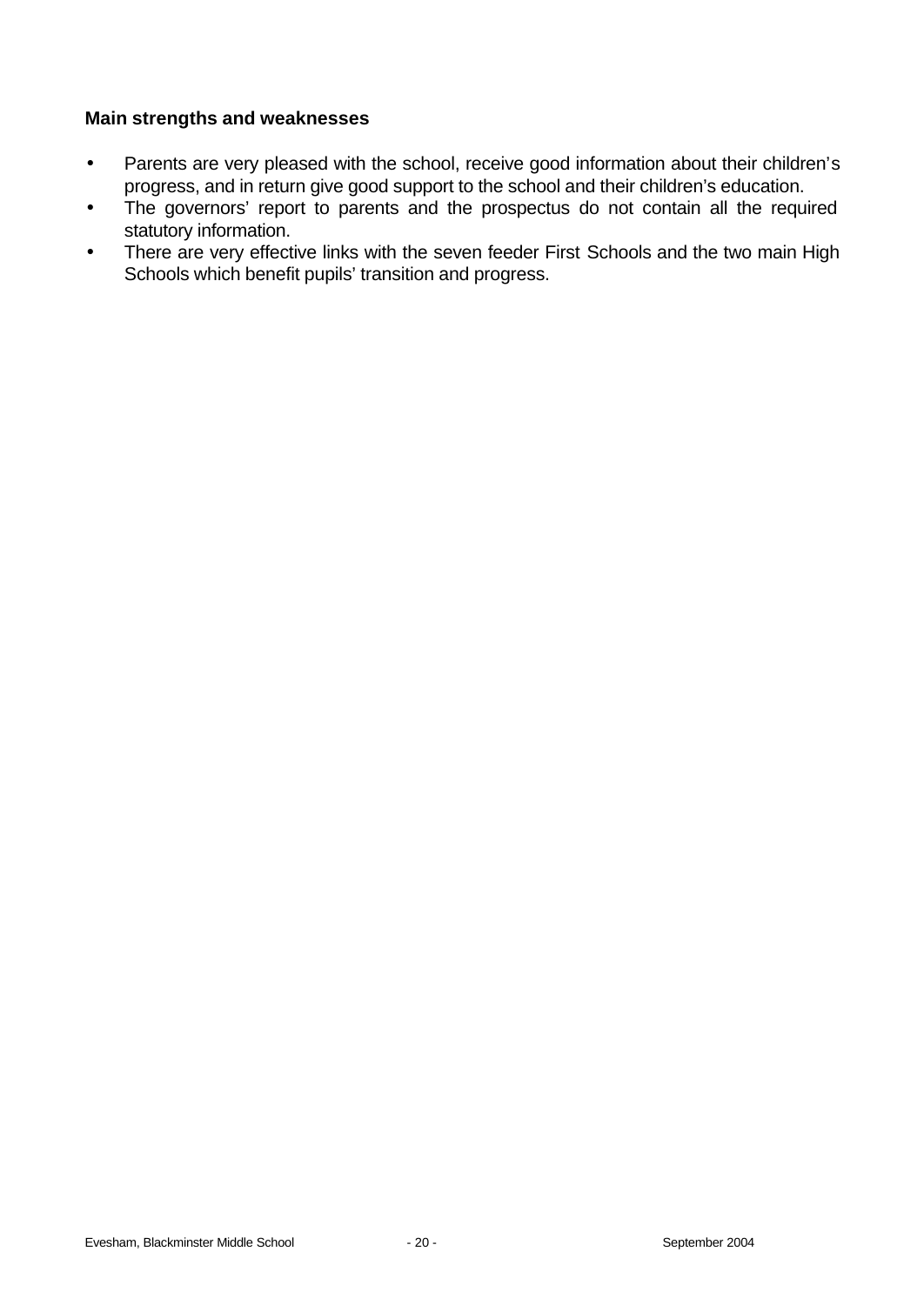## **Commentary**

- 45. Parents are very satisfied with the school. They say that the school expects their children to work hard, teaching is good and the school is well run. Parents expressed no significant concerns, although there was some dissent on the extent of consultation and progress information. Consultation with parents is effective although not yet systematically established. This year the school consulted parents by questionnaire, and their views of the school were overwhelmingly positive. The school provides good information on children's progress. The annual written reports are good and usefully supplemented by well thought out interim reports. This reporting pattern provides timely and apposite information on childrens' attainment and progress.
- 46. The school regularly sends out good quality information, including the Blackminster News, so parents are well informed about school life. Pupils' homework diaries are used very effectively. Parents complimented the excellent induction information and the curriculum information sent out each term. The last inspection noted some reporting deficiencies in the governors' report to parents and prospectus; this is still the case. The published information needs to include a comparison of results to national results and more specific information on the progress of children with identified special educational needs, disability access and school finance.
- 47. Although, the school does not currently enjoy the dedicated support of a parents' association, parents do give good support to social and fundraising events such as the Christmas raffle and Fayre and the recent multi-cultural event. Some parents have given valuable help with reading, the library or with sports teams and transport. Parents' support for their children's education is demonstrated by their very good levels of attendance at the meetings with teachers to discuss their child's progress. Despite the location of the school in a rural and comparatively scattered community, there are sound links, although the school rightly recognises that there is some potential to increase the use of the school by the community. Some local businesses sponsor the school prospectus diaries and rewards system. Pupils take part in music, art and drama performances in Evesham library.
- 48. The transfer of information on pupils with partner schools is efficient and timely. Arrangements with feeder First schools are very effective and supportive of transition. The close links with First and High Schools enable pupils to take part in a wide range of sporting and social activities and to benefit from some specialist teaching as, for example, Spanish taught by High School teachers. There is a teacher exchange project with some of the feeder First Schools which fosters very good curriculum continuity.
- 49. Links with the parents of pupils with special educational needs are satisfactory. Parents are fully involved in the statutory annual review of pupils with statements of special educational needs, but not in the reviews of other pupils on the special educational needs register. For these pupils, changes to their individual education plans are recorded at the back of the pupils' homework diaries, but parents are not formally informed or their views sought. They are informed at the start of each school year that their child is on the special educational needs register and parents can talk to the special educational needs co-ordinator at parents' evenings.

#### **LEADERSHIP AND MANAGEMENT**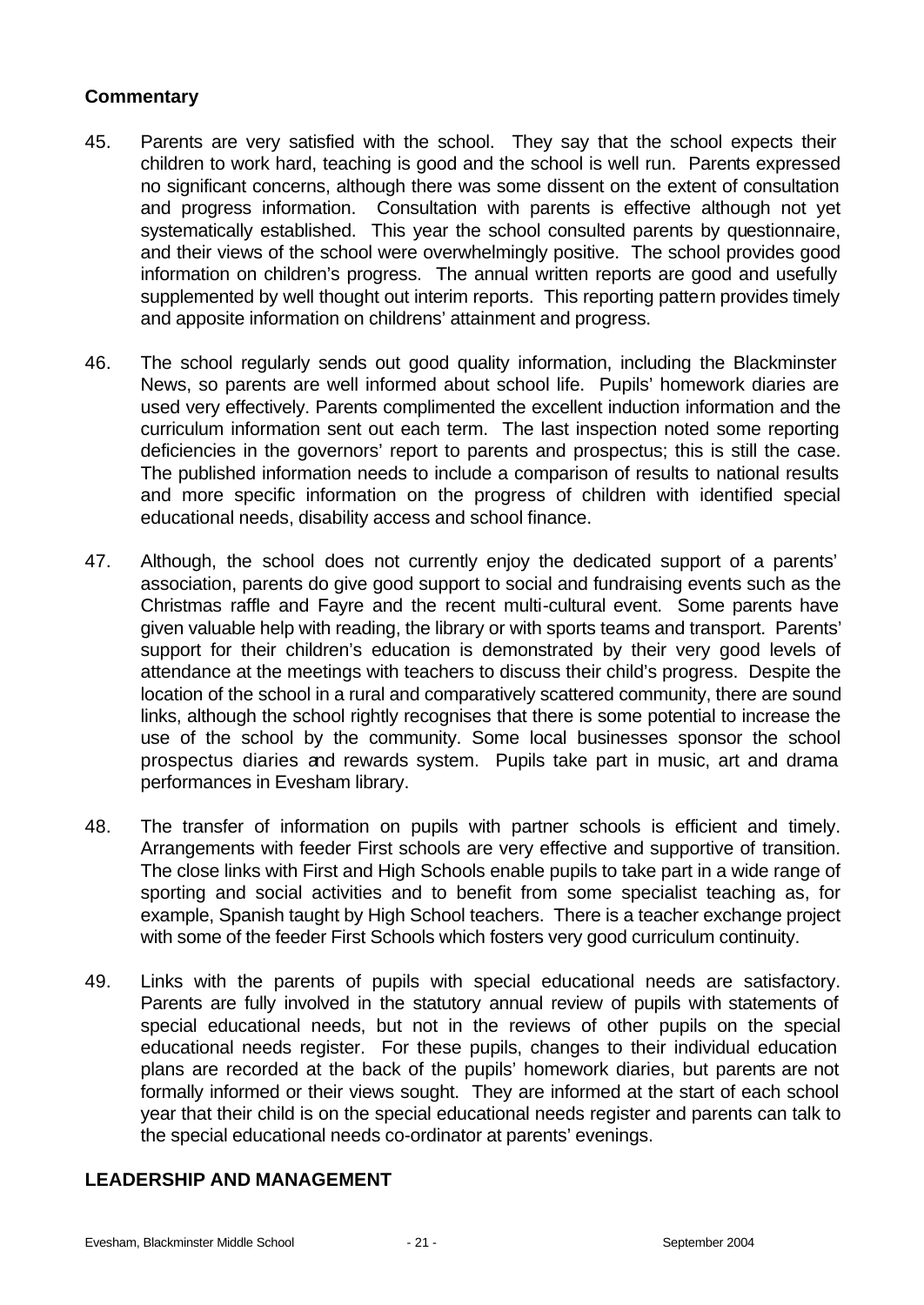Leadership and management are good. The leadership of the headteacher is good. Management is good overall. The work of the governors is effective and they are very supportive of the school.

## **Main strengths and weaknesses**

- The vision, determination and planning of the headteacher has created good teamwork so that standards have improved and pupils' very good attitudes have been maintained.
- Self-evaluation, strategic planning, performance management and staff development link together effectively to support the school's vision.
- Monitoring the impact of teaching and learning, the use of assessment data and the procedures for developing literacy and mathematics across the curriculum are not consistently and rigorously applied within and across subjects.
- Governors are influential in their role as critical friends, although not all statutory requirements are in place.
- The school is managed very well on a day-to-day basis.
- Very good leadership is clear in music and evident in art and design and French.
- Leadership and management of special educational needs is very good.

- 50. 'Turning potential into success' is the core of the school's ethos. The headteacher's commitment to this mission, his clear vision and his planning have ensured that pupils are now achieving well. Standards are higher and teaching and learning are better than at the time of the previous inspection. Therefore, improvement has been good.
- 51. Leadership throughout the school has gained strength through the extension of the senior team. This has been supplemented with the changed focus in the responsibilities of middle management from administration to monitoring and evaluation. Teachers have been involved in consultation so that effective subject and pastoral teams have formed. These changes have released potential and skills so that the school is now more effective in managing change. For example, there are single gender classes in mathematics in Year 7 to improve standards. A new structure and scheme for teaching citizenship and personal, social and health education has been successfully introduced. Another good innovation is the Year 8 integrated 'arts' period.
- 52. Whilst leadership and management are good overall, there are variations in subjects. Very good leadership is clear in music (and also evident in art and design, and French which were not inspected in detail) with positive impact on standards. Key characteristics of strong leadership are the high level of expectation and challenge in the work in these subjects, together with the positive way in which assessment procedures reinforce and support pupils' confidence in their learning. Leadership and management are satisfactory in religious education where the school has experienced difficulty in recruiting a subject leader with specialist qualifications and experience.
- 53. Despite the priority given to improving teaching and learning through monitoring and evaluation, the use of assessment data, and the promotion of literacy and mathematics across the curriculum there are inconsistencies in the rigour and impact of these procedures within and across subjects. They are least effective in design and technology, mathematics, physical education, religious education and science. For example, in mathematics and science there is little use of assessment data to match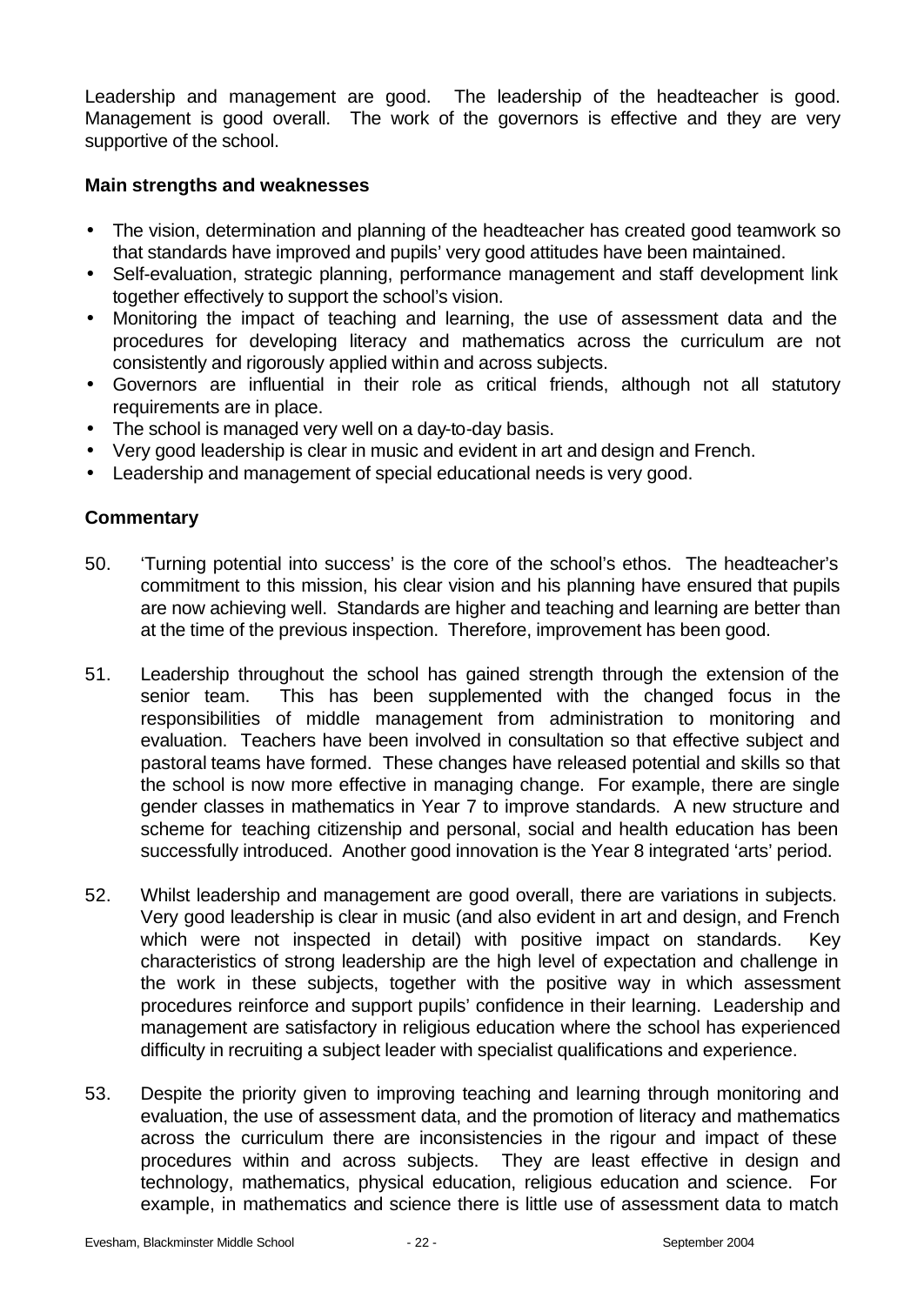work more closely to pupils' needs so that the achievement of higher attaining pupils is not maximised. The challenge for leadership and management at all levels is to ensure a more robust and consistent implementation of agreed procedures to enable all pupils to realise their full potential and thereby drive up standards and results in Year 6 even further.

54. The school's self-evaluation is accurate and corresponds closely with the inspection findings. Strategic planning at all levels maintains a sharp focus on raising standards further through continuing to identify and share the very best practice in teaching and learning. Subjects are financed not only on basic resource costs but also on plans where development and improvement are identified. Staff training and development are linked to these priorities effectively alongside performance management.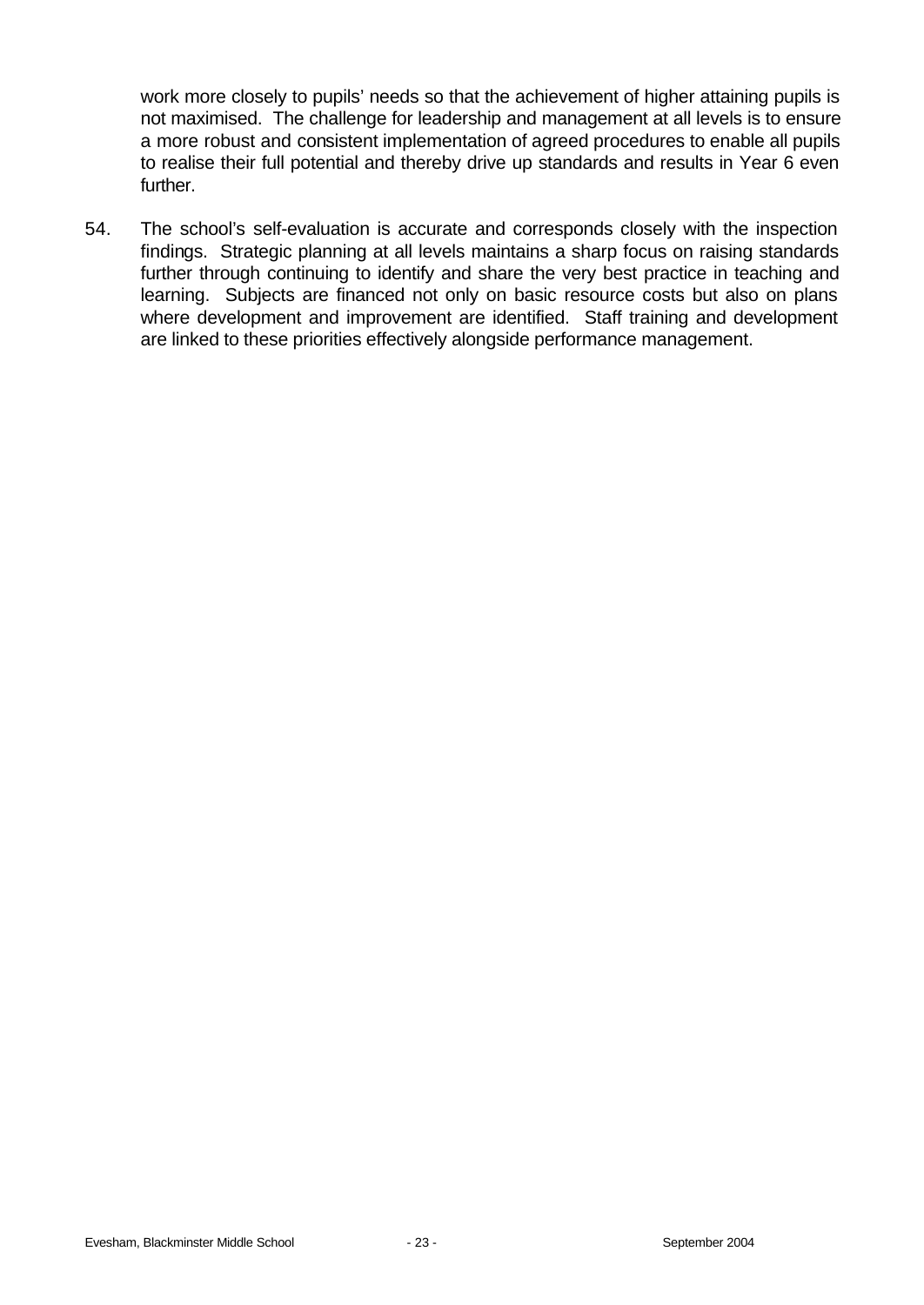- 55. Special educational needs across the school is very well led and effectively managed, and reflects the school's strong commitment to the development and care for all its pupils. The strong team of skilled teaching assistants are very well deployed, and work very well together. The effective management of information ensures that all teachers know and understand pupils' individual education plans and have the opportunity to contribute to them. Staff training needs are identified and addressed, and appropriate priorities are set for the school year. Very effective links have been established with the local education authority and other outside agencies to ensure appropriate support for pupils.
- 56. The governance of the school is good. Governors are conscientious and strongly committed to the school's well-being. They support the school well in shaping its future. Through their clear committee structures and regular meetings, governors are well informed and understand the school's strengths and areas for improvement. Governors check regularly on standards achieved and the quality of education provided. Through the review and formulation of policies they have done their best to ensure that all statutory requirements are in place. The governors' action plan in response to the previous inspection has been successful. However, the school does not fully meet requirements for collective worship, and published data relating to attendance and Year 6 test results are not compared with the national picture.

| Income and expenditure $(E)$ |           |  | Balances (£)                   |
|------------------------------|-----------|--|--------------------------------|
| Total income                 | 1,126,062 |  | Balance from previous year     |
| Total expenditure            | 1,121,904 |  | Balance carried forward to the |
| Expenditure per pupil        | 2.968     |  |                                |

| Income and expenditure $(E)$ |           | Balances (£)                        |        |  |  |  |
|------------------------------|-----------|-------------------------------------|--------|--|--|--|
| Total income                 | 1,126,062 | Balance from previous year          | 21,853 |  |  |  |
| Total expenditure            | 1.121.904 | Balance carried forward to the next | 43,602 |  |  |  |

57. The school's financial affairs are managed well. Financial management is well thought through and has enabled significant improvements, for example, in provision for ICT and science. The school works hard and mainly successful in overcoming the limitations experienced by a small school with consequent budget and staffing constraints alongside an uncertain future of possible LEA reorganisations. Through its good leadership, a clear focus on standards and progress has been sustained. Principles of best value are applied well and financial administration is good. The school matches its spending well to its priorities and specific grants, for example, for special educational needs, are used properly. Unit costs are average, pupils are achieving well, and the school is providing good value for money.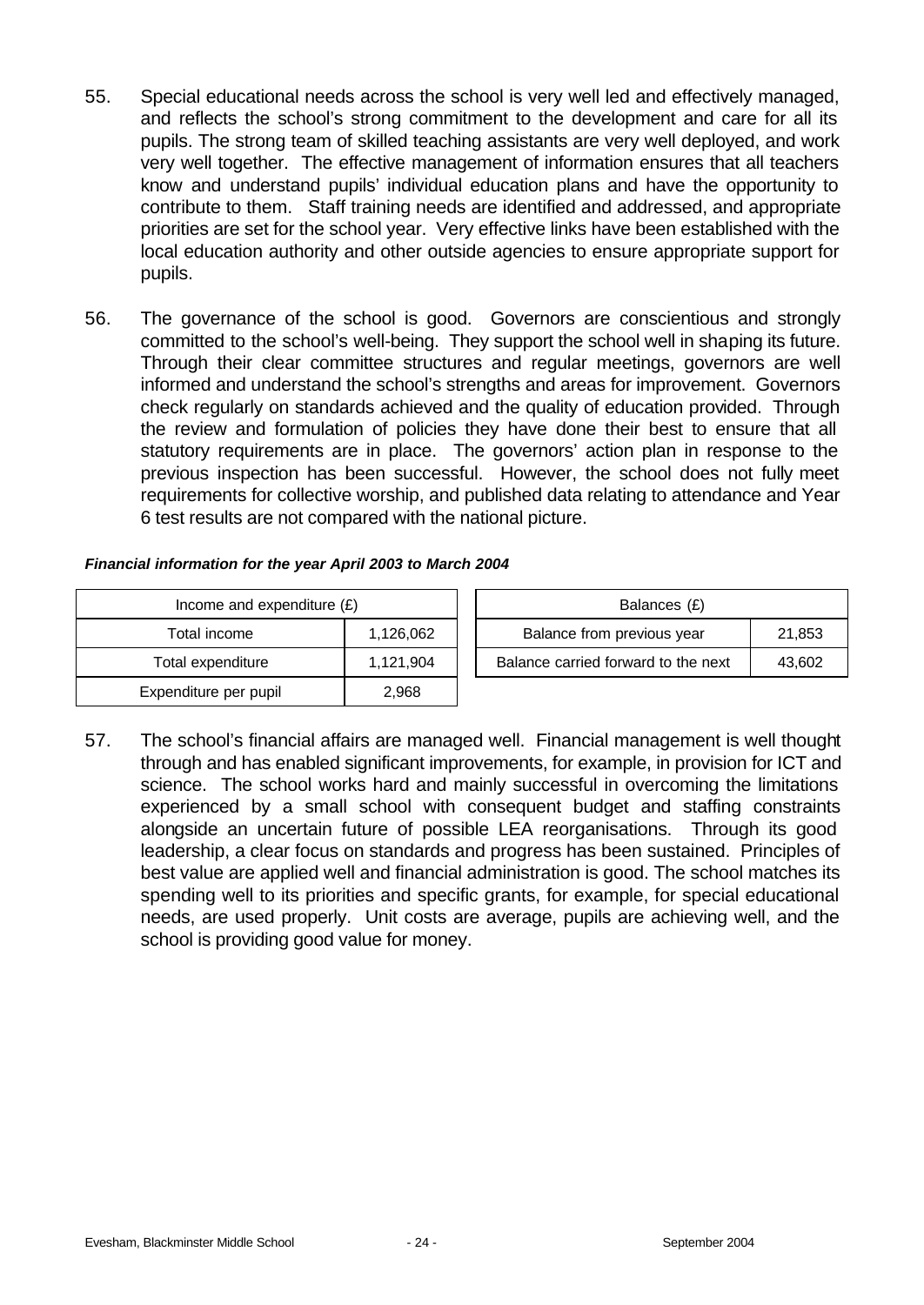# **PART C: THE QUALITY OF EDUCATION IN AREAS OF LEARNING, SUBJECTS AND COURSES**

## **ENGLISH AND MODERN FOREIGN LANGUAGES**

In this curriculum area English was the focus for the inspection. Work in French was also sampled, and three lessons were seen, one each in Years 6, 7 and 8. Standards are above average because of very good, and sometimes excellent, teaching. Assessment information is very well used in lesson planning and the leadership of the subject is very strong.

## **English**

Provision in English is **good.**

#### **Main strengths and weaknesses**

- Good management and good teaching are raising standards in all years.
- Pupils' enthusiasm and positive attitudes contribute well to their good achievement.
- Curriculum enrichment opportunities are very good.
- Teachers' marking does not always guide pupils towards improvement, particularly in Year 6.
- Planning for, and the evaluation of, literacy in subjects is inconsistent.

- 58. Results in Year 6 standard tests in 2003 were well below average, having been average the previous year. Girls outperformed boys by a similar margin to that nationally. These 2003 results were also well below those in schools with a similar ability intake. However, the 2004 results indicate a significant improvement. The school's optional test results for Year 7 and 8 pupils show standards to be better than expected for these age groups.
- 59. Current standards are above average overall. Speaking and listening skills are well above average in all years because pupils are encouraged to use talk to share and develop their ideas in every lesson. Reading is above average. Teachers work hard to help pupils to develop their comprehension skills and encourage them to read for pleasure: however, many middle and lower attaining pupils have difficulty recognising implicit meanings. Writing standards are average. Spelling, punctuation, vocabulary, understanding and use of a range of sentence structures and grammar improve well in Year 6. This improvement is sustained through Years 7 and 8 as writing becomes more challenging. Pupils regularly use, and experiment with, a wide range of vocabulary and are not deterred from using language creatively by a fear of making technical mistakes. High attaining pupils write confidently and show good narrative skills. In all years and groups, creative writing is better than writing to inform or explain. Boys' writing in particular shows good gains because their needs are well targeted by teachers.
- 60. Achievement from entry to the end of Year 8 is good because of consistently good teaching, pupils' very positive attitudes and enjoyment of the subject and the many enrichment opportunities provided by a high quality extra curricular and support programme. New teaching schemes now include a wide and exciting range of literature, as well as units on drama and ICT to challenge all abilities. Pupils with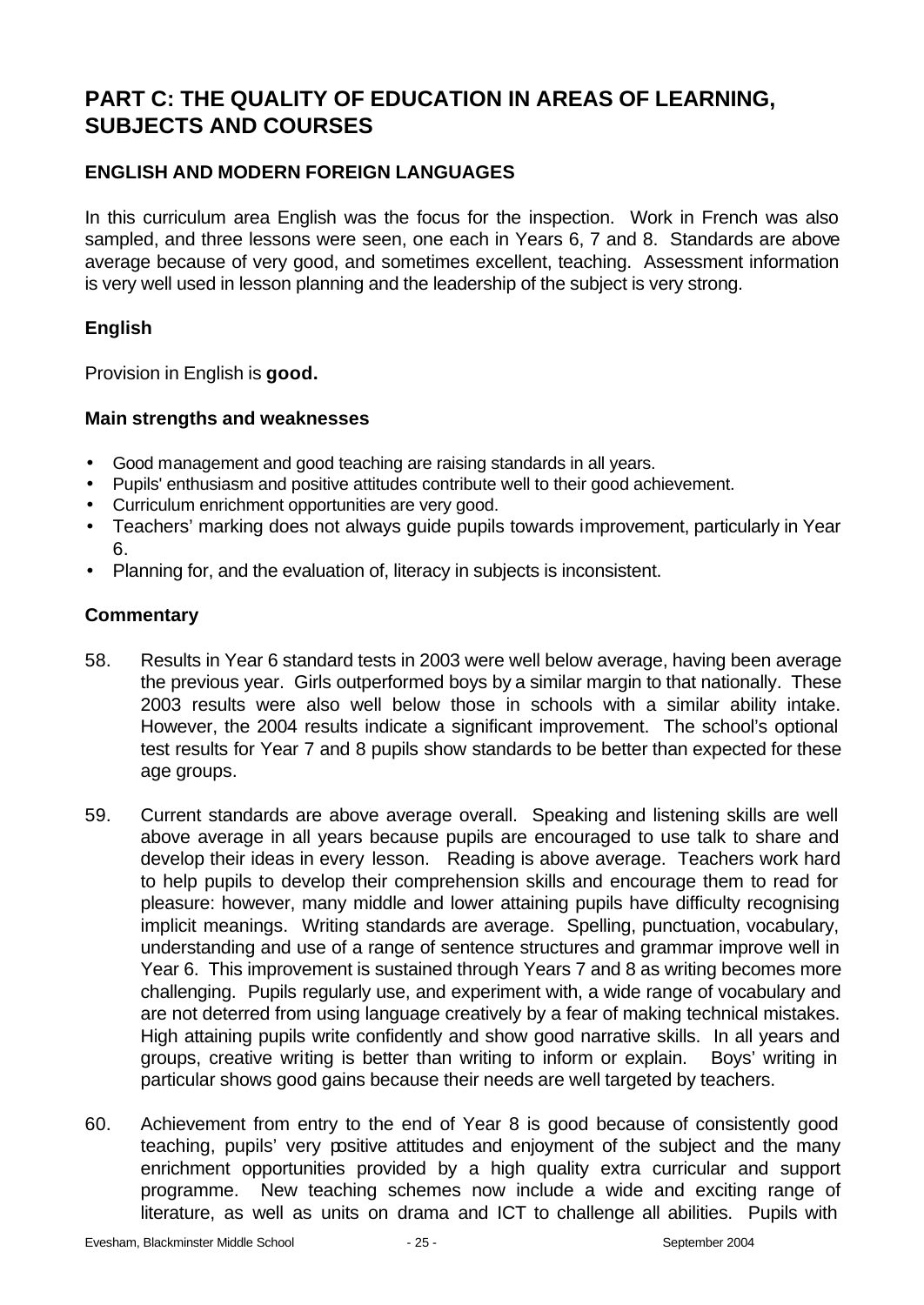identified special educational needs also achieve well because of the close teamwork between teachers and learning assistants and the very good relationship between adults and learners. Good use is made of the library and computers to support and extend pupils' learning and to develop their independence.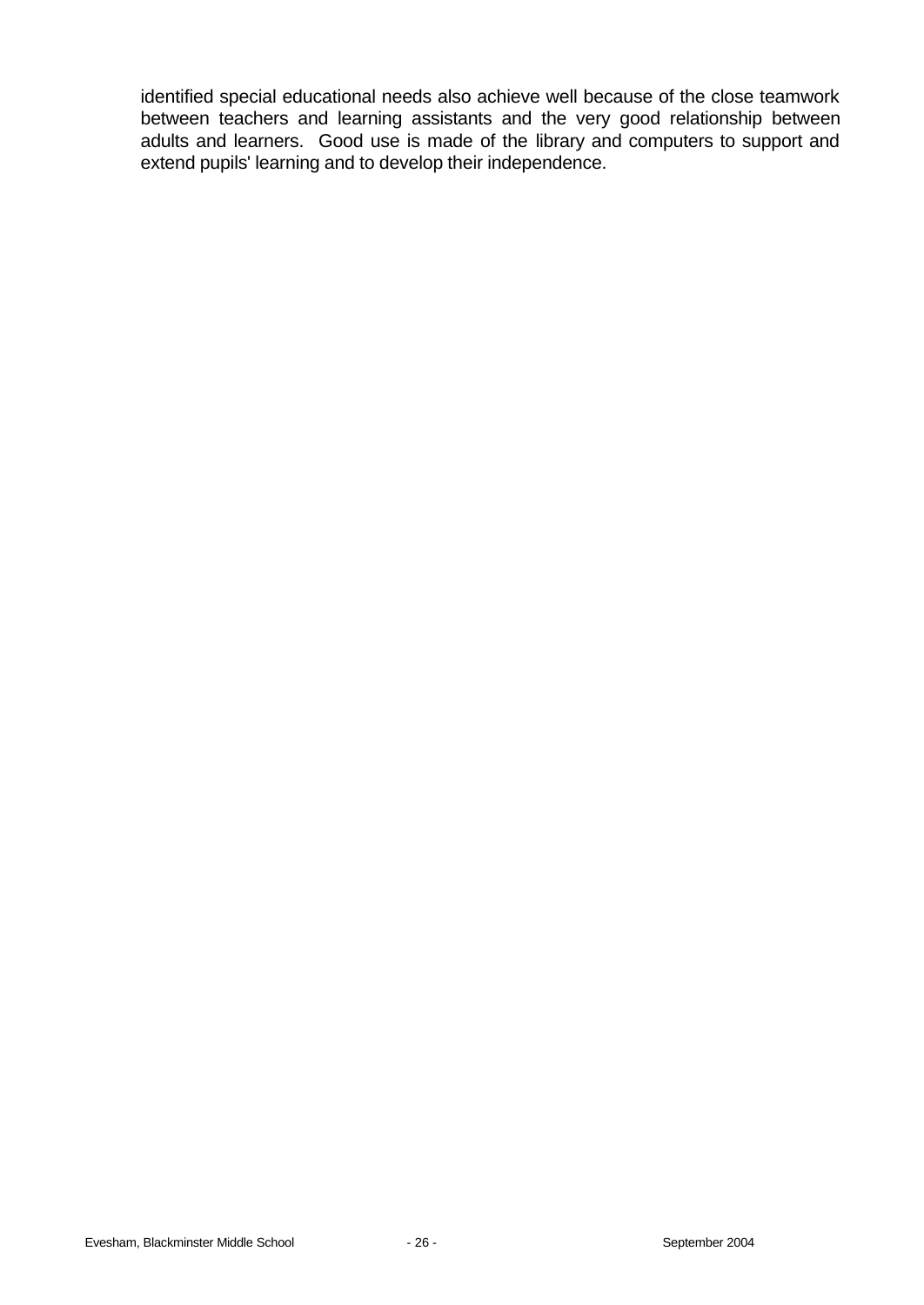- 61. Teaching and learning are good overall. There is some very good teaching in all years, including lessons given by non-specialists, which engages pupils and makes learning rewarding and enjoyable; therefore, pupils behave well and are eager to learn. In these lessons, teachers clearly identify the skills and understanding to be developed and fully involve pupils in evaluating their own learning. The careful setting of pupils also helps teachers to ensure that all have work which is suited to their needs. Teachers have successfully researched how boys learn and how to motivate them; consequently, they have high expectations of them and use a good range of successful methods. Pupils' test and examination data are beginning to be used effectively to set targets for them and to identify where there is underachievement: however, whilst marking is positive, not all teachers regularly use it to show pupils exactly what they have to do to improve.
- 62. The good leadership of the department promotes a strong corporate dedication and a total commitment to the raising of standards. Management is good. Systems for the close monitoring of teaching and marking are still being developed, but the subject's priorities are clearly identified, best practice and lesson planning shared and staff well supported. Improvement since the previous inspection is good. Good teaching is enabling all groups of pupils to achieve well. New management and thorough lesson plans are driving up standards; ICT is now fully established in the curriculum, and assessment information is being shared with pupils.

## **Language and literacy across the curriculum**

- 63. The provision for literacy is satisfactory and standards are average. Although speaking and listening are above average, there are weaknesses in pupils' writing in several subjects. Only high attaining students write with consistent accuracy and develop argument effectively.
- 64. Overall achievement is satisfactory. Most pupils speak confidently and fluently because these skills are carefully targeted in all lessons. Reading for information improves as pupils mature but comprehension skills are not developed so well. Some groups have opportunities for independent reading in their form time; and reading is also promoted through regular hymn singing and competitions. Writing is the weakest area of literacy, especially writing to express and support opinions. Although literacy skills, particularly vocabulary development, are well taught in English, they are not regularly reinforced in all subjects.
- 65. Overall, the teaching of literacy is satisfactory. There is very good practice in geography, music and art, but it is not consistent across departments; planned opportunities, such as that in geography which has produced impressive poems about earthquakes, are missed. The quality of teachers' correcting of writing is inconsistent and, in some subjects, pupils are not shown models of good writing. Additionally, there is insufficient evidence of pupils rewriting their work, or parts of it, to incorporate their teachers' advice.
- 66. The monitoring and evaluation of literacy planning and teaching by some subject heads is not rigorous enough. There is no cross-curricular group to promote and drive literacy forward and although the English department is working to develop a reading for pleasure culture, the contribution of the library and librarian to whole school literacy have yet to be fully considered.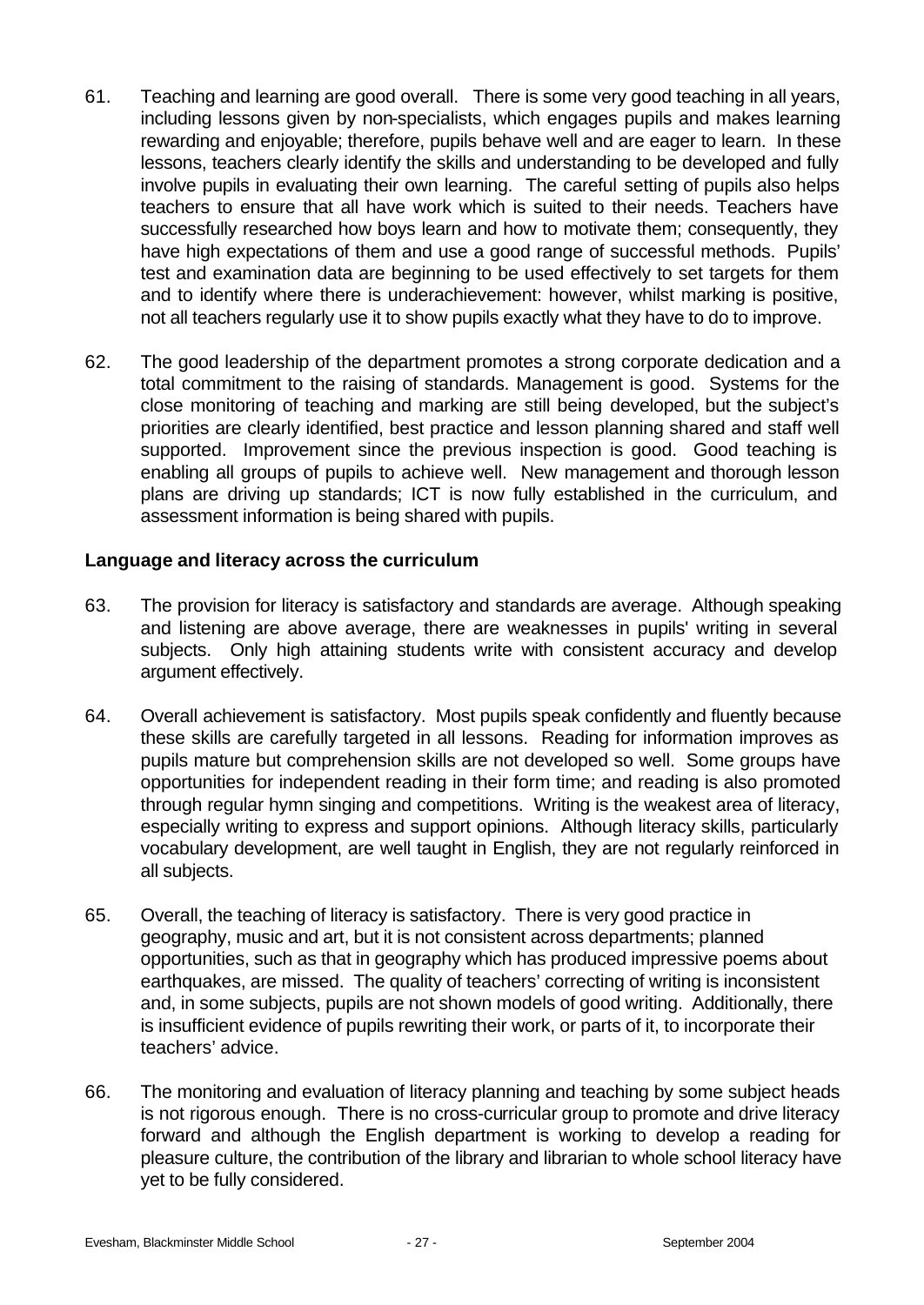## **MATHEMATICS**

Provision in mathematics is **satisfactory.**

#### **Main strengths and weaknesses**

- Standards are improving slowly, and the standards reached by higher attaining pupils are below average compared with similar schools.
- Pupils are very well motivated and enjoy very good relationships with their teachers.
- Lesson plans are usually very well structured to address individual needs, although in some lessons the work for higher attaining pupils lacks rigour and challenge.
- Assessment is used very well to inform teaching and learning.
- There is insufficient formal monitoring of teaching and of pupils' work; as a result there is insufficient support for individual teachers and best practice is not shared.
- ICT is not used widely enough to enhance learning in mathematics.
- There are too few planned opportunities to develop mathematics skills in subjects across the curriculum.

- 67. In 2003, pupils' results in statutory tests taken in Year 6 were below the national average. They were also below average when compared with schools of similar prior attainment. In 2004 the proportion of pupils reaching level 4 or above increased, but the proportion of higher attainers reaching level 5 fell. Fewer girls than boys achieved level 4 in both 2003 and 2004. The rate of improvement over the last four years is below the national trend. Currently, overall standards in Year 6 are broadly average. This reflects satisfactory achievement from pupils' starting points. Boys and girls achieve similarly and pupils with special educational needs make good progress.
- 68. Standards in the current Years 7 and 8 are also average, and show steady improvement as pupils progress through the school. Both boys and girls achieve well given their below average standards when they were in Year 6. Pupils in all year groups are articulate and confident in answering questions and explaining their answers. They are very well motivated and set out their work neatly. They organise themselves sensibly for group work and work collaboratively. They draw and measure accurately. Numeracy skills are good and pupils are confident in making sensible estimations. The achievement of pupils with special educational needs is good in all three years, and very good when there is additional in class support.
- 69. Teaching and learning are good overall, but weaker in Year 6 where teaching and learning are satisfactory. Higher attaining pupils in Years 6 and 8 are not sufficiently challenged in some lessons. As a result, they make less progress than they should in those lessons and are not reaching the higher levels. The teaching of pupils with special educational needs both in Year 6 and in Years 7 and 8 was at least good in all lessons seen. This is because lessons are very well structured to enable these pupils to learn in small steps, and in most lessons they receive very effective one-to-one support from both teachers and teaching assistants. Lessons are usually very well planned, with clear learning objectives which are shared with the pupils. Teachers use a range of teaching strategies, including paired and group work, with good emphasis on numeracy skills. The national strategy to improve teaching and learning is used well overall, and pupils are expected to explain their methods and to use mathematical language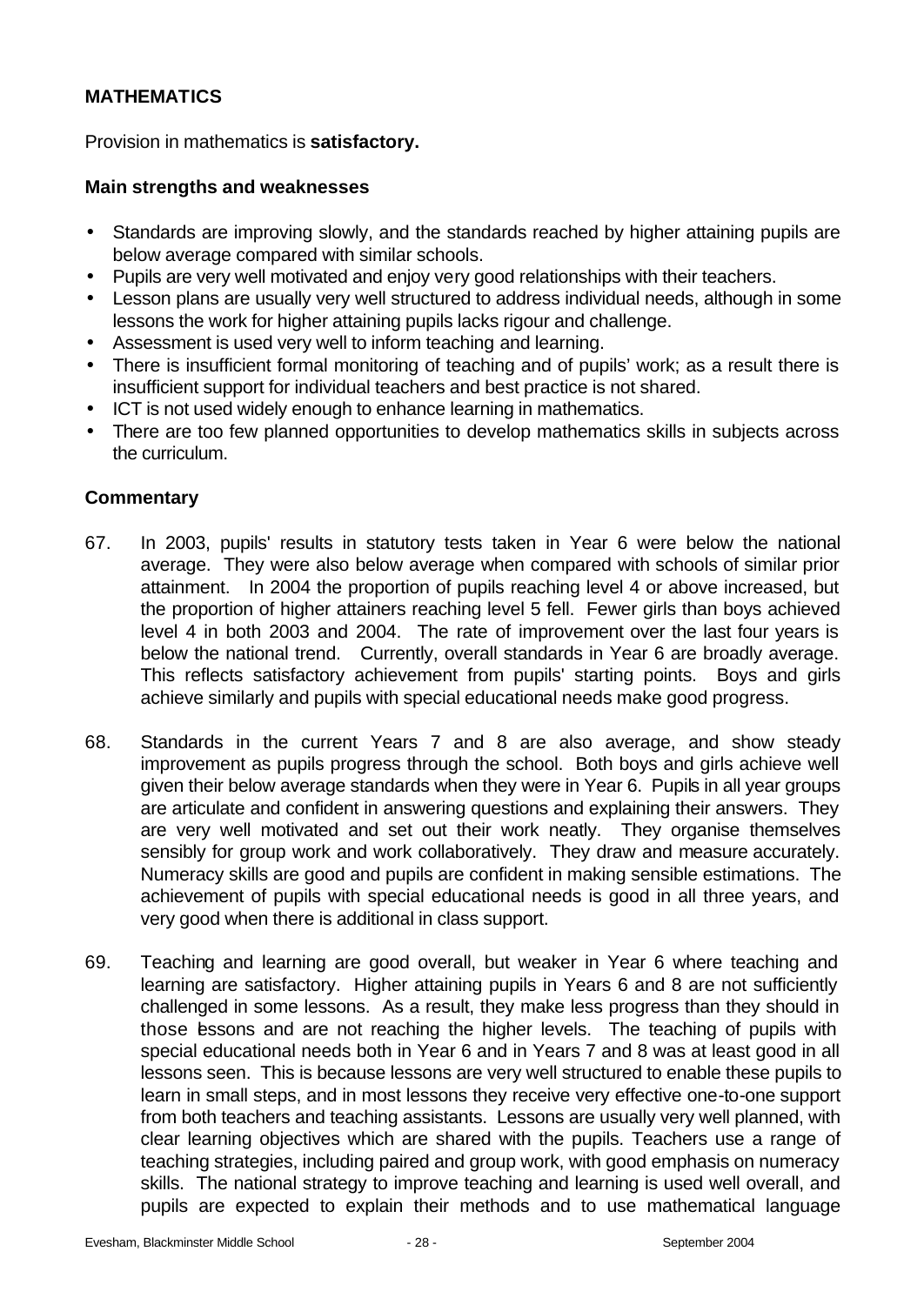accurately. At present, there are insufficient opportunities for pupils to use ICT to enhance their learning of mathematics. Interactive white boards are used well as a teaching aid by some teachers but this good practice is not yet widespread. Very detailed analysis of assessments to identify the pupils' strengths and weaknesses informs lesson planning. This results in very good long term planning and teaching which focuses clearly on most pupils' needs. Homework is used well to complement classwork and consolidate learning. The quality of marking is good overall, and sometimes very good, with very clear, detailed comments to encourage and inform pupils how to improve. Teachers use the optional national tests at the end of Year 7 to monitor pupil progress and to address any weaknesses. Work is referenced to National Curriculum levels and this is shared with pupils so they have a clear understanding of how well they are doing. Relationships are very good and pupils are attentive and diligent in lessons.

- 70. Leadership of the subject is satisfactory and management is good. Teachers work well together and share a commitment to raise standards, but their involvement in more than one subject area gives them too few opportunities to meet together regularly to discuss teaching and learning and to share good practice. At present, there is insufficient formal monitoring of teaching and of pupils' work. As a result, weaknesses in teaching, for example, insecure subject knowledge or lack of rigour and challenge, are not identified and addressed. Assessment of pupils' work is used very well to inform planning and data is analysed well to measure their progress. All pupils have individual targets based on national curriculum levels and they know what these are. There is some planned use of ICT, particularly for pupils in Years 7 and 8, but this is not yet sufficient to meet pupils' needs and entitlement.
- 71. Improvement since the previous inspection is satisfactory. The use of assessment is now a strength. The use of ICT has improved but not sufficiently. The national strategy for improving teaching and learning has been implemented in all years and is contributing to improving standards, particularly of numeracy skills. There is still insufficient monitoring of teaching and learning, and higher attaining pupils are not always fully challenged.

#### **Mathematics across the curriculum**

72. Pupils are able to apply their knowledge and understanding of mathematics in other subjects, but opportunities for this are insufficient. Pupils use their graphical skills competently in science and carry out distance-time calculations; they use fractions in music and spreadsheets in ICT. Two years ago, all staff received training for the teaching and application of mathematics across the curriculum, but there has been no follow-up since. There is little evidence of planning for the teaching of mathematics across the subjects of the curriculum. As a result, there is insufficient focus across the school on raising achievement in mathematics.

#### **SCIENCE**

Provision in science is **good.**

#### **Main strengths and weaknesses**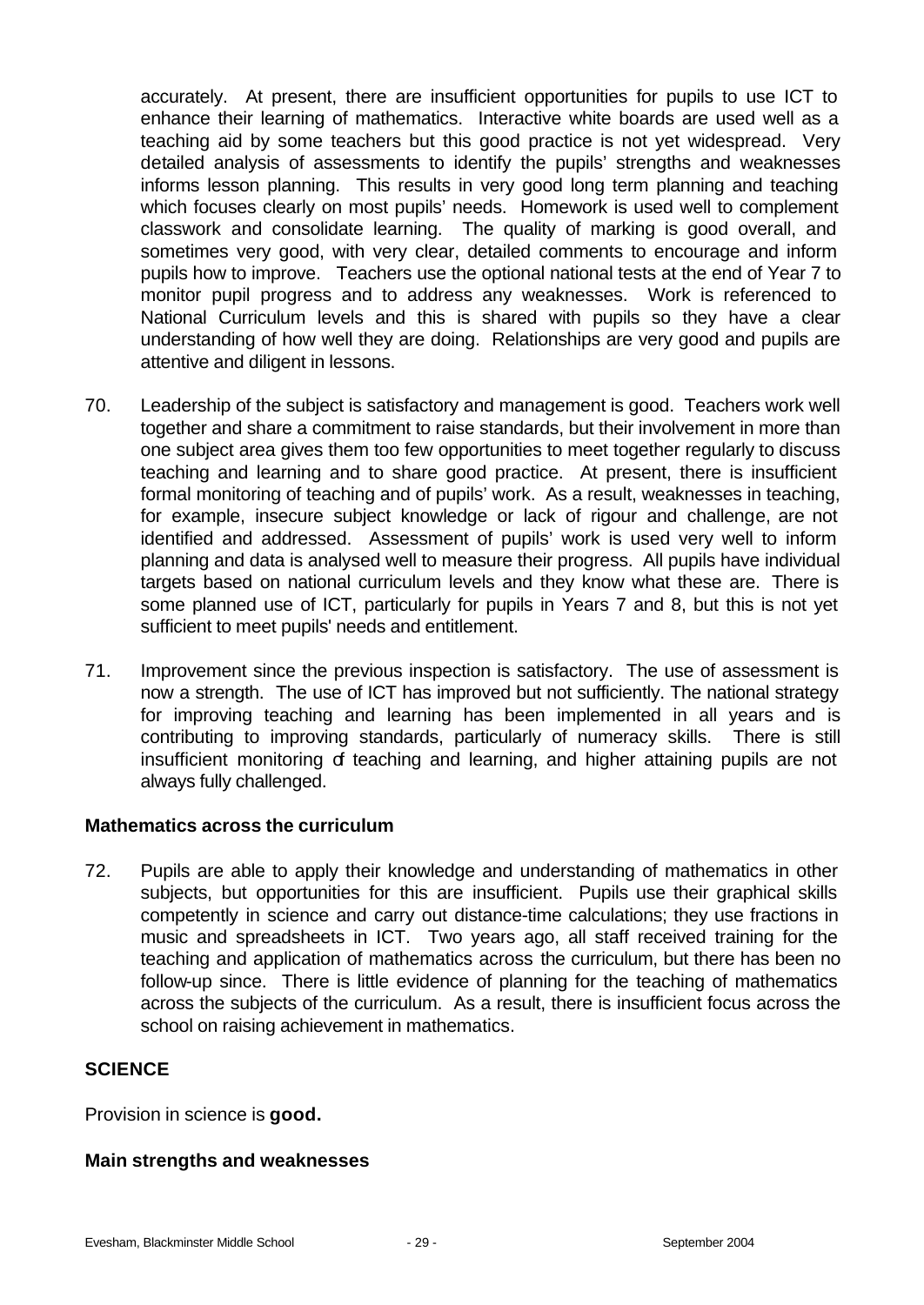- Standards improve as pupils move through the school and those reached by pupils in Year 8 are above average overall.
- Teaching is good overall and pupils achieve well in most lessons, although some nonspecialist teaching is less effective.
- Lessons are well planned although work is not modified enough for pupils of different prior attainment. Pupils with special educational needs receive good support but higher attaining pupils could be challenged more.
- Extensive use of worksheets restricts opportunities for pupils to explain their work in their own words.
- Specialist facilities and good resources support pupils' learning well, but not enough use is made of ICT.
- The subject leader works hard to raise standards, but there needs to be more monitoring of teaching and action to share good practice.

- 73. In the national tests at the end of Year 6 in 2003 the proportion of pupils gaining the expected level was average. The proportion gaining higher than expected levels was well below average, however, and this made results below the national average overall. These results were also below those from similar schools. Results in 2004 were better, especially at the higher level where they improved considerably. This is due to the positive impact of developments in curriculum planning and assessment. Current standards in Year 6 are average across all areas of science. Pupils have secure factual knowledge because this aspect of their learning is reinforced well during the two terms that they have in the school before taking the national tests. They are developing their understanding of key scientific concepts although not all pupils can yet explain them fully and clearly.
- 74. Standards improve as pupils move through the school and those reached in Year 8 are above average overall. Pupils have a thorough knowledge of scientific facts. Their understanding and ability to apply their knowledge to answer key scientific questions is generally good. Explanations are usually in the form of answers on worksheets and are rarely extended in pupils' own writing, however, and this restricts the development of deeper levels of understanding, especially of higher attaining pupils. Pupils have well developed investigative skills, although the quality of conclusions is not as good as other aspects. It was not possible to observe any practical work during the inspection, but evidence from the writing of experiments in pupils' work suggests that standards in this area are above average. Scientific language is used by pupils but not always correctly.
- 75. Pupils' achievement is good overall. It is best for the oldest pupils, largely because there is a greater proportion of specialist teaching in Year 8, and so the quality and depth of explanations given to them by their teacher are better. Pupils of all levels of prior attainment make systematic progress in the acquisition of scientific knowledge; there is a particular emphasis on this in Year 6. There is an increasing emphasis on developing pupils' understanding and their experimental and investigative skills in Years 7 and 8 and good progress is made overall, although higher attaining pupils could be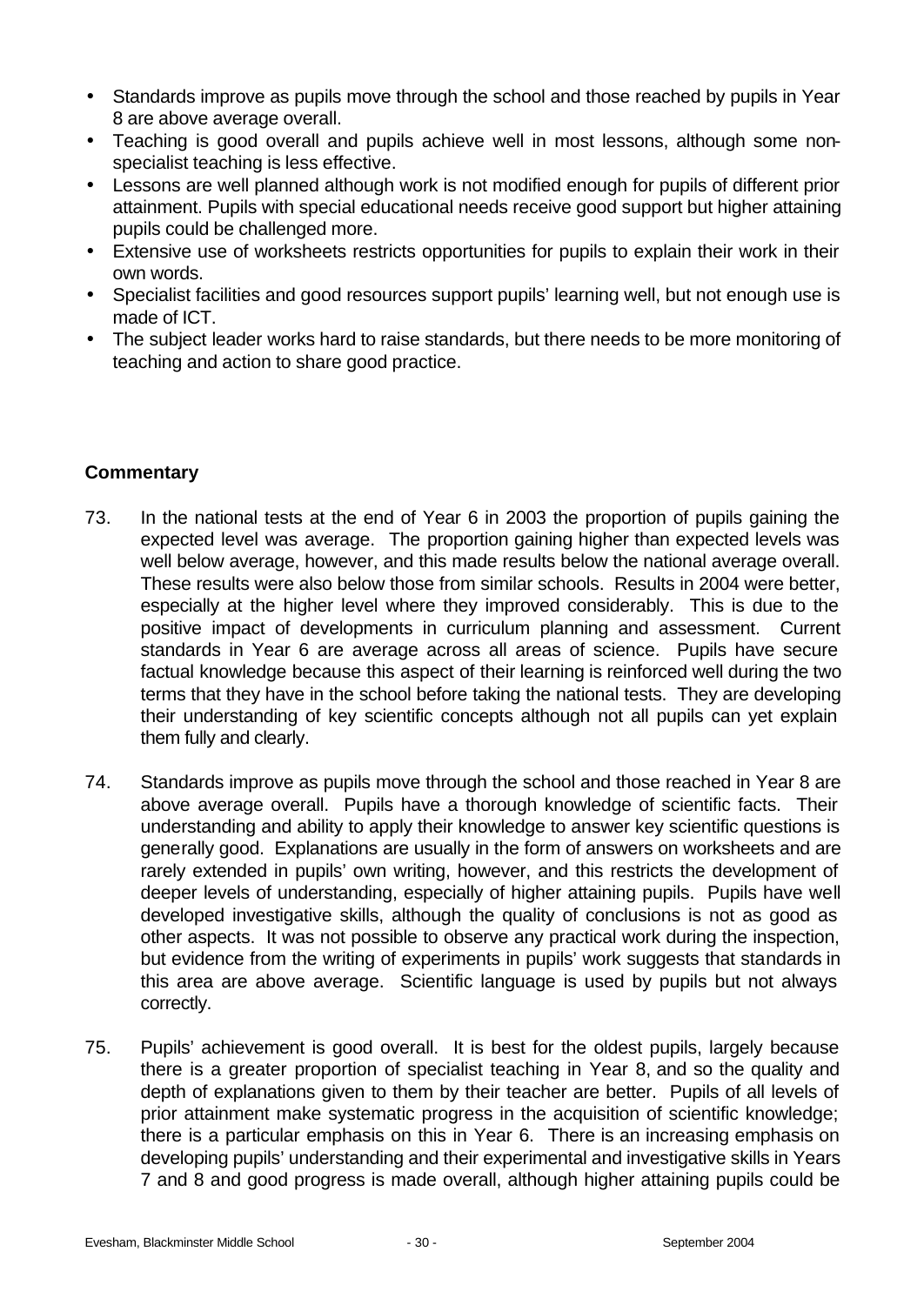challenged to go into greater depth in their work. Pupils with special educational needs receive good support from teaching assistants and achieve well.

- 76. Teaching and learning are good overall, and range from satisfactory to very good. All lessons are thoroughly planned, and most are well structured with clear introductions which means that pupils understand what they have to do, followed by a suitable tasks carried out at a fast pace. In a majority of lessons teachers give good scientific input and clear explanations which help generate interest and develop pupils' understanding well. However, a third of the teaching is by non-specialist teachers and, while a small amount of this is very good, in general it limits the breath and depth of facts and explanations that some pupils receive. Over time there is a good balance of theoretical, investigative and practical work, and considerable efforts are made to make work relevant and interesting for pupils. However, all pupils tend to be given the same work to do and it is rarely modified for groups with different prior attainment. There is a heavy use of worksheets and these often restrict the extent to which pupils have to explain their understanding in their own words or in enough depth. This particularly limits higher attaining pupils. Lessons are usually well resourced, but pupils are rarely expected to use textbooks in lesson to find out answers to questions they do not know. Pupils work hard in science lessons and are keen to do well.
- 77. The curriculum is well planned, apart from attention to different levels of prior attainment, and there is good provision of extra-curricular clubs and visits. Procedures for assessment are good. Pupils' attainment is assessed regularly, their progress is monitored and targets are set. There is some analysis of performance data and the information gained is used to alter the curriculum but it is not used enough to modify teaching. There are very good specialist laboratories and the subject is well resourced overall, although use of ICT in lessons is limited by difficulties in access to equipment. A small amount of technician support is available to the department which, although helpful, is non-specialist in nature.
- 78. Leadership and management are good. The head of department is a good practitioner and she works hard to improve provision in science, taking a lead in developments and promoting a team approach. Some monitoring of teaching takes place, but this is not yet regular enough and, given the amount of non-specialist teaching, more action needs to be taken to share good practice and ensure greater consistency of teaching. There has been satisfactory improvement since the last inspection. The curriculum, assessment and accommodation have all improved, but greater challenge for higher attaining pupils remains an issue to be tackled.

## **INFORMATION AND COMMUNICATION TECHNOLOGY**

Provision in information and communication technology (ICT) is **good.**

## **Main strengths and weaknesses**

- Standards are above average; pupils are achieving well because they are well taught and resources for ICT are good.
- Pupils' very good behaviour and attitudes support their learning well.
- The presentation and organisation of pupils' work requires attention.
- Pupils' progress in ICT in other subjects needs to be monitored.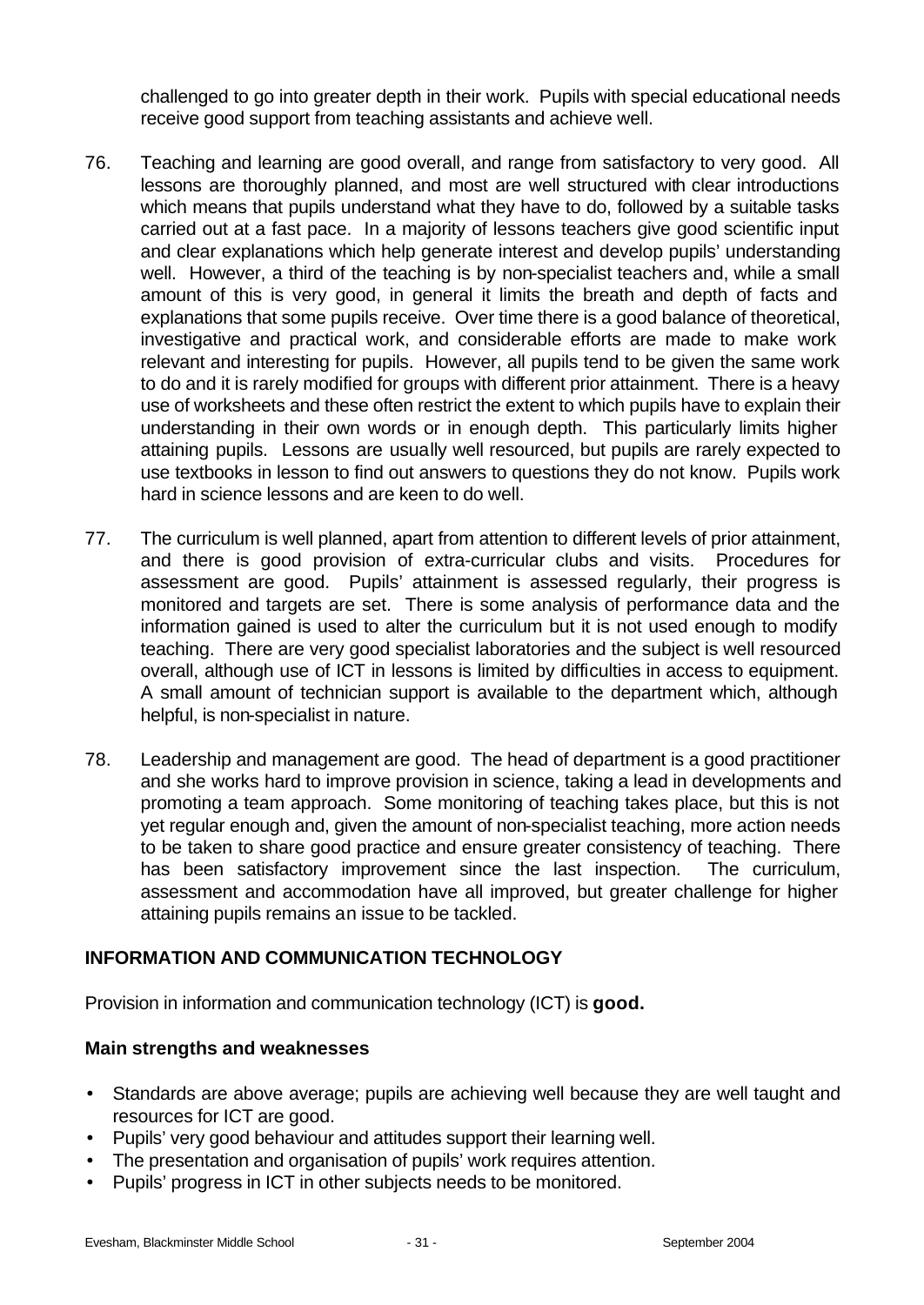## **Commentary**

- 79. Standards of work at the end of both Year 6 and Year 8 are above average. These standards represent good achievement by both boys and girls who enter the school with varying experiences of ICT but with average standards overall. Pupils benefit from specific lessons in ICT, from specialist teaching, good resources and from beginning the national strategy for ICT a year early in Year 6.
- 80. Teaching and learning are good across all years. Lessons are well planned in line with the national strategy. Teaching is knowledgeable and well organised. Over the three years, boys and girls of all abilities learn to use a range of software through a programme of varied tasks and project work. The skills they are developing are increasingly being used in other subject areas. Most impressive is the construction of questionnaires and the development of databases in Year 8 with very good analysis of the results through graphs. Pupils' learning is helped by the fact that their behaviour and attitudes are very good. Whilst some pupil work is printed and kept in folders, the organisation and presentation of work could be more systematic with more formal note taking to consolidate learning.
- 81. Leadership and management of the department are good. The department is well organised and focussed upon raising standards. Its success is reflected in the very good improvement since the last inspection, particularly in standards and resources.

#### **Information and communication technology across the curriculum**

82. There has been a very good improvement in the use of ICT across the curriculum since the last inspection. Provision is good overall and standards are above average. However, the picture varies from subject to subject and the progress of pupils using ICT in the different subjects is not monitored. Good use is being made of newly acquired interactive whiteboards particularly in history, geography, French and in some mathematics lessons. Good use is made of a range of software including control in design and technology, and there is some use of data logging in science. There is very good use of ICT in art particularly in digital technology. The use of ICT in music is more limited, and also needs improvement in science and mathematics.

#### **HUMANITIES**

## **Geography**

Provision in geography is **good.**

#### **Main strengths and weaknesses**

- Standards have improved and are now above average in Year 8.
- There are insufficient opportunities to develop fieldwork skills.
- Leadership and management provide very good support for non-specialist teachers and ensure that teaching is consistently good.
- Good teaching promotes good learning and helps all groups of pupils to achieve well.
- Pupils' good attitudes to learning underpin their good achievement.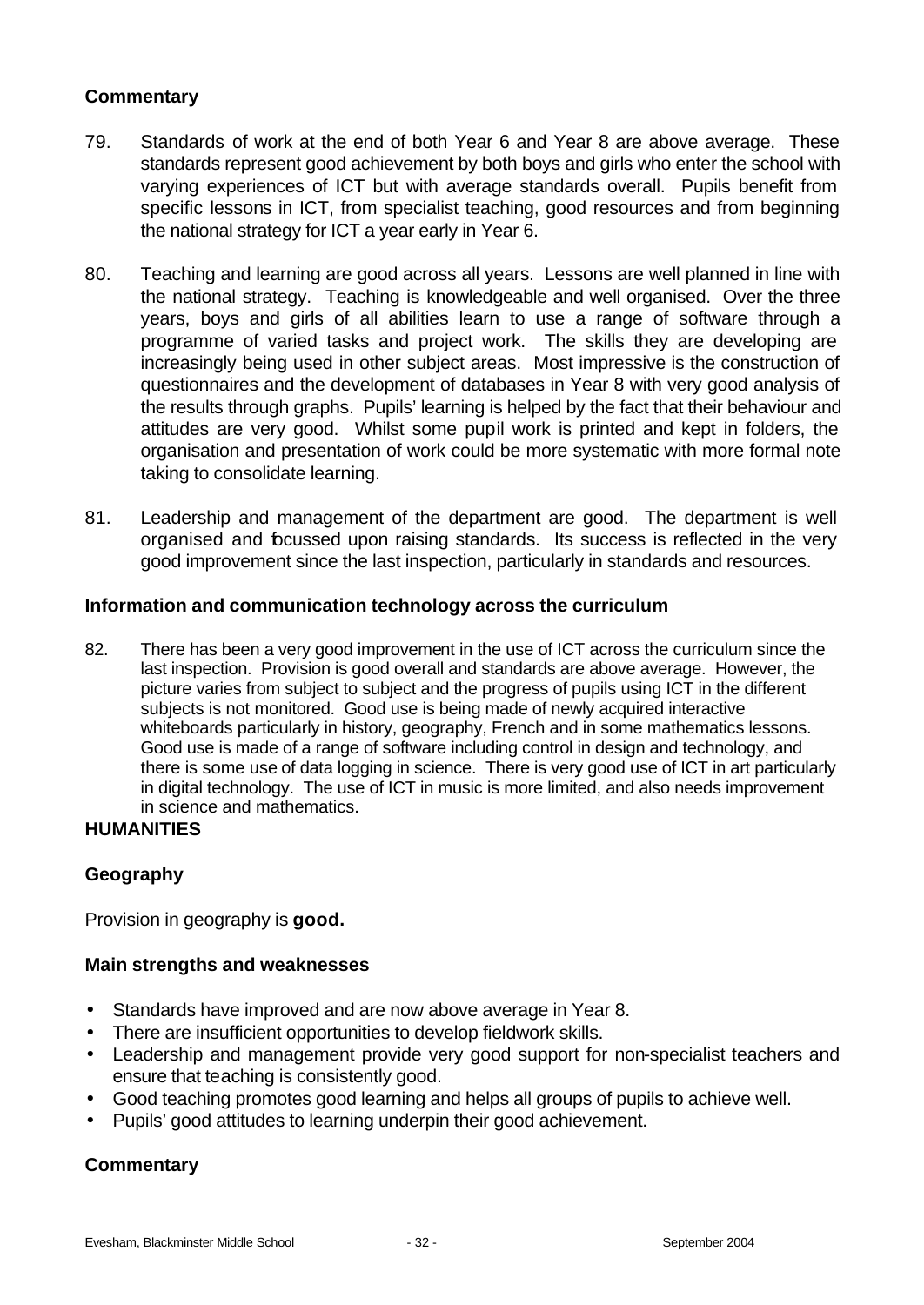- 83. Standards in geography in Year 6 are average but they improve and are above average in Year 8. Given the attainment of pupils on entry to the school, these standards represent good achievement. Girls and boys make equally good progress as they move up through the school because they are keen and interested in the subject. Pupils with special educational needs achieve well because their capabilities are clearly identified and their learning is supported with appropriate tasks and materials. They receive effective individual help from both teachers and learning assistants.
- 84. In Year 6, all pupils make rapid progress developing their skills of map reading and interpretation. For example, higher-attainers use ordnance survey maps very competently to draw sketch maps of their village. The maps of lower attaining pupils are less accurate and some contain drawings rather than symbols. Throughout the school pupils gradually expand their geographical vocabulary and increase their knowledge and understanding of places from a local to a world scale in topics such as farming and settlement. By Year 8, higher attaining pupils link physical and human geography in work on natural disasters. They explain the cause of earthquakes and describe the different intensity of their effects in relation to distance from the epicentre. Middle and lower-attainers, including those with special educational needs, complete their work in less detail. For example, they do not fully explain the causes of global warming. Computers are used effectively to support pupils' learning, particularly for research, but fieldwork skills are not sufficiently developed and opportunities to directly link theoretical work with practical experience are missed.
- 85. The quality of teaching and learning is good overall. The best teaching has a clear focus on improving literacy skills, provides appropriate challenges, uses a variety of learning techniques and is well planned. For example, whilst learning to interpret photographs, pupils were shown how to record facts and feelings before moving on to analyse examples of writing about earthquakes. This enabled all pupils to successfully meet the challenge to write their own prose or poetry. Such lessons capture pupils' interest, especially when reading their work to the class, and secure good attitudes to learning. Teaching is less effective, but never unsatisfactory, in lessons where there is too much teacher input so that the pace of learning slows. As a result, pupils are not as productive as they might have been.
- 86. Leadership and management are good. The subject leader provides very good support for non-specialist teachers and has developed an enthusiastic team who teach well. Planning has a clear focus on raising standards further by improving pupils' learning. Teaching has improved as a result of evaluation but this needs to be more frequent and rigorous to raise standards further throughout the school. Improvement since the previous inspection has been good because standards are now higher. Pupils are more active learners and achieve well, using computers more often to support their learning.

#### **History**

Provision in history is **good.**

## **Main strengths and weaknesses**

- Standards are above average, and pupils achieve well because they are well taught.
- Good use is made of time to cover National Curriculum topics in detail.
- Pupils behave very well, and are very interested in the subject.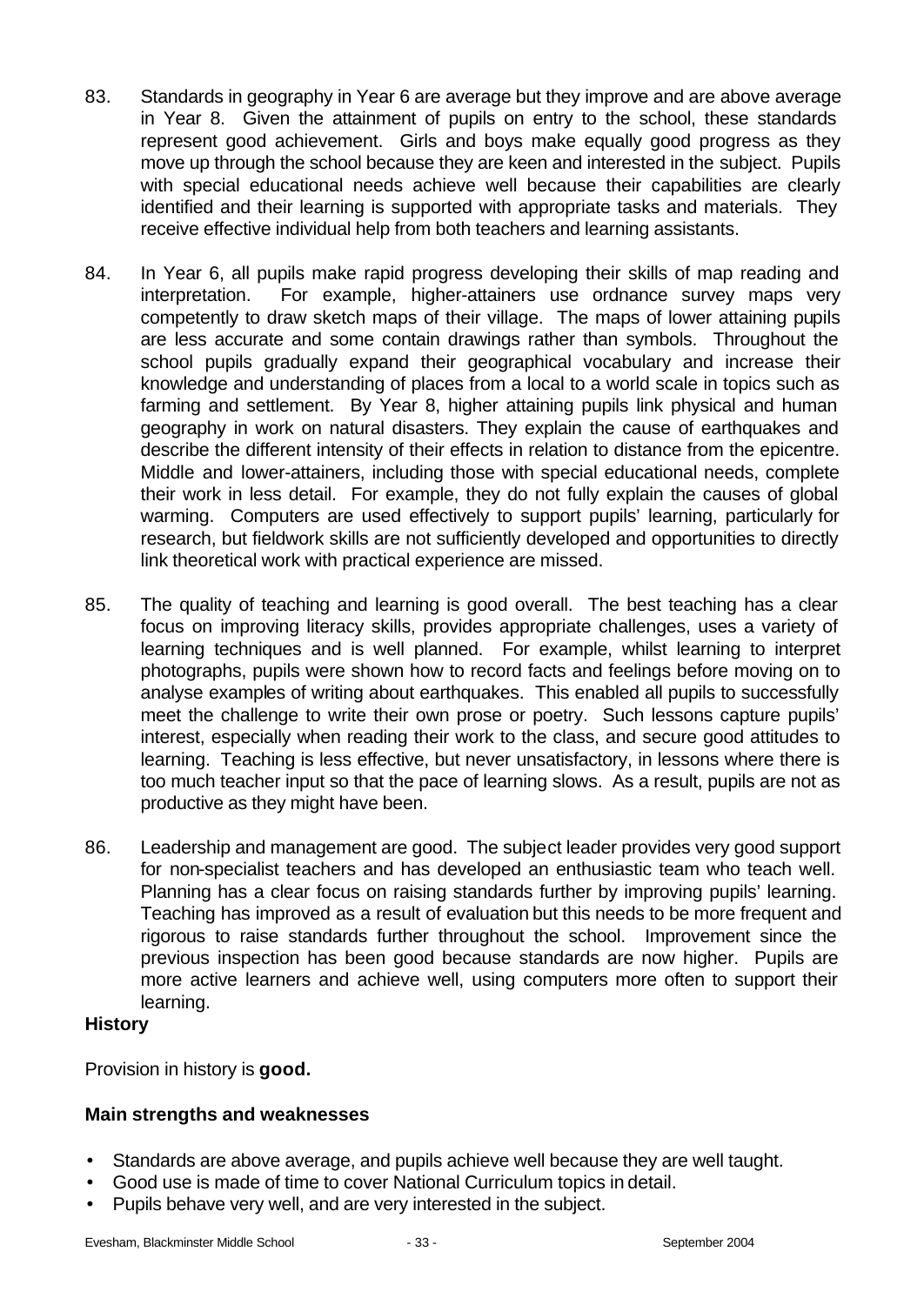- Teachers' marking does not pay enough attention to improving pupils' spelling and grammar.
- The work for low attainers in Years 7 and 8 needs to match their ability more closely.

- 87. Standards at the end of Year 6 are above average. This represents good achievement for both boys and girls whose standards are average when they enter the school. Pupils benefit from a generous allocation of time for history which enables teachers to cover topics in detail and quickly develop pupils' knowledge and skills. Standards at the end of Year 8 are also above average. The achievement of pupils in Years 7 and 8 is good. Whilst pupils having special educational needs also make good progress because they receive additional support, occasionally the progress made by other pupils of lower attainment is only satisfactory because the work set does not always match their ability.
- 88. Teaching is good overall, and is very good in some lessons observed. Teachers are well prepared and knowledgeable although not specialists in the subject. They make good use of the time allocated to cover National Curriculum topics in depth. Pupils' learning is good. They are very well behaved and motivated. Teachers encourage independent research and enquiry and, from Year 6, they focus upon extended writing. More able pupils with good literacy skills produce very good work on a range of topics including the Roman army, castles, and Tudor houses. They are able to make informed comparisons between the reigns of Henry VIII and William III. However, all pupils do the same work, and those with weaker literacy skills find enquiry and extended writing more difficult, and require tasks more suited to their abilities. Assignments are marked using National Curriculum levels, and pupils understand how well they are doing and know what they have to do to improve. Day-to-day marking, however, is more varied and more attention needs to be paid to errors in spelling, punctuation and historical accuracy.
- 89. Leadership and management are good. The subject leader is well organised and leads an enthusiastic team of teachers. Together they are reflective and focussed upon improvement, and have made good progress since the last inspection in their use of ICT and in challenging the more able pupils. Whilst some evaluation of teaching takes place, the monitoring of pupils' work requires more rigour to ensure that standards are maintained.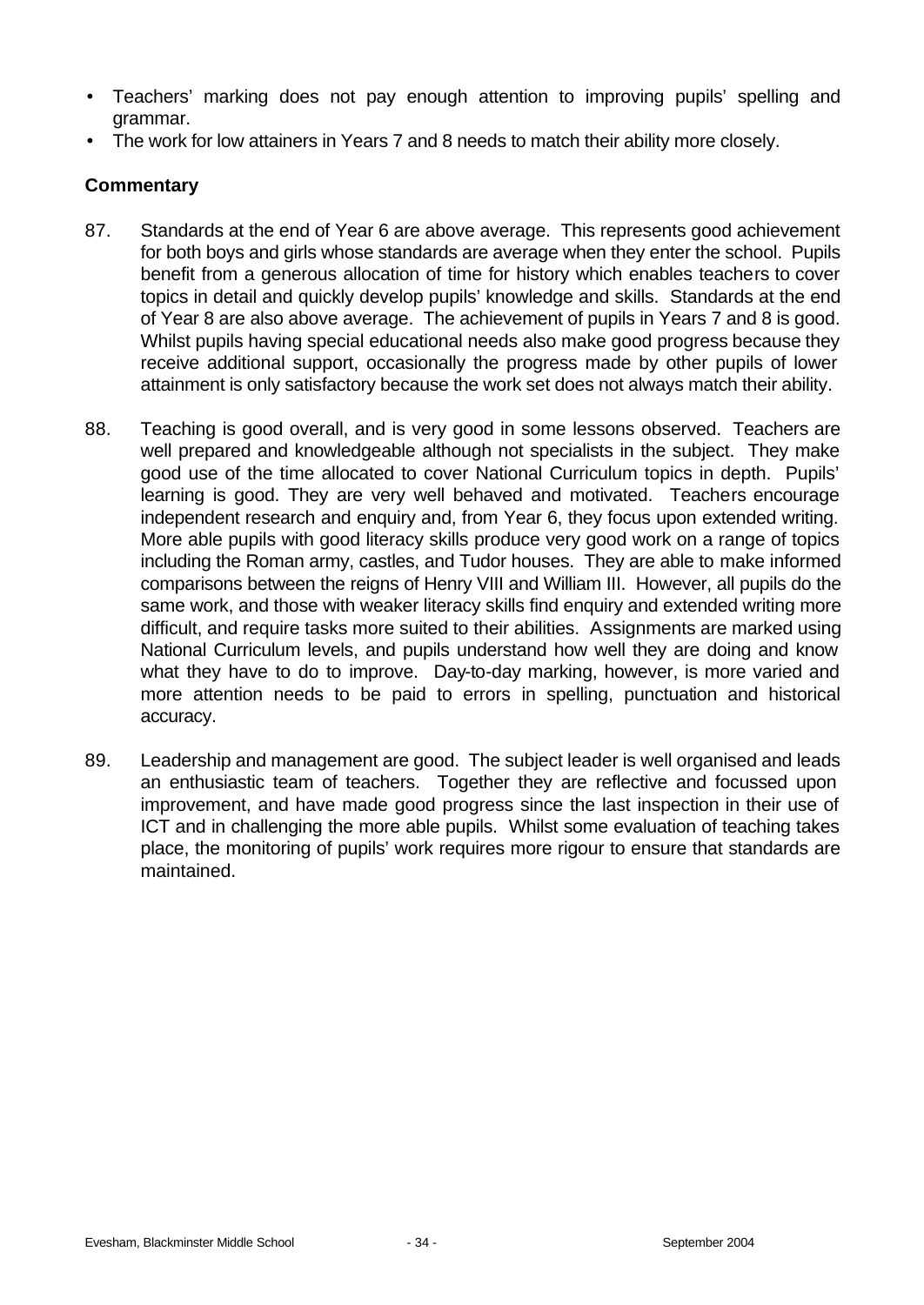## **Religious education**

Provision in religious education is **satisfactory.**

## **Main strengths and weaknesses**

- Teachers ensure that pupils behave well.
- The overall quality and balance of the programme of study has improved since the previous inspection.
- Marking does not always provide pupils with sufficient guidance to help them improve their work.
- More and better books and software are needed to help to raise standards.
- More training in religious education is needed to ensure consistently good quality in teaching.
- Leadership and management, although satisfactory, require strengthening.

- 90. Current standards in Year 6 are broadly average and pupils of all abilities achieve well. Year 6 pupils are enjoying the intellectual challenge of considering whether there is a God, and how can Christians communicate with their God. They are able to discuss such issues sensibly, and to write with good understanding for their age.
- 91. Standards for the oldest pupils in Year 8 are also in line with the requirements of the locally agreed syllabus. The achievement of most pupils, including those with special educational needs, is satisfactory. Pupils gain knowledge and understanding of all the major world religions, but the writing in their books is a little limited in range. There are some weaknesses in writing skills across all abilities although pupils do have a sound grasp of appropriate terms and words. There are occasions when higher attaining pupils could do better, for example, in producing work of greater detail and length, but overall they achieve satisfactorily. No significant difference was seen in the attainment of boys and girls in any year.
- 92. Pupils behave well, are courteous, work with each other effectively, and persevere with tasks. This reflects good skills in managing behaviour, and the calm atmosphere for work seen in all the lessons. The quality of teaching and learning was satisfactory overall. The range was from very good to unsatisfactory. All the teachers are nonspecialists and in some lessons teaching was hindered by a lack of subject expertise. In the best lessons, there was a brisk pace, and teaching was lively through the effective use of an interactive whiteboard, or through the use of artefacts such as the foods for a Jewish celebration of Passover. Pupils were well engaged and absorbed by these lessons. Where teaching was unsatisfactory, there was some repetition from the previous lesson, and insufficient challenge for the higher attaining pupils. There were occasions when the use of books would have been beneficial. Pupils' work is marked regularly with much encouragement for the pupils, although not enough marking was seen that evaluated the subject content and advised on how to improve.
- 93. It has not been possible to appoint a subject leader who is a specialist and arrangements are currently under review. Diligently produced schemes of work have been developed that offer a better balance than at the time of the previous inspection, and pay good attention to pupils' differing needs. A scheme to assess pupils according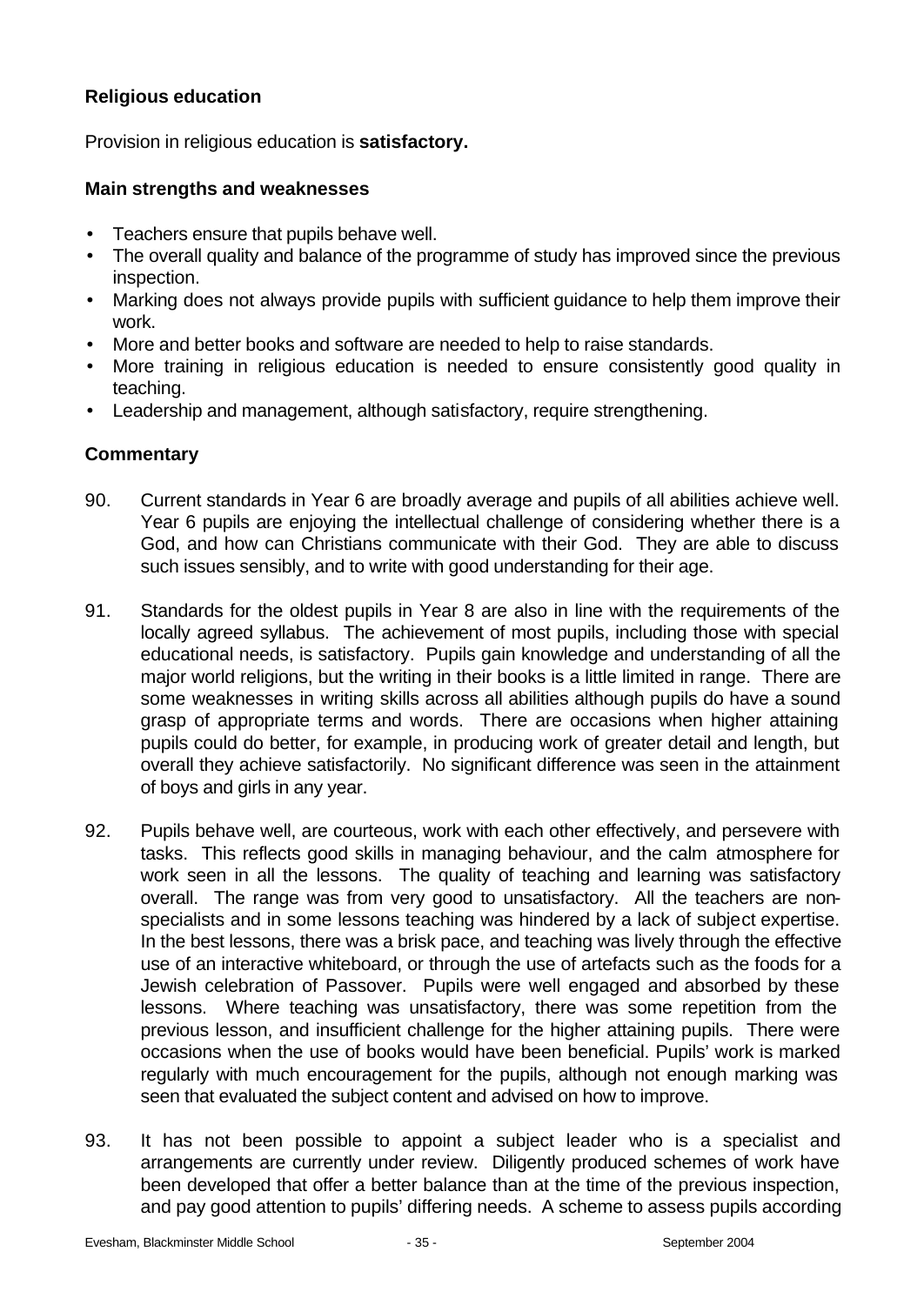to the levels required in the local syllabus has been introduced recently. It has yet to become embedded in practice, but does meet a weakness identified previously. Both leadership and management are satisfactory. However, there is a need for further monitoring and evaluation of teaching so that there is less discrepancy between pupils' experience in lessons.

- 94. More and better books are needed to support teaching, and to offer a ready means of extending more able pupils. The library does not have enough books for this subject. Pupils would also benefit from increased ICT teaching and opportunities. The department has no suitable software for networked lessons, and not all rooms have interactive whiteboards.
- 95. Improvement has been satisfactory, particularly in meeting some of the shortcomings in the curriculum, but staffing issues remain.

## **TECHNOLOGY**

## **Design and technology**

Provision in design and technology is **satisfactory.**

#### **Main strengths and weaknesses**

- There has been good improvement since the last inspection, and weaknesses have been effectively tackled, especially in design.
- Pupils make good progress in their understanding and application of design across a range of material areas, resulting in above average standards in this part of the curriculum.
- Assessment procedures are thorough. Pupils are set targets and know how to improve their work.
- The subject is well resourced and teaching takes place in very good specialist workshops.
- Tasks are not modified well enough to fully meet the needs of different groups of pupil and to ensure appropriate support and challenge for all.
- Although lessons are well planned, the pace of learning in some of them is too slow and in others teaching does not always result in all pupils concentrating on their work enough.

## **Commentary**

96. The standards that pupils attain both at the end of Year 6 and the end of Year 8 are average overall. Standards in design, which were a weakness at the time of the last inspection, are much improved and are now above average and a strength. Pupils undertake extensive research of the features of different products using a range of sources including the internet, test users' opinions, and modify their designs in the light of the outcomes. They think creatively about their designs. It was not possible to see any making taking place during the inspection but evidence from finished products and pupils' written accounts of making products indicates their practical skills to be average. They use a range of tools and work with a good, broader range of materials than at the last inspection. Pupils demonstrate some knowledge of the properties of different materials, such as hard woods and soft woods, but there is little evidence of detailed understanding of the environmental and economic factors. Pupils are increasingly using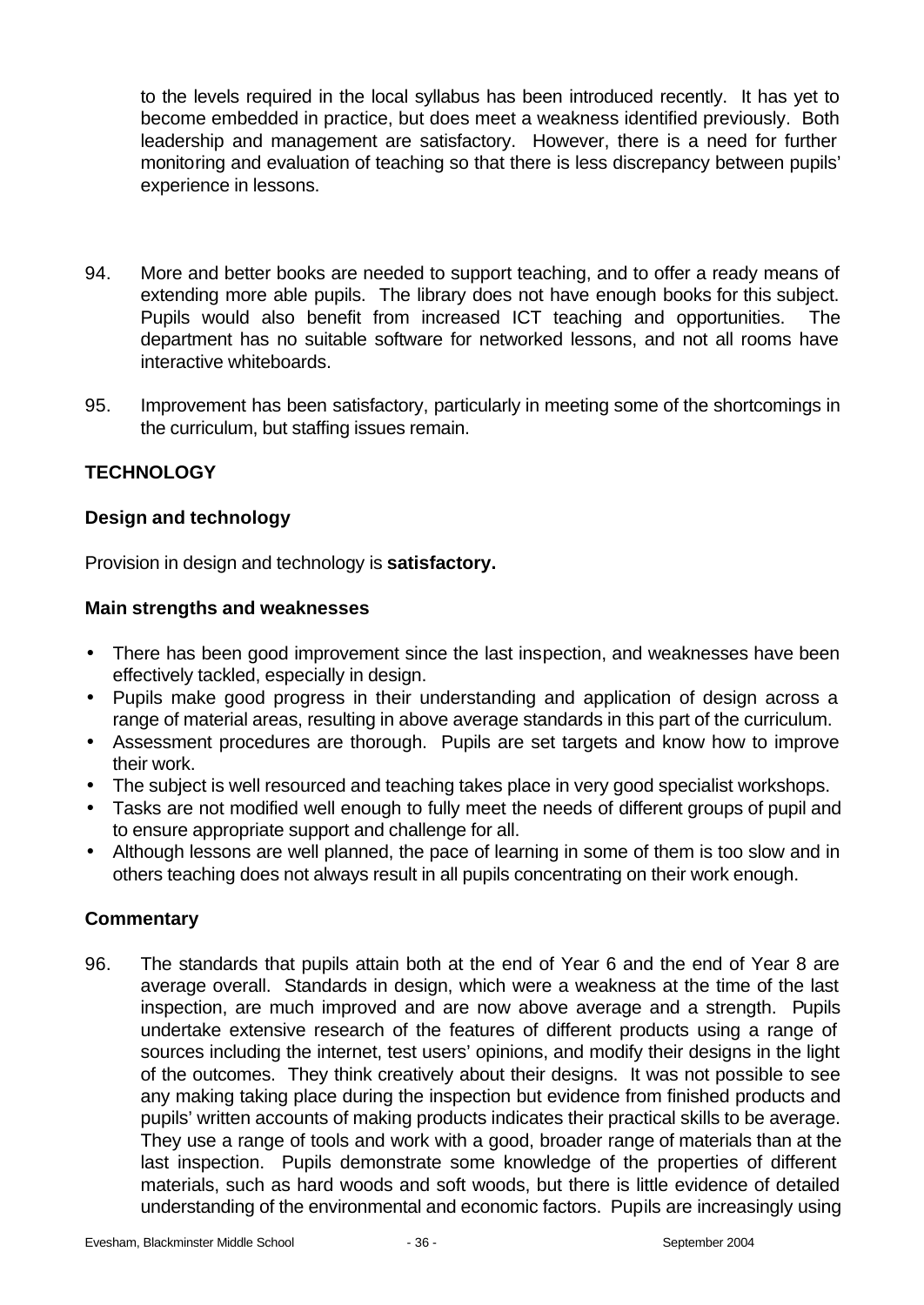ICT in their work, especially in relation to the control and computer assisted designing parts of the curriculum, and their knowledge and skills in this part of the curriculum are average. Pupils' evaluations of their products and projects are satisfactory overall but are less detailed than other aspects of their work. Some of the completed work of higher attaining pupils is above average and shows a good attention to detail and accuracy, but this is not always apparent in lessons. The work of lower attainers, by contrast, is less comprehensive and accurate, and is sometimes not well organised.

- 97. The achievement of pupils of all ages is satisfactory overall. They make good progress in their understanding and application of design across a range of material areas because of the particular emphasis placed upon this part of the curriculum. Other aspects, while not as strong, are satisfactory. Higher attaining pupils are not always challenged enough in lessons which limits their rate of achievement. Pupils with special educational needs achieve in line with their peers because of the support they receive from teaching assistants rather than from tasks being adapted for them.
- 98. The quality of both teaching and learning are satisfactory overall. Lessons are well planned and organised. They have clear introductions which mean the pupils know what they are going to learn. Tasks are generally satisfactory, designed to cover appropriate knowledge and promote the development of pupils' understanding and skills, and are usually explained well. All pupils do the same work however and, although higher attaining pupils carry it out to a higher standard, tasks do not always make sufficient demands of them. In some lessons, such as those involving the use of ICT, the pace of learning is good. In some other lessons the pace is slow and pupils are allowed too long to complete tasks which reduces the amount they learn. Pupils generally do what is asked of them and most apply themselves well, although there are occasions when some do not concentrate as well as they could. Some teaching is not effective in ensuring that they are brought back to task quickly and successfully.
- 99. The curriculum is now sufficiently broad and planning is good, with a much improved focus on design and greater use of ICT. There are good assessment systems in place which are closely linked with the National Curriculum and involve monitoring of pupils' progress and target setting. Assessment information is not yet used enough to make sure teaching tasks are closely matched to the needs to different groups of pupils. Specialist accommodation is very good with well equipped workshops. The subject is well resourced although there is not yet a good range of equipment for computer assisted making and no technician support is provided.
- 100. The management of the subject is good. Hard work has gone into tackling the weaknesses identified at the last inspection and there has been good improvement since then, especially in relation to the curriculum and assessment. The department is involved in a pilot project with other schools which is helping to develop the design aspects of the subject. The leadership of the subject is satisfactory. Action is being taken to improve provision, but it is not yet being fully effective in ensuring good achievement in all areas. Now that the weaknesses from last time have been eliminated and provision is satisfactory in all areas, there needs to be a greater focus on improving standards through improving the quality and consistency of teaching.

## **VISUAL AND PERFORMING ARTS**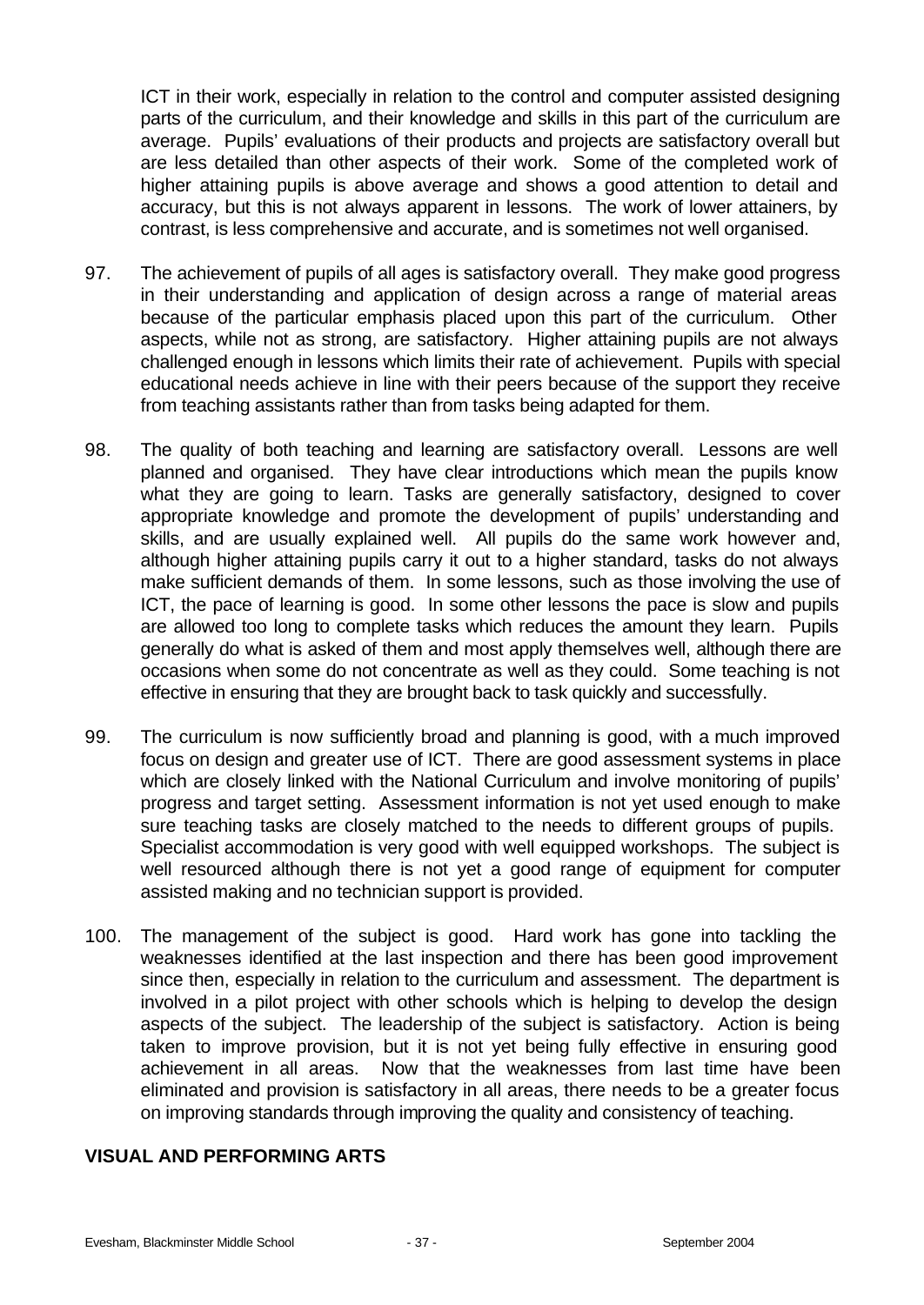In this curriculum area, music was the focus during the inspection. Work in art was also sampled. Three lessons, one in each of Years 6,7 and 8, were seen. Standards in the lessons seen, and in examples of pupils' work in their sketchbooks and displayed around the school, were above average with higher attaining pupils achieving standards above this level. In the lessons seen teaching is good, with some very good features, and leads to good, and at times very good, learning.

#### **Music**

Provision in music is **good.**

#### **Main strengths and weaknesses**

- Pupils in Year 8 are reaching above average standards because teaching is very good.
- There is an extensive range of opportunities to enrich pupils' experience outside the classroom.
- Insufficient opportunity is provided for pupils to use ICT in music.

- 101. Standards of attainment in Year 6 and in Year 8 are above those expected nationally. A significant number of more able pupils in Year 8 attain standards well above this level. Boys and girls at all stages achieve well in response to improved, systematic teaching underpinned by clear, long-term musical objectives. In a lesson in which pupils in Year 6 learned about different types of drums, they made very good progress not only in factual knowledge but also in developing aural discrimination, acquiring technical and other appropriate descriptive vocabulary to describe sounds they discovered by experimenting with drums of different timbres. Their listening skills and ensemble playing improved as they took part in a swiftly improvised arrangement of an accompaniment to their singing of 'Dem Bones'. The listening skills of older pupils become very perceptive; they build systematically on performing and composing skills, developing secure understanding of strategies such as layered rhythmic patterns and variation form. Pupils with special educational needs are well supported by learning support staff and by the informed use of their IEPs, and make good progress, as do more able pupils, whose composing and performing is well above the expected standard. The imaginative use of dynamics and texture in a short set of variations created by a group of girls in Year 8 captivated the attention of the class audience.
- 102. The quality of teaching and learning are very good. The single music teacher, recently appointed, is well qualified and experienced, and understands very well how to develop the musical responses of individual pupils. Questioning techniques are skilful and lessons are conducted at a lively pace. Her approach to topics is imaginative and engaging, activities are varied but carefully integrated, and pupils share in her enthusiasm for music-making. As a result, their progress is improving and standards are rising in response to the strong levels of challenge and expectation in the teaching.
- 103. Leadership is very good. The flair and energy with which the subject is taught extends into a wide range of activities by which pupils' personal, social, spiritual and cultural development is enriched. Around one-fifth of pupils learns to play an instrument. Many are involved in the choirs and orchestra which meet weekly, and take part in musical events and competitions both in school and in the wider community. Management is good. The assessment scheme is systematic and properly related to National Curriculum levels of attainment. Teaching is monitored regularly, and would be strengthened further by formal monitoring of instrumental teaching. There are good cross-curricular arts initiatives, and good links with first and high schools. The teacher in charge of music is currently putting comprehensive departmental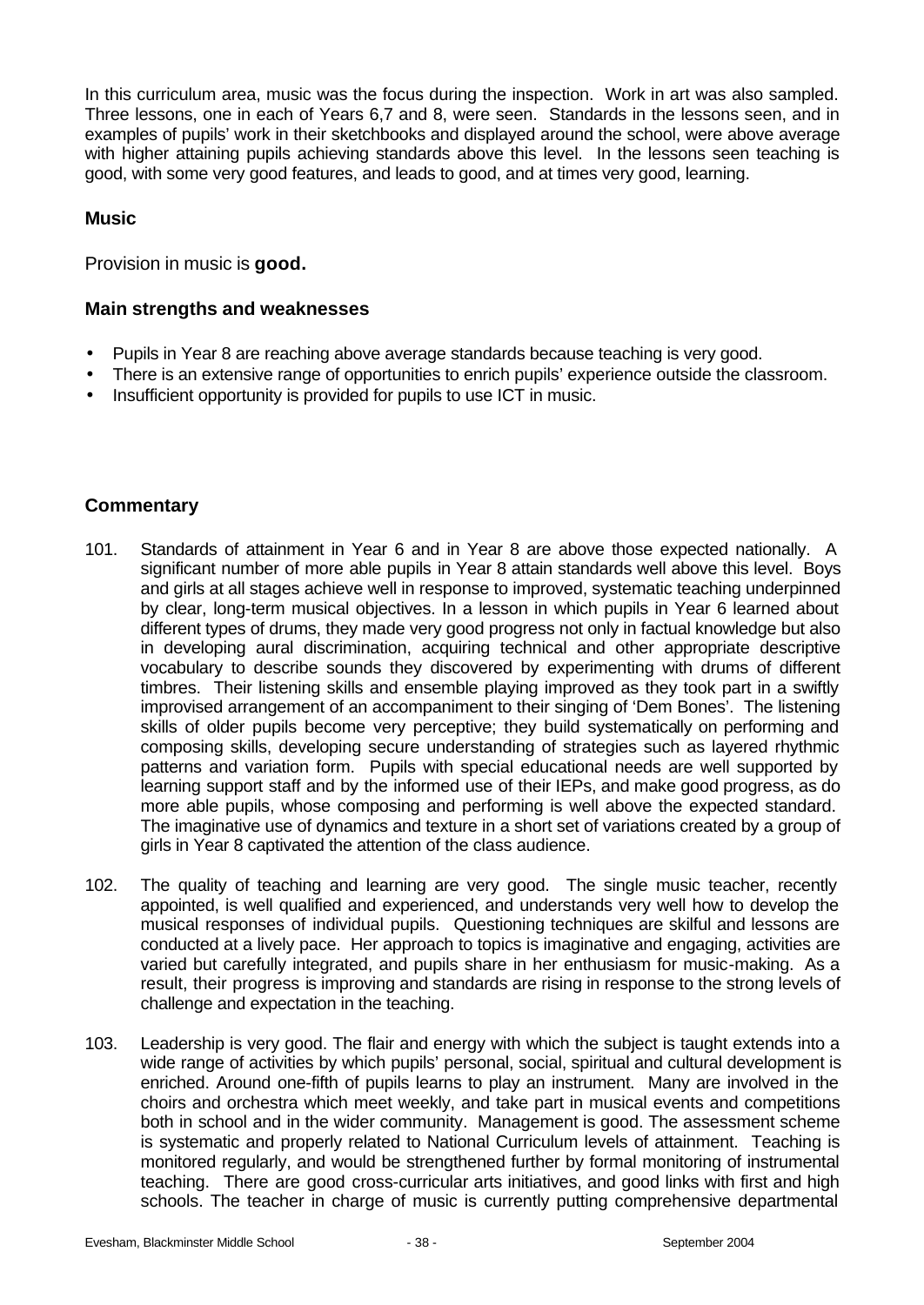documentation into place, but does not have sufficient time to complete the task quickly because her appointment is part-time. Resources are unsatisfactory. Although the lack of recording equipment is about to be made good, there is not enough ICT equipment.

104. Since the previous inspection, the quality and consistency of teaching have improved, as have pupils' attitudes to music. The scheme of work and the assessment system are fully relevant to pupils' needs, and opportunities for personal development are extensive. The subject contributes significantly to pupils' personal development. Improvement is good.

## **PHYSICAL EDUCATION**

#### **Physical education**

Provision in physical education is **good.**

#### **Main strengths and weaknesses**

- Pupils have very positive attitudes, and achieve well because they experience good, knowledgeable teaching.
- Very good relationships between teachers and pupils ensure a strong learning atmosphere in lessons.
- Extra-curricular provision is a very strong feature and is helping to raise standards.
- Procedures for monitoring teaching and learning are not regular enough.
- Work is not always sufficiently matched to the range of pupils' capabilities in lessons.

- 105. Standards of work in physical education are average overall by the end of Year 6. Both boys and girls, including those with special educational needs, are achieving well. They make good progress because good teaching stimulates their very positive attitudes towards the subject. At this stage, pupils' performance in dance is above average, and includes good opportunities for them to plan their work and talk to each other about ways of improving.
- 106. By the end of Year 8, standards are higher and above expectation for pupils at this stage. Boys and girls of all abilities make good progress in games activities and are achieving well; this is particularly the case for girls in hockey where standards are notable. However, in general, pupils' capacity to plan and evaluate their work is not as well developed as their performance skills. Both attitudes and behaviour continue to be very good at this stage, and a very good programme of extra-curricular sport also contributes to the improving standards.
- 107. The quality of both teaching and learning is good. Teachers are knowledgeable, hardworking, enthusiastic, and relate very well to their pupils. As a result, boys and girls are very keen to learn. In the best lessons, teachers plan work well, ensure that pupils know what they are learning and why, and regularly question pupils to check their understanding. All pupils learn quickly and achieve well when they are stretched by challenging tasks. This was illustrated clearly in successful lessons where Year 8 girls improved their hockey dribbling skills, and in Year 6 where boys and girls developed their dance motifs based around the Olympic Games. However, some lessons are not as effective: some are too teacher directed, and pupils are not given sufficient responsibility for themselves, for example, by suggesting or leading warm up activities;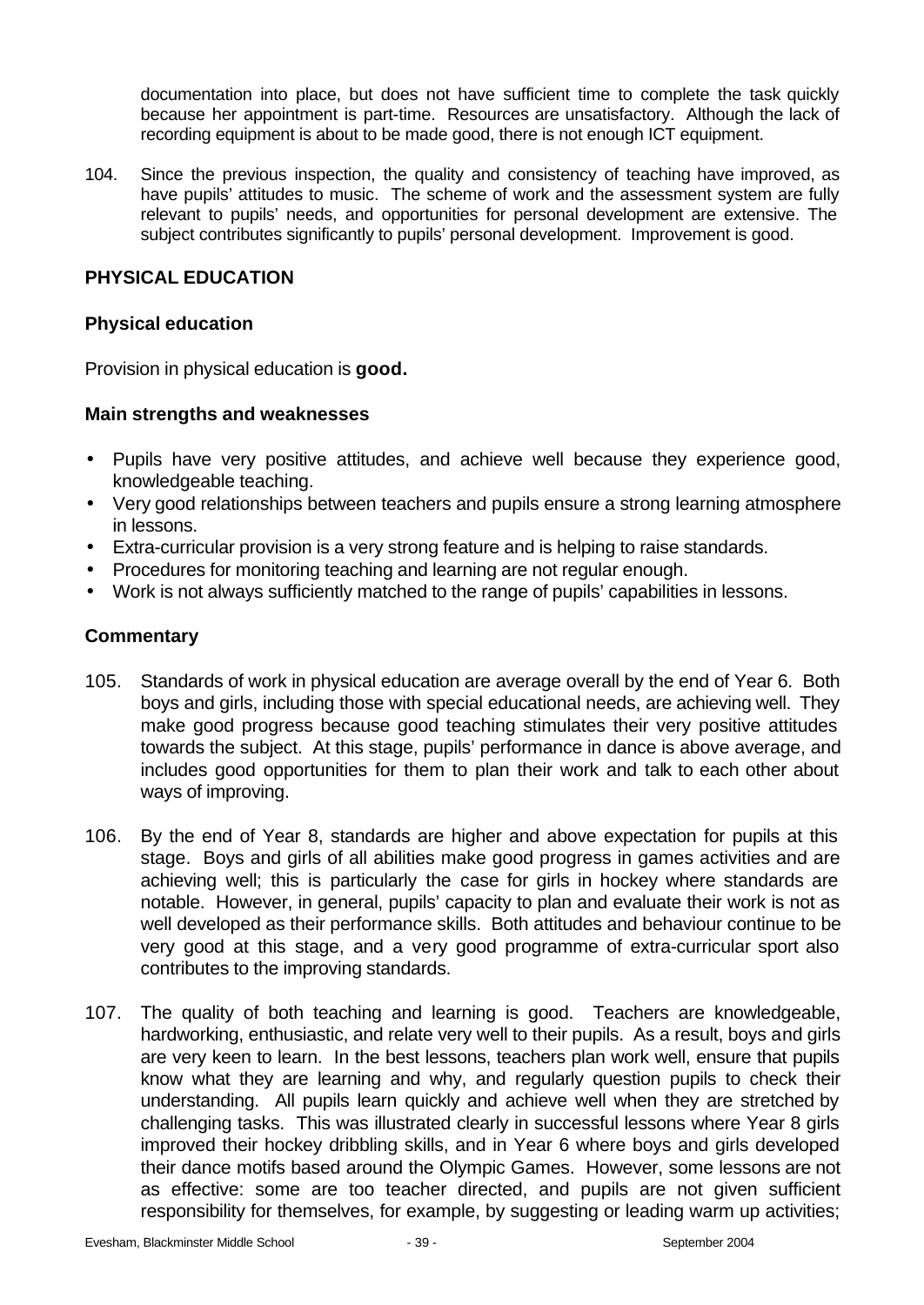in others, better use should be made of the information from the good assessment procedures in place to plan a sharper match of work for pupils of differing capabilities.

108. Leadership and management are good in physical education. Day-to-day routines operate very well, and work is well-planned. More emphasis is needed on monitoring the quality of teaching, and sharing effective teaching strategies to ensure consistency. Improvement since the previous inspection has been good; issues relating to dance and swimming have been successfully tackled; facilities for physical education are very good, and standards have been sustained well. Good links with the first schools and the local Sports College are important in this respect, as are the good quality of teaching and very positive pupils' attitudes towards physical activity. Strong staff commitment is reflected in the well-supported extra-curricular programme that is important in helping to raise standards for both boys and girls.

## **PERSONAL, SOCIAL AND HEALTH EDUCATION AND CITIZENSHIP**

In this curriculum area, citizenship was the focus for the inspection. Personal, social and health education was also sampled. The school's provision for this is integrated into the citizenship course, and the arrangements work well. Pupils' work files show that the oldest pupils in Year 8 have made good progress in learning about the dangers of illegal drugs through a special project, which is supported in school by presentations from the local police. Progress is good in other aspects of the course related to health and hygiene, and the dangers of smoking and alcohol. A lesson in a Year 6 class with a significant element of personal development education was observed. Teaching, learning and achievement in this lesson were satisfactory.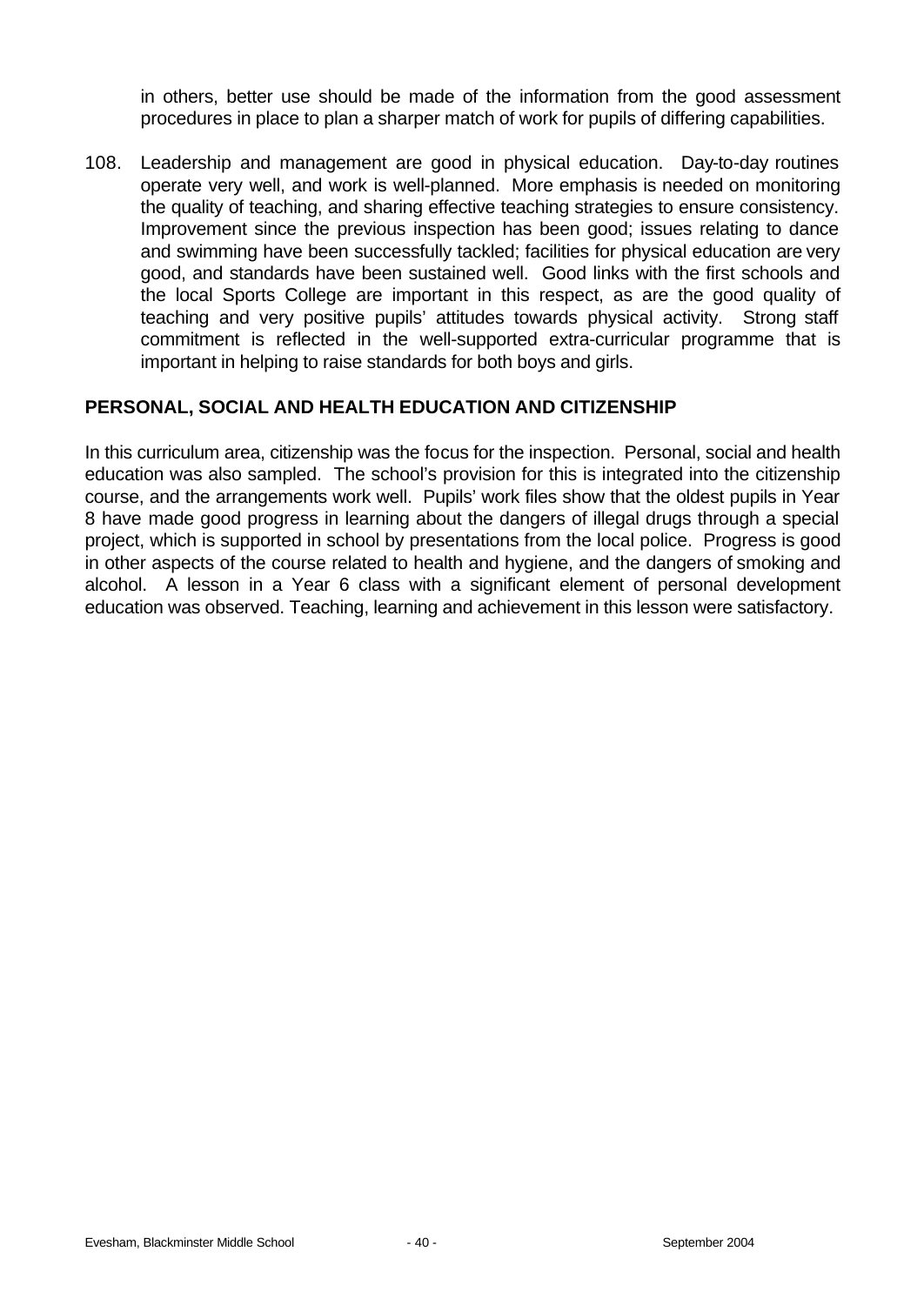## **Citizenship**

Provision in citizenship is **satisfactory.**

## **Main strengths and weaknesses**

- New schemes of work and assessment are innovative and imaginative but not fully implemented yet.
- The subject makes a very good contribution to pupils' personal development, and there are very good opportunities for active citizenship in the school.
- There is good leadership and vision for developing the subject.
- The team of teachers is a large one for effective management, and monitoring is not fully in place.

- 109. Citizenship teaching begins in Year 6 and is integrated with PSHE throughout the school. In Year 6, there is no national target for their age. Nevertheless, pupils' achievement is satisfactory and their standard is in line with what might be expected for their age and abilities. Most have a secure understanding of why rules are needed in a nation and in any community, and they have a good sense of what is reasonable and fair.
- 110. The oldest pupils in Year 8 are all working towards the target for pupils aged 14, and at this stage they are also in line with what might be expected. The achievement of pupils of all abilities is satisfactory in their written and oral work. Year 8 pupils showed a sound grasp of aspects of global citizenship, in particular the contribution of some voluntary organisations to international development. Most could express well reasoned views. The encouragement to do this, plus the wide range of opportunities to take responsibility and to contribute to the school community, are all making a very significant contribution to pupils' personal development. Their attitudes to lessons and also to the opportunities for 'active citizenship' are very good. Appropriately, some pupils joined 'focus groups' to review this course and have made positive contributions to the new materials.
- 111. Overall the teaching is satisfactory. All the lessons observed were in the range good to satisfactory. In the better lessons teachers showed suitable knowledge of the topics and good expertise in organising effective group work and drawing out pupils' views. Pupils enjoyed the lessons, written work was marked and much encouragement given. There are some good ICT opportunities for pupils in lessons, and literacy is developed by the drive for pupils to use new terms with accuracy. Where teaching was satisfactory, some new terms were not grasped well enough by lower attaining pupils, and the lessons could have been further enlivened with some concrete examples of emergency aid and development projects.
- 112. As all the tutors teach the subject, there is a large team, and this makes demands on the responsibility to manage and monitor that are not fully met. There is a good leader with energy and vision, and plans to 'model' good lessons. Currently the management is satisfactory and beginning to drive up standards. New schemes of work are being trialled. They integrate all the demands of citizenship with PSHE effectively and show flair and innovation in the planning of lessons and assessment. As well as activities in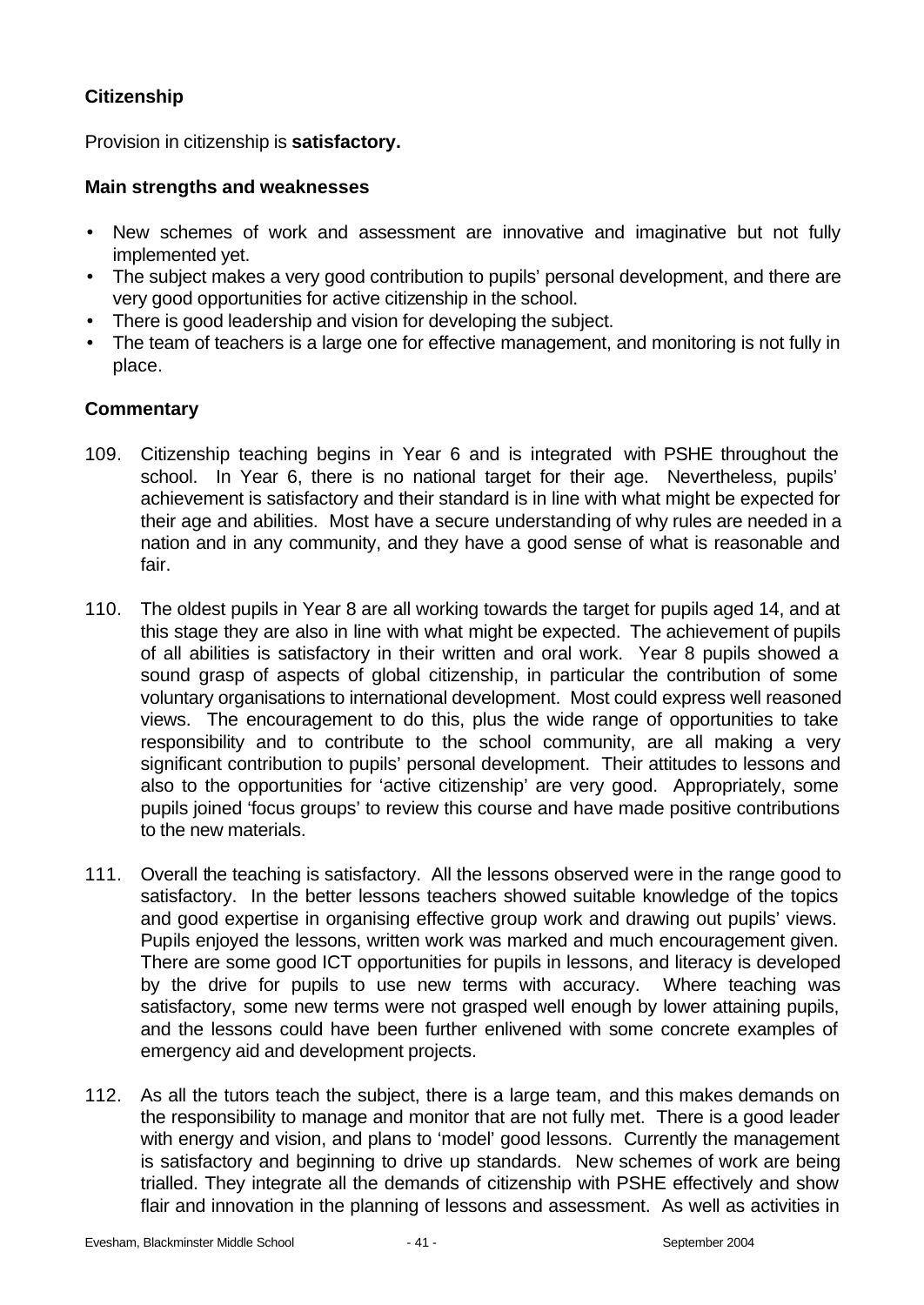school, there are some special visits out that enrich pupils' experience well. Some will visit County Hall for Democracy Week, and all pupils will visit a magistrate's court during their time in the school.